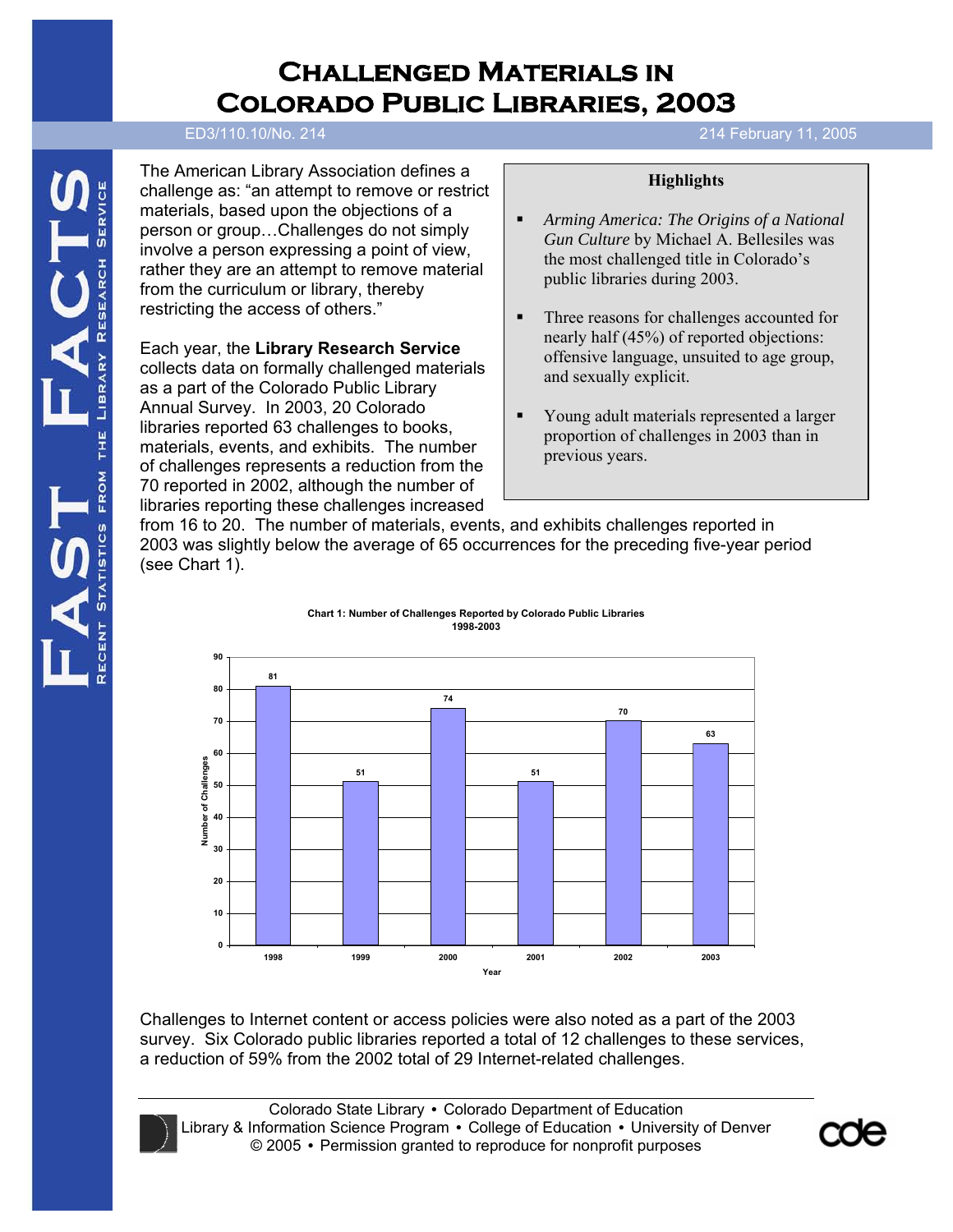A follow-up survey was distributed to libraries that had reported challenges. The survey requested more detailed information about the nature of each challenge, including format, title, author, date of publication/incidence, and reasons reported for each challenge, as well as any actions that may have been taken by the library in response. Of the 21 libraries that had reported challenges of any kind, 15 responded to the follow-up survey, providing detailed information on 53 of the 75 total challenges related to materials, events, exhibits, and Internet access.

#### **Actions**

Actions taken by Colorado public libraries in response to formal challenges are summarized in Chart 2. Of the 48 non-Internet challenges reported in the follow-up survey, 31 (65%) resulted in no change being made by staff regarding the location, availability, description, or classification of an item. In seven cases (14% of the total), the action was dropped by the individual who filed the challenge before the library took official action on the matter in question. Four challenges (8% of the total) resulted in an item being moved to an alternate location in the library. One challenge resulted in the re-classification of an item, while one other challenge prompted a change in the description of the item in the library's online catalog. In an additional challenge case, a title was added to a library's collection in order to provide an opposing viewpoint. There were two reported incidents (4%) in which library staff members resolved challenge situations by explaining institutional policies to patrons.



Of the five Internet related challenges listed in the follow-up survey, three resulted in filtering software being installed on at least one library computer.



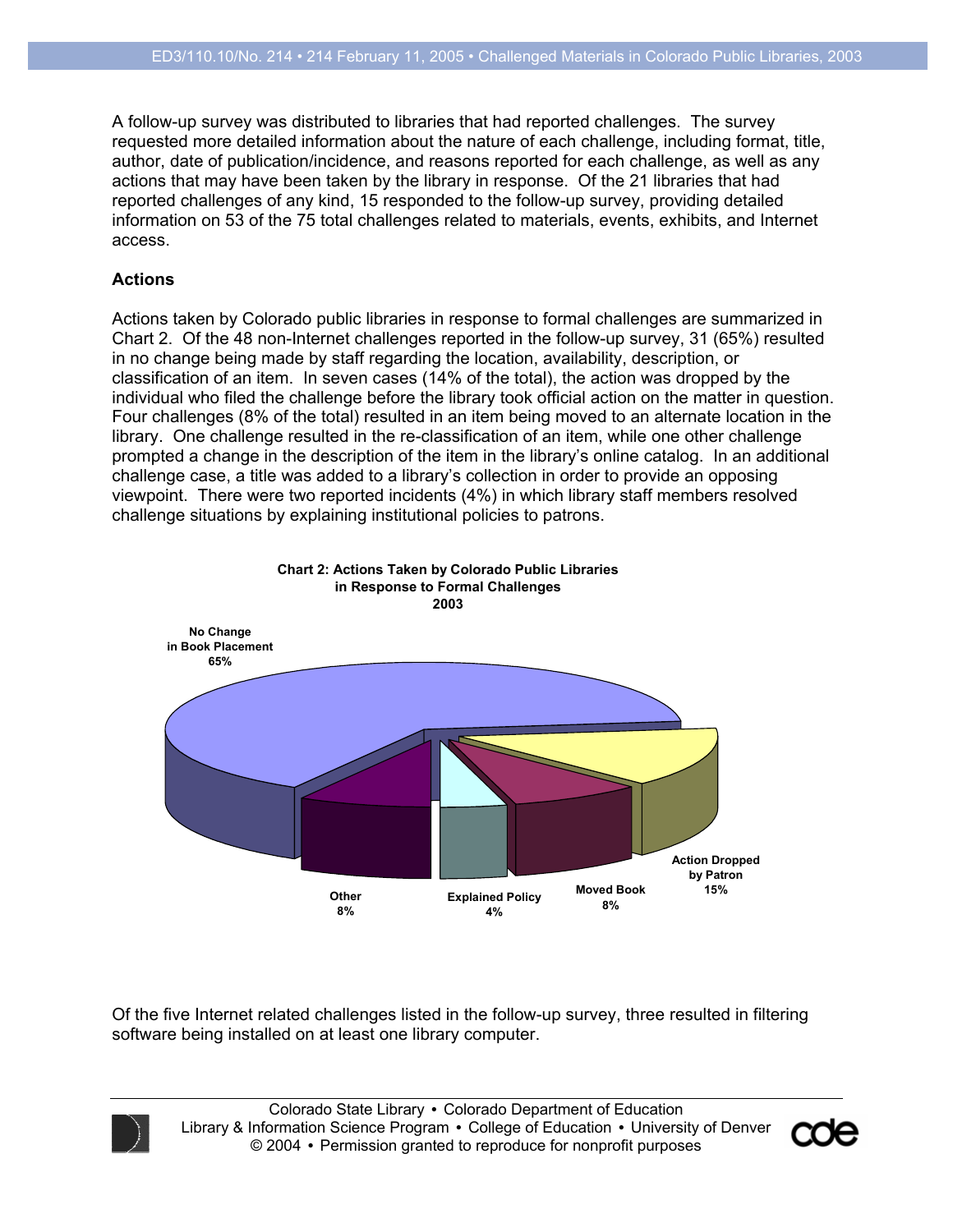Overall, formal challenges prompted changes to availability, location, classification, description, or access policy in 9 of the 53 cases (17%) detailed in the follow-up survey, while 44 of 53 challenges (83%) resulted in no action taken by library staff that specifically impacted the item or service in question.

#### **Formats**

Books continued to be the most challenged format in Colorado public libraries in 2003. Nearly two-thirds (63%) of formal non-Internet related challenges were directed at books, while a quarter of challenges (25%) concerned video titles. Challenges involving periodicals, audio titles, and other/miscellaneous (e.g. unspecified) formats accounted for the remaining eighth (12.5%) of occurrences (see Chart 3).



The percentages of formal challenges by format for 2003 did not reflect radical changes in the historical distribution of challenge episodes over the preceding five years. There were,



however, some interesting statistical shifts. While books continued to be the most frequently challenged format, the percentage of challenges directed at books in 2003 (63%) was lower than the preceding five-year average of 68 percent. The majority of this 5 percent decrease from the historical average can be attributed to an increase in the proportion of challenges that were



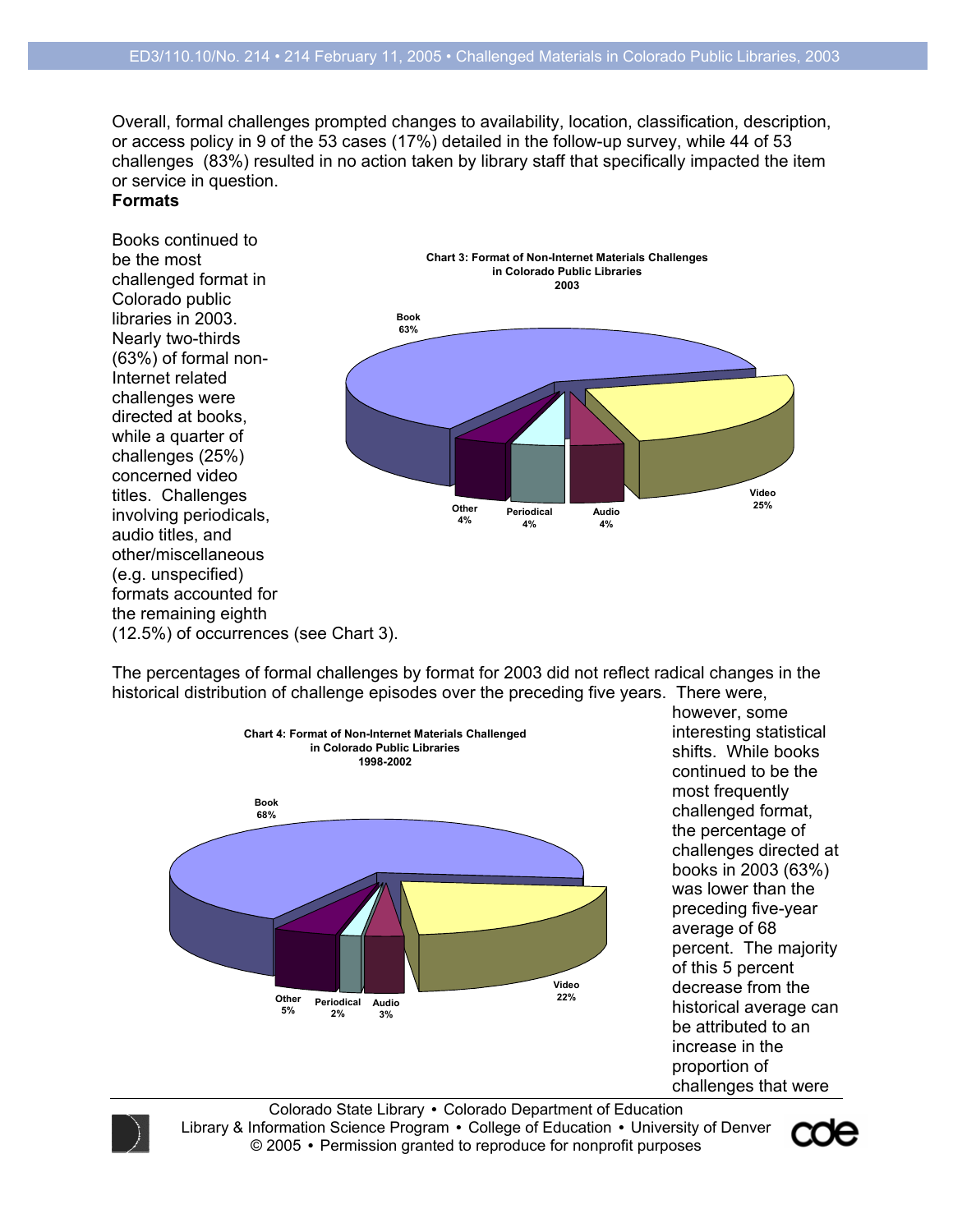related to video titles, which jumped from an historical average of 22 percent (1998-2002) to 25 percent in 2003. Slight increases in percentages of challenges concerning audio and magazine titles account for the rest of the difference (see Chart 4).

#### **Audience/Age Group**

Forty-nine percent of challenges in Colorado public libraries concerned adult or general audience materials. Children's materials accounted the next highest proportion at 34 percent, while young adult titles made up 13 percent of the total (see Chart 5). These proportions are comparable with figures from the preceding five-year period, although young adult titles contributed a larger share of reported challenges in 2003 (13%) than during the previous five years (an average of 6%) (see Chart 6).



#### **Reasons for Challenges**

When reporting details related to challenges in 2003, libraries often cited multiple reasons for a single challenge. Three reasons for challenges accounted for nearly half (45%) of the reported objections: offensive language, unsuited to age group, and sexually explicit. Reported frequencies of reasons for challenges are listed in Table 1.

It should be noted that the "other" category included all responses that were not listed on the follow-up survey, including issues relating to writing quality and accuracy of materials. The category also includes instances in which no specific reason was given for a challenge.



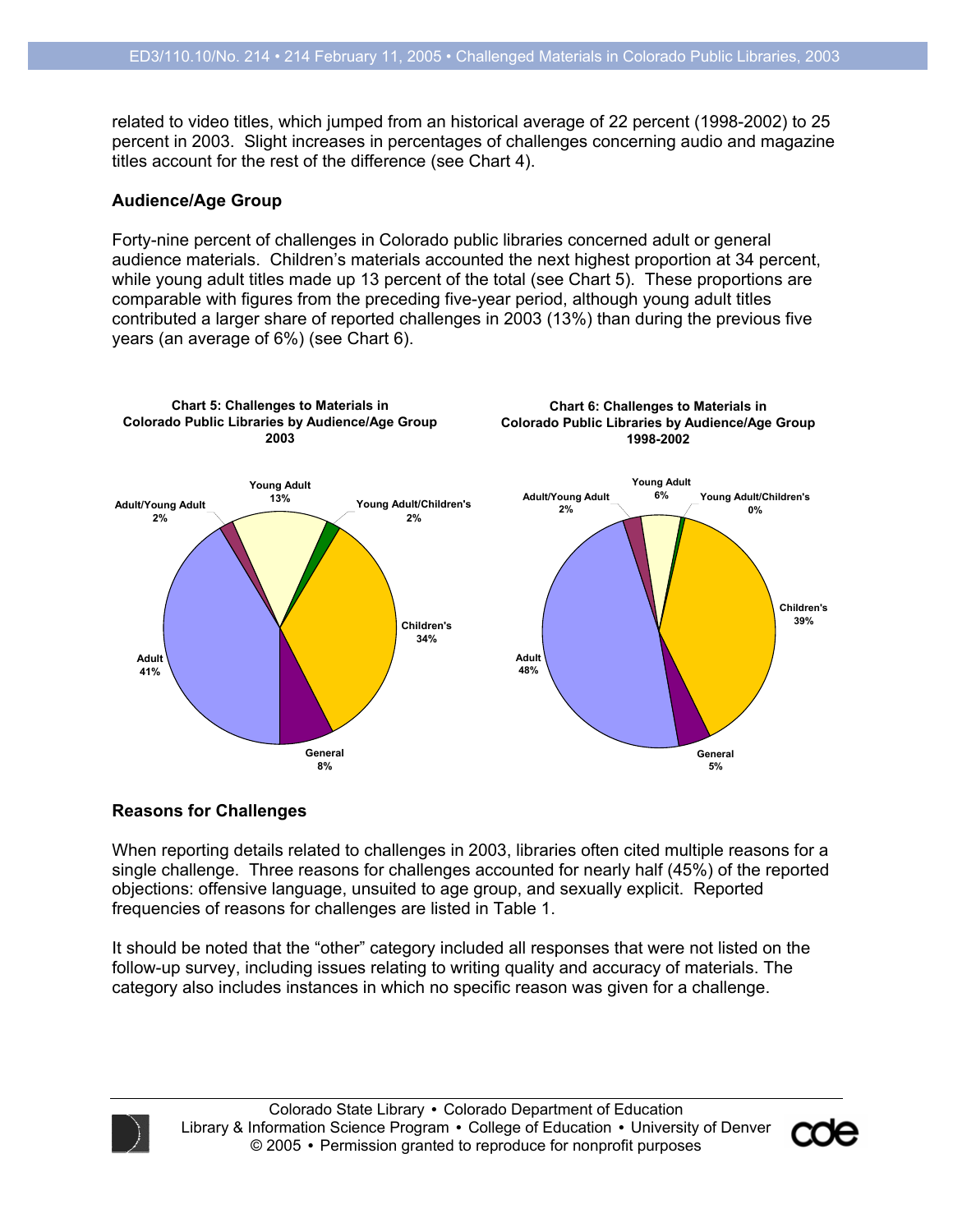| Table 1:                               |
|----------------------------------------|
| <b>Frequencies of Reasons for</b>      |
| <b>Challenges Reported by Colorado</b> |
| <b>Public Libraries, 2003</b>          |
|                                        |

| Reason                     | <b>Frequency</b> |
|----------------------------|------------------|
| <b>Offensive</b>           | 13               |
| Language                   |                  |
| Unsuited to Age            | 12               |
| Group                      |                  |
| <b>Sexually Explicit</b>   | 11               |
| Other                      | 9                |
| Nudity                     | 8                |
| Violence                   | 8                |
| Homosexuality              | 5                |
| Insensitivity              | $\overline{3}$   |
| Occult/Satanism            | $\overline{2}$   |
| <b>Political Viewpoint</b> | $\overline{2}$   |
| <b>Sex Education</b>       | $\overline{2}$   |
| Anti-Family                | 1                |
| Drugs                      |                  |
| Racism                     |                  |
| <b>Religious Viewpoint</b> |                  |
| Sexism                     |                  |

#### **Challenged Titles**

The most challenged title of the year was *Arming America: The Origins of a National Gun Culture* by Michael A. Bellesiles, which was formally challenged five times during 2003. Bellesiles' book, first published in 2000, was also challenged once during 2002, making it the most challenged book in Colorado public libraries during the last five years (1999 through 2003) with six total challenges. The most frequently cited reason for challenges to this title was "political viewpoint" (three occurrences).

Over the past five years, only two other titles have been challenged more than three times in Colorado public libraries. Richard Cohen's book *Alfie's Home* has been challenged four times, with the most common complaint being "unsuitable to age group" (three occurrences). *It's Perfectly Normal: A Book About Changing Bodies, Growing Up, Sex, and Sexual Health* by Robie H. Harris was also challenged four times during this time span, with the objection "sexually explicit" being cited in each formal challenge.

Only one additional title was challenged on multiple occasions during 2003. The video for James Foley's

1992 film version of *Glengarry Glen Ross* (based on the play by David Mamet) was challenged twice. On each occasion, "offensive language" was cited as the reason for the challenge.

#### **Other Intellectual Challenge Resources**

For more information on challenge policies and challenged titles, see the following resources:

Colorado Association of Libraries: Intellectual Freedom Handbook http://www.cal-webs.org/ifhandbook.html

American Library Association: Intellectual Freedom/Censorship http://www.ala.org/Template.cfm?Section=if

The 100 Most Frequently Challenged Books of 1990-200 (ALA): http://www.ala.org/ala/oif/bannedbooksweek/bbwlinks/100mostfrequently.htm

Support for Dealing with or Reporting Challenges to Library Materials (ALA): http://www.ala.org/ala/oif/challengesupport/challengesupport.htm

**CONTACT ABOUT THIS ISSUE CONTACT ABOUT THIS ISSUE** 

Don Dickenson • Research Analyst Library Research Service • 201 East Colfax Avenue, Suite 309 • Denver, Colorado 80203-1799 Library Research Service • 201 East Colfax Avenue, Suite 309 • Denver, Colorado 80203-1799 Phone 303.866.6992 • E-mail: Dickenson\_D@cde.state.co.us • Web site: www.LRS.org Layout, and production by Fabian R. Maes • Phone: 303.866.6906 • E-mail: Maes\_F@cde.state.co.us



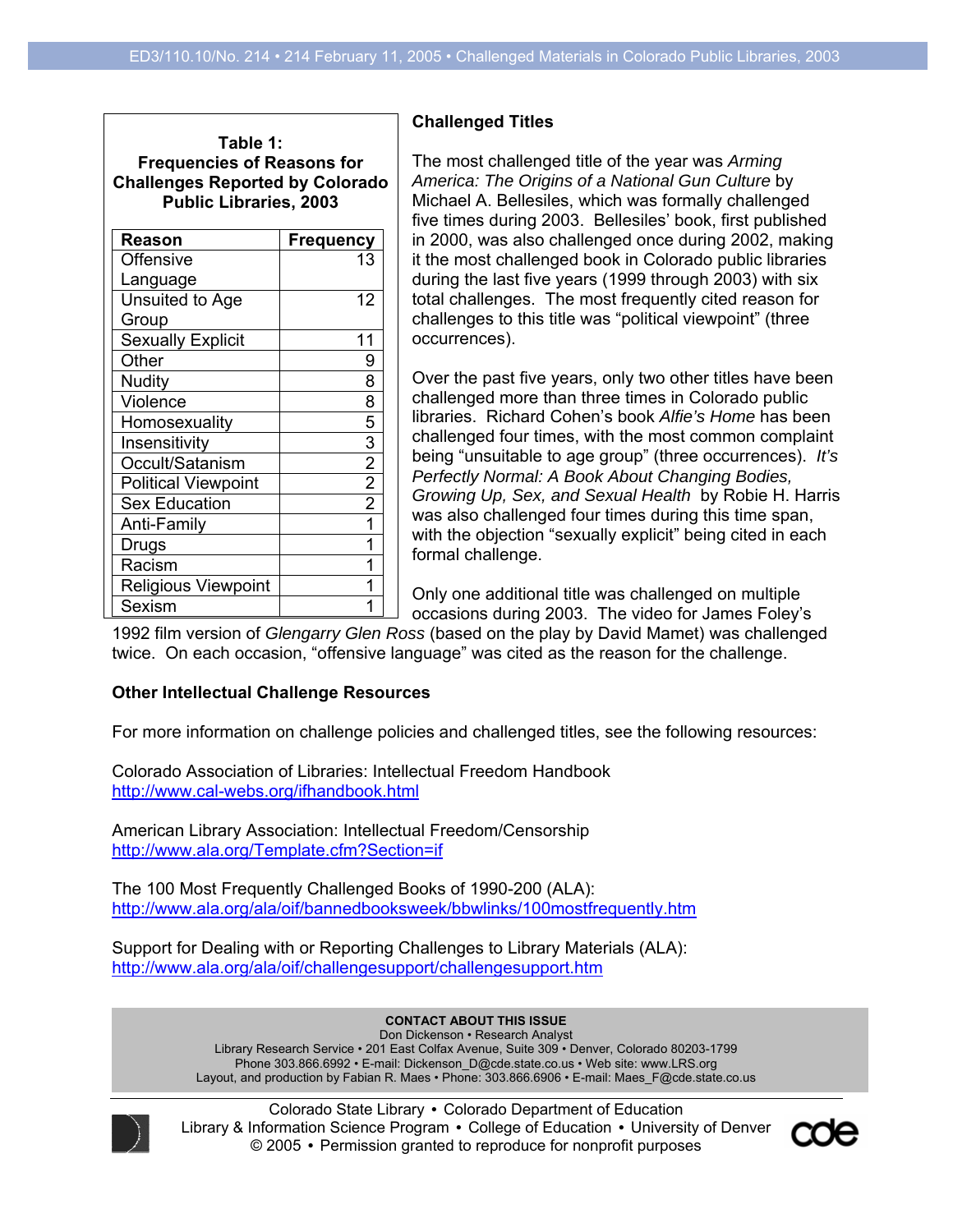#### **Colorado Public Library Paraprofessionals Experienced, Well-Educated Good candidates for future leadership, but they need incentives**

# **ED3/110.10/No. 215** ED3/110.10/No. 215

Colorado's public libraries boast a wealth of experienced, educated paraprofessionals, according to responses to *Retirement, Retention, and Recruitment: The Future of Librarianship in Colorado*, a study recently released by the Library Research Service. Many of them could be in line for credentialed librarian leadership positions in the near future.

For the purpose of consistency in the study, public library paraprofessionals were defined as individuals without an MLIS or library media endorsement who are working in a library. Surprisingly high levels of education and experience were reported by those who are neither

#### **Chart 1: Educational Level of Paraprofessionals**



planning on retiring in the next five years nor currently enrolled in an MLIS program.

In public libraries throughout the state, paraprofessionals prove to be very welleducated. Nearly all of those who responded to the survey (99.7%) have at least a high school education. Additionally, nearly twothirds of them (65%) have at least a bachelor's degree, and three-quarters (76%) have an associate's degree or higher (see chart 1).

Equally important as this high educational level is the amount of practical library experience these paraprofessionals bring to the public they serve. More than half of survey respondents (55%) have five or more years of library experience and nearly a third (32%) have over ten years of experience (see chart 2).

As our public libraries prepare for a potential dearth of credentialed librarians due to retirements, these experienced, educated paraprofessionals are a likely

#### **Chart 2: Years of Experience for Library Paraprofessionals**





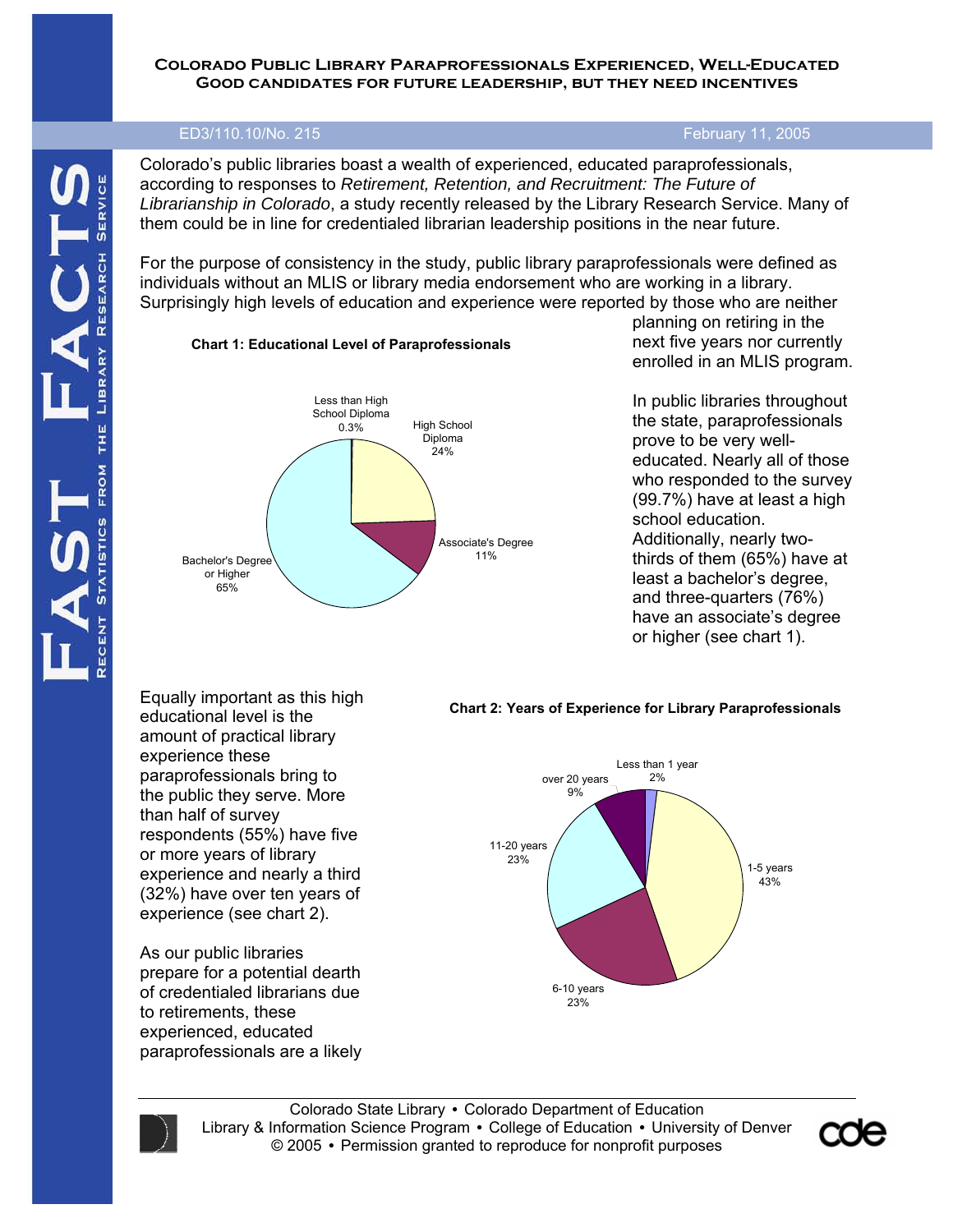direction in which to look for replacements. However, only about a quarter (26%) of those responding to the survey said that they were even considering an MLIS.

The dominant factors cited for not pursuing an MLIS suggested the perception that a further degree was not worth the effort. More than half of those choosing not to pursue further education (52.3%) stated that it was not necessary in their current position and 32.6 percent did not believe the degree would improve their financial compensation. In addition, financial and time constraints also serve to deter paraprofessionals from getting a degree (see Chart 3).

Paraprofessionals play an important role in Colorado's public libraries, and we are lucky to have such a capable group to perform in this capacity. In addition, they seem an obvious pool from which to draw tomorrow's leaders. However, if we are going to lure this experienced, welleducated group into leadership positions, we need to make it worth their while.



**Chart 3: Reasons for not pursuing an MLS**

#### Source

*Retirement, Retention, and Recruitment: The Future of Librarianship in Colorado.* Available online at: http://www.lrs.org.

**CONTACT ABOUT THIS ISSUE**  Zeth Lietzau • Senior Research Analyst Library Research Service • 201 East Colfax Avenue, Suite 309 • Denver, Colorado 80203-1799 Phone 303.866.6900 • E-mail: Lietzau\_Z@cde.state.co.us • Web site: www.LRS.org Layout, and production by Fabian R. Maes • Phone: 303.866.6906 • E-mail: Maes\_F@cde.state.co.us



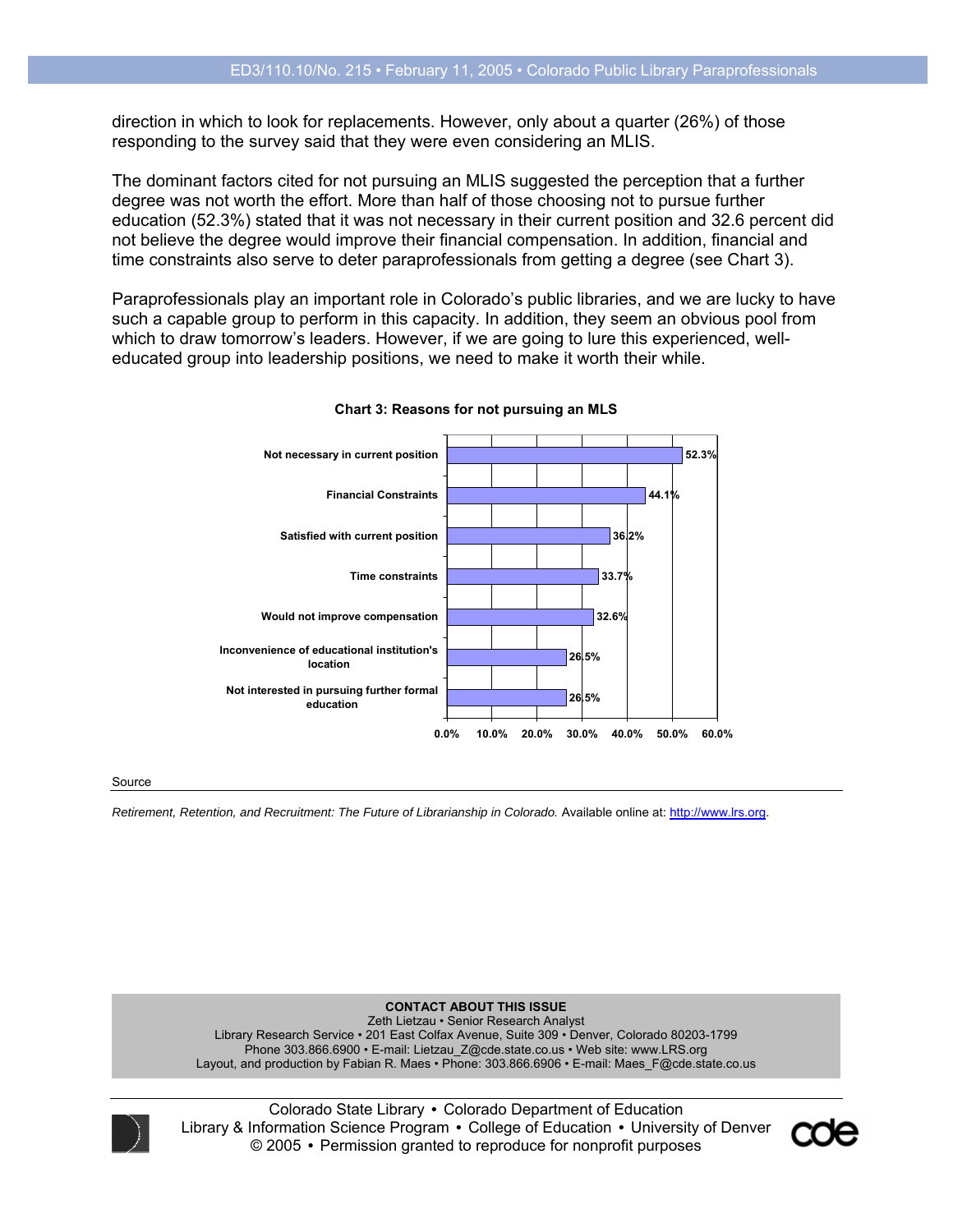## **Librarian Among Top Colorado Jobs Requiring Master's Degree Through 2012**

### **ED3/110.10/No. 216 2005**

# **Chart 1. Projected Employment by Occupation Requiring a Master's Degree: Colorado, 2012**



**Number of jobs in 2012**

scientist, substance abuse counselor, instructional coordinator, and rehabilitation counselor. (See Chart 1.)

According to the Colorado Department of Labor and Employment (CDLE), librarian is among the state's top jobs requiring a master's degree through 2012.

Employing a projected 2,720 Coloradans in 2012, librarian ranks fifth on projected employment behind physical therapist, market research analyst, educational counselor, and mental health counselor.\* Rounding out the top 10 master's-degreed jobs will be speech pathologist, environmental





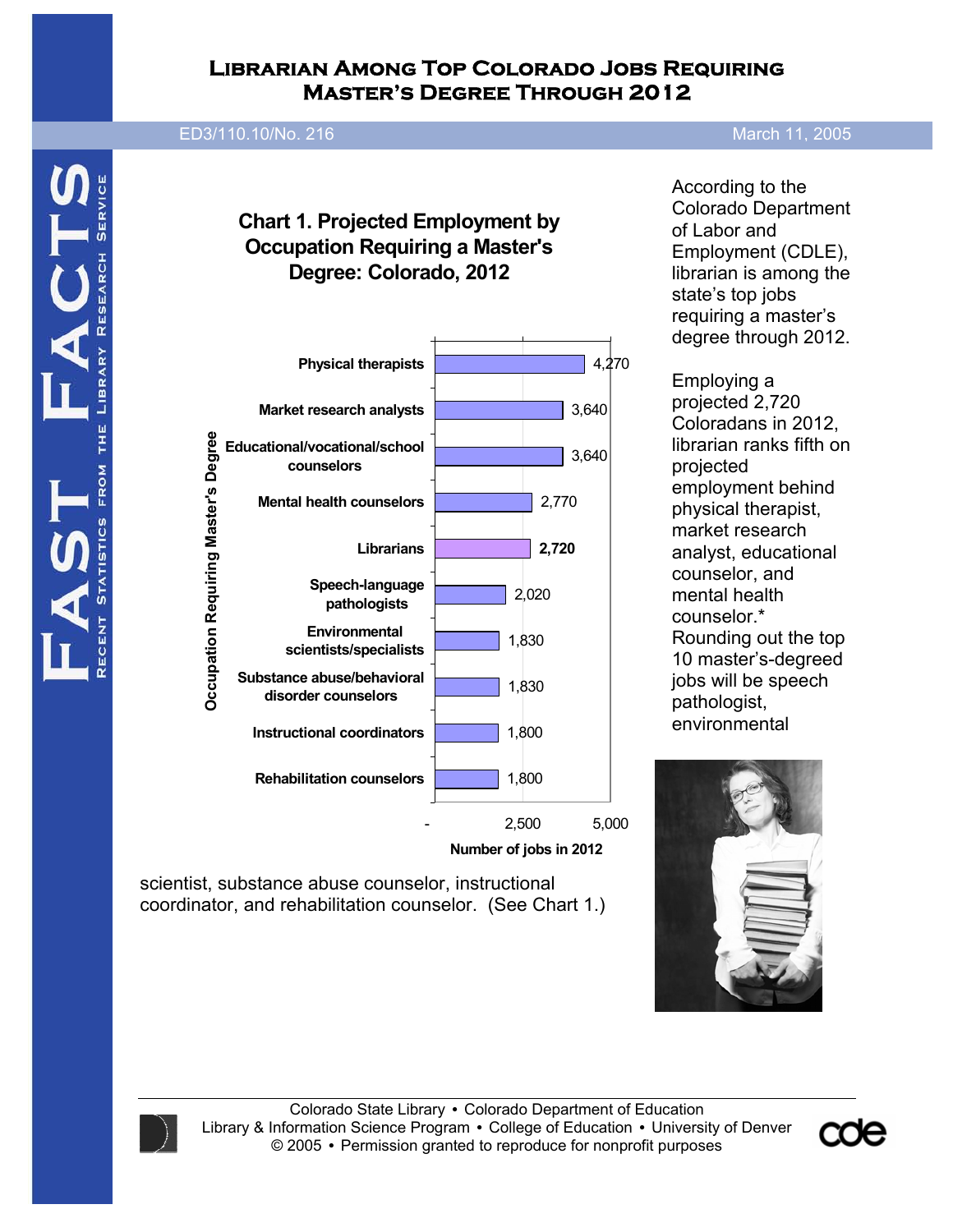# **Chart 2. Average Annual Openings, Replacements and Growth for Occupations Requiring Master's Degree: Colorado, 2002-12**



CDLE also projects the average annual number of openings for each master'sdegreed occupation, including replacements for vacated existing positions and growth due to the creation of new positions. Librarian ranks ninth for average annual openings through 2012. It is anticipated that the annual average of 80 openings will include 35 replacements and 45 new positions. (See Chart 2.)

As for projected employment, the top jobs based on average annual openings will be physical therapist, market research analyst, educational counselor, and mental health counselor.



These projections indicate that librarianship as a profession is not only here to stay, but that the demand for librarians is likely to continue to grow. This is encouraging news for the field generally and for current and future job-seekers in particular. It is also an upbeat challenge to the pessimism about future job opportunities expressed by some respondents to the survey reported in Retirement, Retention, and Recruitment (the 3 Rs): the Future of Librarianship in Colorado. (Available at:

http://www.lrs.org/documents/fastfacts/216\_Top\_Colorado\_Jobs.pdf



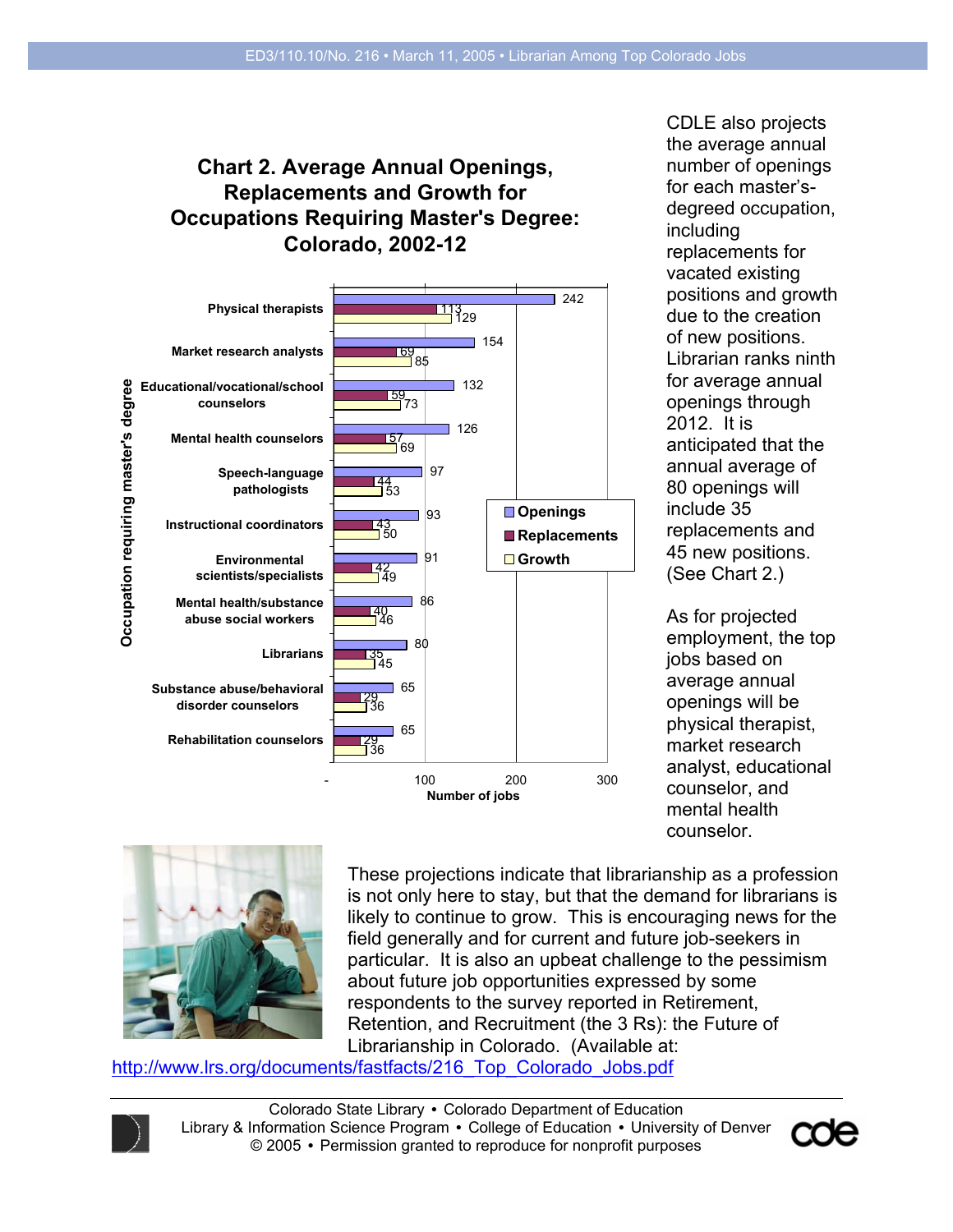\* Technical Note: CDLE's figures cannot be parsed by library sector. Thus, it is not possible to anticipate the extent to which the trends reflected in these projections apply to academic, public, school, and special libraries separately. The fact that it is assumed these positions require a master's degree might call into question whether these projections include school librarians; however, the majority of the state's school librarians have master's degrees. In addition, CDLE's estimate of 2002 librarian employment—2,270 seems reasonable, knowing that academic, public, and school libraries employ approximately 1,400 librarians known to have master's degrees and about 1,850 librarians, including public and school librarians known not to have master's degrees. CDLE's classification of librarian as a position requiring a master's degree is based on the federal Department of Labor's Standard Occupational Classification, which notes that librarian positions usually require a master's degree. This being the case, the 1,850 figure is probably the more appropriate one to use, leaving about 420 jobs to be accounted for by the state's special libraries.

Source: Colorado Labor Market Information, **Occupational Employment Outlook 2002-2012** (Colorado Department of Labor and Employment). Available at: http://www.coworkforce.com/lmi/oeo/Masters%20Degree.htm.

**CONTACT ABOUT THIS ISSUE**  Keith Curry Lance • Director, Library Research Service Library Research Service • 201 East Colfax Avenue, Suite 309 • Denver, Colorado 80203-1799 Phone 303.866.6900 • E-mail: Lance\_K@cde.state.co.us • Web site: www.LRS.org Design, layout, and production by Fabian Maes • Phone: 303.866.6906 • E-mail: Maes\_F@cde.state.co.us



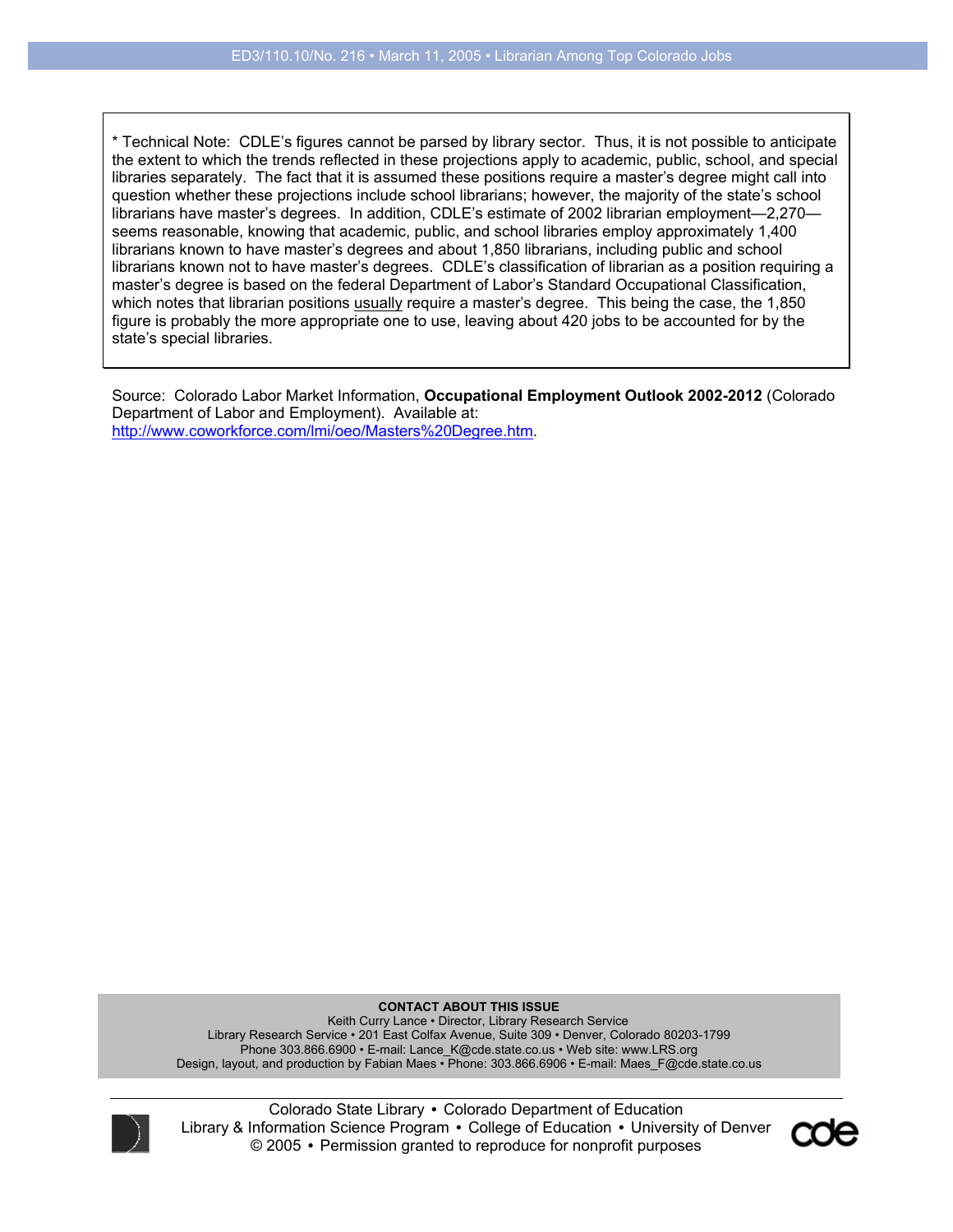## **Diversity of Colorado Library Workers: Professional Self-Perceptions and Portents for the Future**

# **ED3/110.10/No. 202 December 29, 2003** ED3/110.10/No. 217 March 11, 2005



Retirement, Retention, and Recruitment: The Future of Librarianship in Colorado—a recent LRS study—was based on a survey of over 1,200 library workers statewide in Fall 2003. While the sample for this study could not be obtained randomly, their answers to questions about

how library workers themselves perceive librarianship as a profession are intriguing. The ethnicity and gender demographics of these respondents also offer some hope that, in the near future, Colorado librarians will become more diverse, like the patrons they will serve.

Predictably, nine out of ten respondents to the library worker survey were White (89.8%) and female (90.3%). Each of the other three major racial groups—American Indian/Alaskan Native, Asian/Pacific Islander, and Black/African-American represented less than two percent of the respondents. Hispanic respondents (who could be of any race) constituted over five percent (5.1%) of the total survey response. (See Chart 1.) Suffice it to say, that there is little diversity in gender or ethnicity among Colorado library workers.

**Chart 2. Factors Perceived to Discourage Pursuing Librarianship as a Profession by 3Rs Respondents by Ethnicity, Fall 2003**



Why is this? One of the questions asked in the survey helps to answer this question. Respondents were asked to identify factors that they perceive to be discouraging of the pursuit



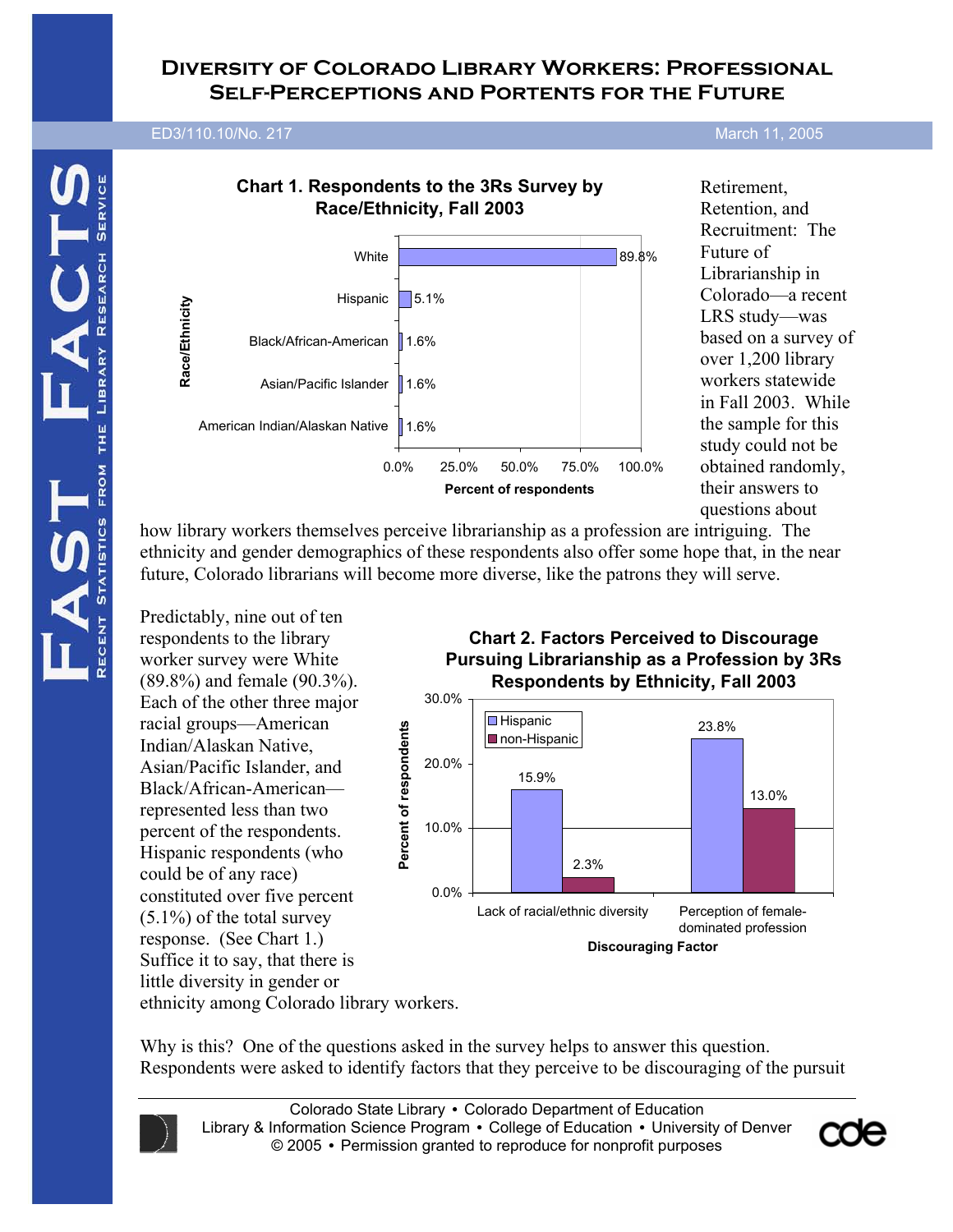

female-dominated profession discourages choosing it as a career. (See Chart 2.)

Interestingly, only one factor discouraging librarianship as a career choice was more likely to be identified by one gender than the other. Men were more than half again as likely to identify the low prestige of librarians as a problem. (See Chart 3.)



What progress may be being made in raising the prestige of librarians is debatable, but further evidence from this study indicates that librarianship in Colorado is becoming more diverse in terms of ethnicity and gender. The percentage of respondents who identified themselves as Hispanics increased dramatically by age group. Only 1.4% of respondents age 55 and over were Hispanic, compared with 12.2% of those under 30. (See Chart 4.) These

findings suggest that there is at least the potential for a dramatic increase in the percentage of Hispanics in library jobs in the state. From other data, however, we know that one of the major obstacles to Hispanics becoming librarians is obtaining a master's degree. For this potential to be realized, obstacles to Hispanics pursuing graduate studies will have to be removed.

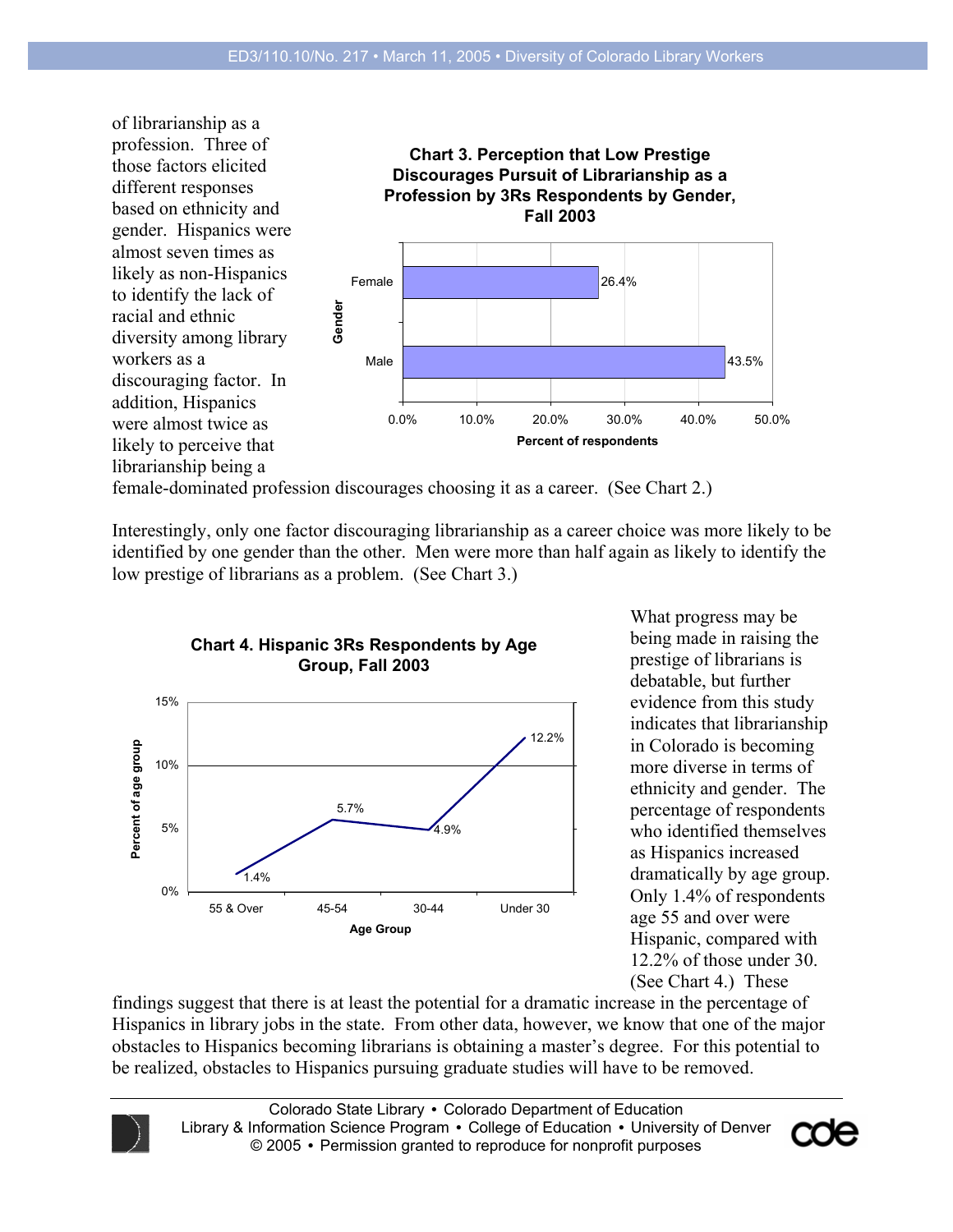### **Chart 5. Incumbent Library Workers & LIS Students Who Responded to 3Rs Survey & Who Are Male, Fall 2003**



Likewise, when the gender distribution of incumbent library workers (i.e., those without plans to retire within the next five years) is compared to that for library and information science graduate students, there are signs that Colorado librarianship may be on its way to becoming a less "pinkcollar" profession. The percentage of LIS

students who are male (almost 17%) is nearly twice the percentage for incumbent library workers (about 9%). (See Chart 5.)

There is no denying that, at present, there is little diversity among Colorado library workers. But, if the respondents to the 3Rs survey represent library workers generally, there are hopeful signs that, particularly as new library workers replace those who are retiring, greater diversity is a likely consequence.



**CONTACT ABOUT THIS ISSUE**  Keith Curry Lance • Director, Library Research Service Library Research Service • 201 East Colfax Avenue, Suite 309 • Denver, Colorado 80203-1799 Phone 303.866.6900 • E-mail: Lance\_K@cde.state.co.us • Web site: www.LRS.org Layout, and production by Fabian Maes • Phone: 303.866.6906 • E-mail: Maes\_F@cde.state.co.us



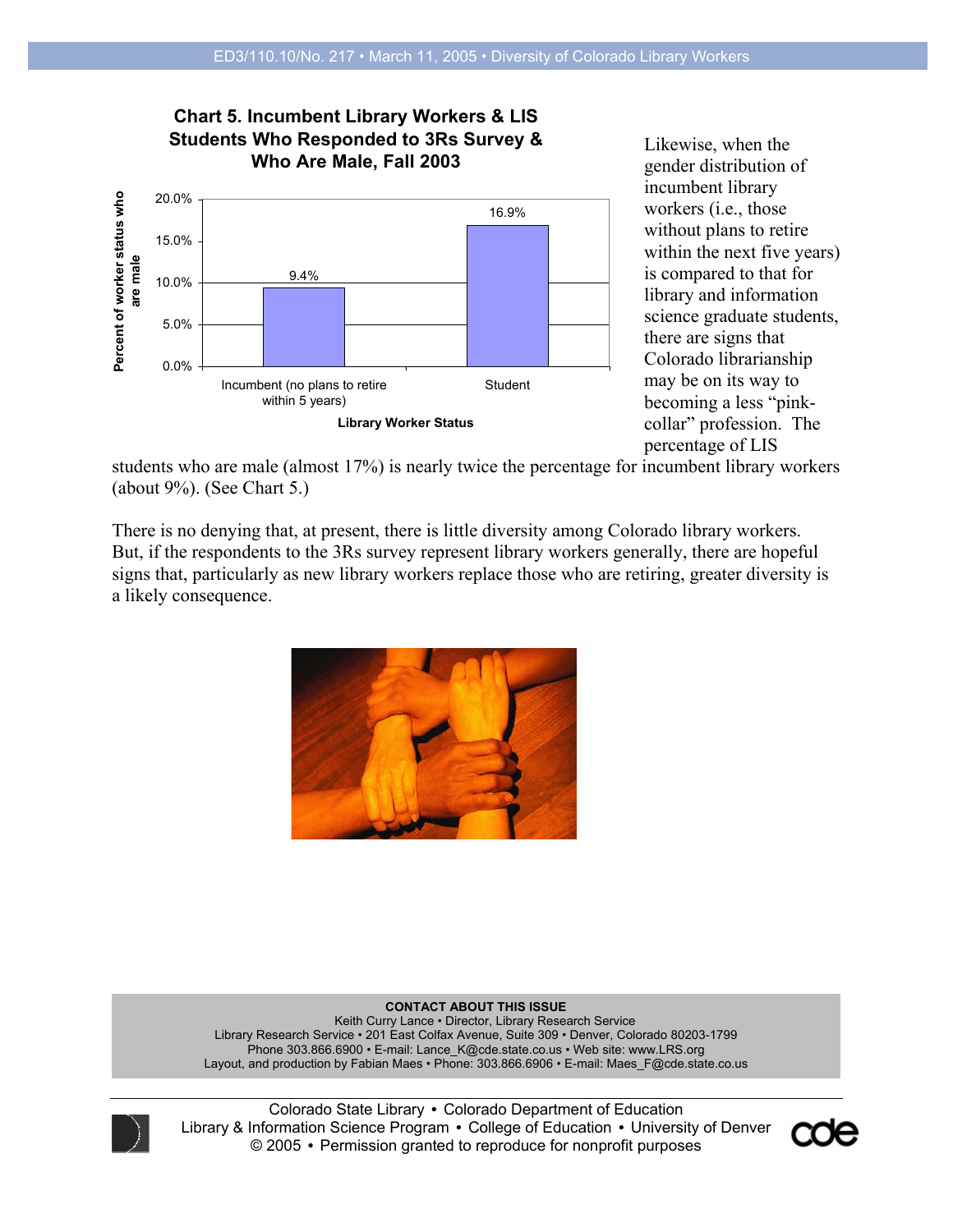# **Hourly Wages of Colorado Library Workers**

# **ED3/110.10/No. 202 December 29,** ED3/110.10/No. 218 March 11, 2005



During the Spring and early Summer of 2004, the Colorado Department of Labor and **Employment** (CDLE) conducted a Job Vacancy Survey in the Denver metropolitan area. The report of that survey's results includes hourly wage statistics for all jobs, including three types of library workers:

librarians, library technicians, and library assistants.

According to those statistics, hourly wages average \$23.78 for librarians, \$13.42 for library technicians, and \$10.46 for library assistants. These wage rates translate into full-time salaries (based on a 40 hour

week and a 52 week year) of approximately \$49,500, \$27,900, and \$21,800, respectively. (See Chart 1.)

Average wages are also reported for both entry-level and experienced workers. For all three types of library workers, the increases in pay from entry-level to experienced workers are approximately 50 percent. In other words, an experienced worker generally earns half again as much as an entry-level worker.





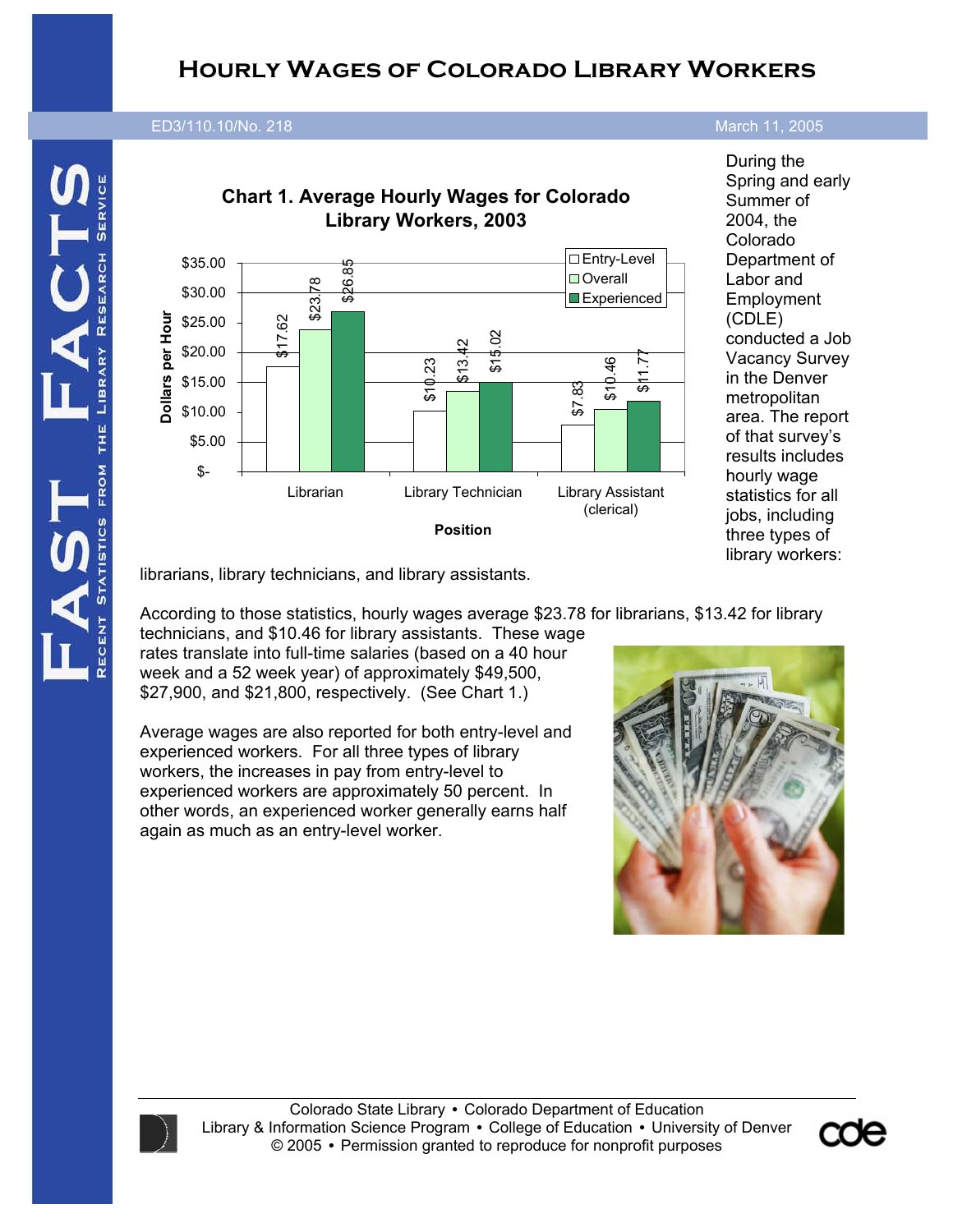In addition to average wage statistics, the report provides five wage percentiles for each position. The 90<sup>th</sup> and 10th percentiles provide some idea of the earnings of the top and bottom ten percent. The 25<sup>th</sup> and 75<sup>th</sup> percentiles indicate the range of the middle half of wages. And, the median wage separates the better and worse paid halves of library workers in each position.







Median hourly wages for Colorado library workers are \$23.25 for librarians, \$12.93 for library technicians, and \$10.40 for library assistants.

The Library Research Service collects and reports data on public library salaries annually.\* Likewise, the Colorado Department of Education collects and reports data on school library salaries annually.\*\* The CDLE data are, however, the only available data that provide an overview of library worker salaries across library types, particularly including academic and special libraries.

#### Source:

**Denver Metro Region Job Vacancy Survey, Spring 2004** (Denver: Colorado Department of Labor and Employment, Summer 2004). Available at: http://www.coworkforce.com/lmi/WRA/DMJVS9.PDF.

Related Sources:

\* Colorado public library salaries: **Colorado Public Library Statistics** (Denver: Library Research Service, Colorado State Library, Colorado Department of Education). Available at: http://www.lrs.org/pub\_stats.asp.

\*\* Colorado school library salaries: **School/District Staff Statistics** (Denver: Colorado Department of Education). Available at: http://www.cde.state.co.us/index\_stats.htm

> **CONTACT ABOUT THIS ISSUE**  Keith Curry Lance • Director, Library Research Service Library Research Service • 201 East Colfax Avenue, Suite 309 • Denver, Colorado 80203-1799 Phone 303.866.6900 • E-mail: Lance K@cde.state.co.us • Web site: www.LRS.org

Layout, and production by Fabian Maes • Phone: 303.866.6906 • E-mail: Maes\_F@cde.state.co.us



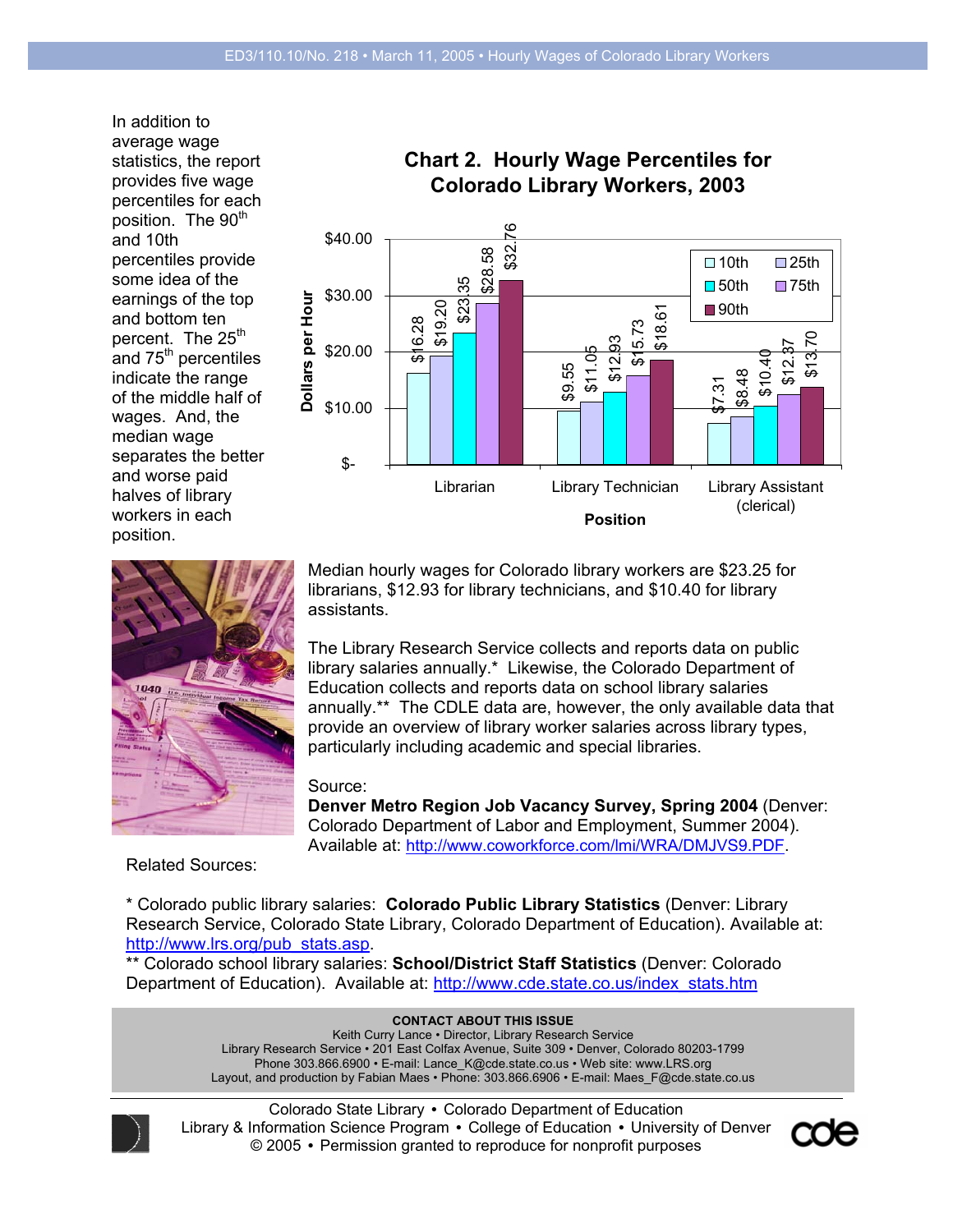# **Power Libraries Workshops Prepare—and Motivate— Librarians and Other Educators to Collaborate**

ED3/110.10/No. 219 March 11, 2005

**ED3/110.10/No. 202 December 29, 2003** 





#### **POWER LIBRARIES PROJECT**

During Fall 2004 and early Winter 2005, the Colorado Power Libraries project offered a series of workshops throughout the state to encourage more schools to join the project. Power Libraries promotes collaboration between administrators, classroom teachers, and library staff through peer-to-peer mentoring.

Educators who attended these events were asked how they intended to act differently after the workshop – within the next week, month, semester, or year.

Of the 259 registrants, there were 216 survey respondents who identified themselves by educator type – just over 40% were teachers, almost another 40% were library staff, and 20% were administrators.

All three educator groups placed a similarly high priority on two postworkshop activities:

- $\blacksquare$  Finalizing action plans for increased collaboration and
- Displaying or otherwise sharing with faculty students' products from collaborative lessons.







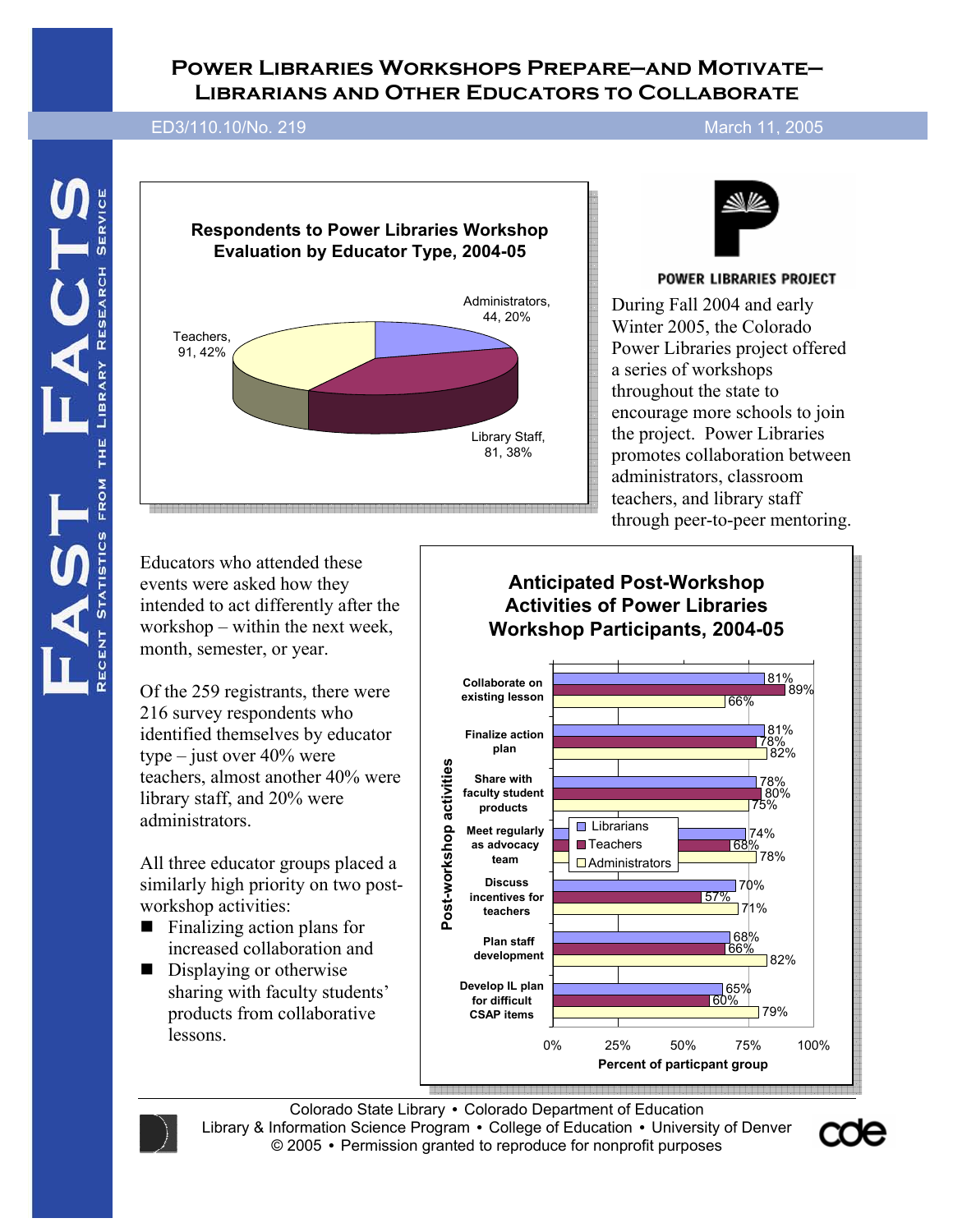While all three groups gave high priority to collaborating to help revise existing lesson plans, library staff and teachers ranked this activity more highly than administrators. That may simply reflect the fact that administrators are less directly involved in that activity.

The three educator groups also gave high priority to two additional activities:

- Meeting to plan a school-wide staff development program about collaboration between teachers and library staff and
- Developing plans for emphasizing information literacy skills that provide practive for the most difficult CSAP items.

Interestingly, however, administrators identified these activities as high priorities (82% and 79%, respectively) much more often than did teachers and library staff (60-68%). As these activities involve taking a leadership role in encouraging teacher-librarian collaboration school-wide, perhaps it is no surprise that administrators would perceive these activities as ones that should be high priorities for them.

Meeting regularly as a team to advocate for collaboration and discussing the best ways to provide incentives for teachers to collaborate were also high priorities for the three educator groups. However, administrators and library staff (70-82%) were more likely to assign high priority to these activities than teachers (57-66%). Teachers may have been being professionally modest about requiring incentives to collaborate with library staff, but their lesser enthusiasm for maintaining ongoing efforts to encourage collaboration can be interpreted in at least two rather different ways. Either they believe collaboration between teachers and library staff can be maintained without ongoing advocacy for it, or they are somewhat less enthusiastic about sustained collaborative efforts. In either event, two out of three teachers who attended the workshops and responded to the survey gave high priority to sustained advocacy for collaboration.

The Colorado Power Libraries Project has demonstrated again and again that peer-to-peer mentoring involving administrators, teachers, and library staff is a truly powerful way to encourage the kinds of collaboration between school librarians and other educators that pay off in terms of higher CSAP scores.

#### **Resources**

■ For research about the relationship between teacher-librarian collaboration and CSAP scores, see **How School Librarians Help Kids Achieve Standards: the Second Colorado Study** at: http://www.lrs.org/impact.asp#colo.

For more information about the Power Libraries Project, visit: http://www.cde.state.co.us/cdelib/powerlib/index.htm.

#### **CONTACT ABOUT THIS ISSUE**

Keith Curry Lance • Director, Library Research Service Library Research Service • 201 East Colfax Avenue, Suite 309 • Denver, Colorado 80203-1799 Phone 303.866.6900 • E-mail: Lance\_K@cde.state.co.us • Web site: www.LRS.org Layout, and production by Fabian Maes • Phone: 303.866.6906 • E-mail: Maes\_F@cde.state.co.us



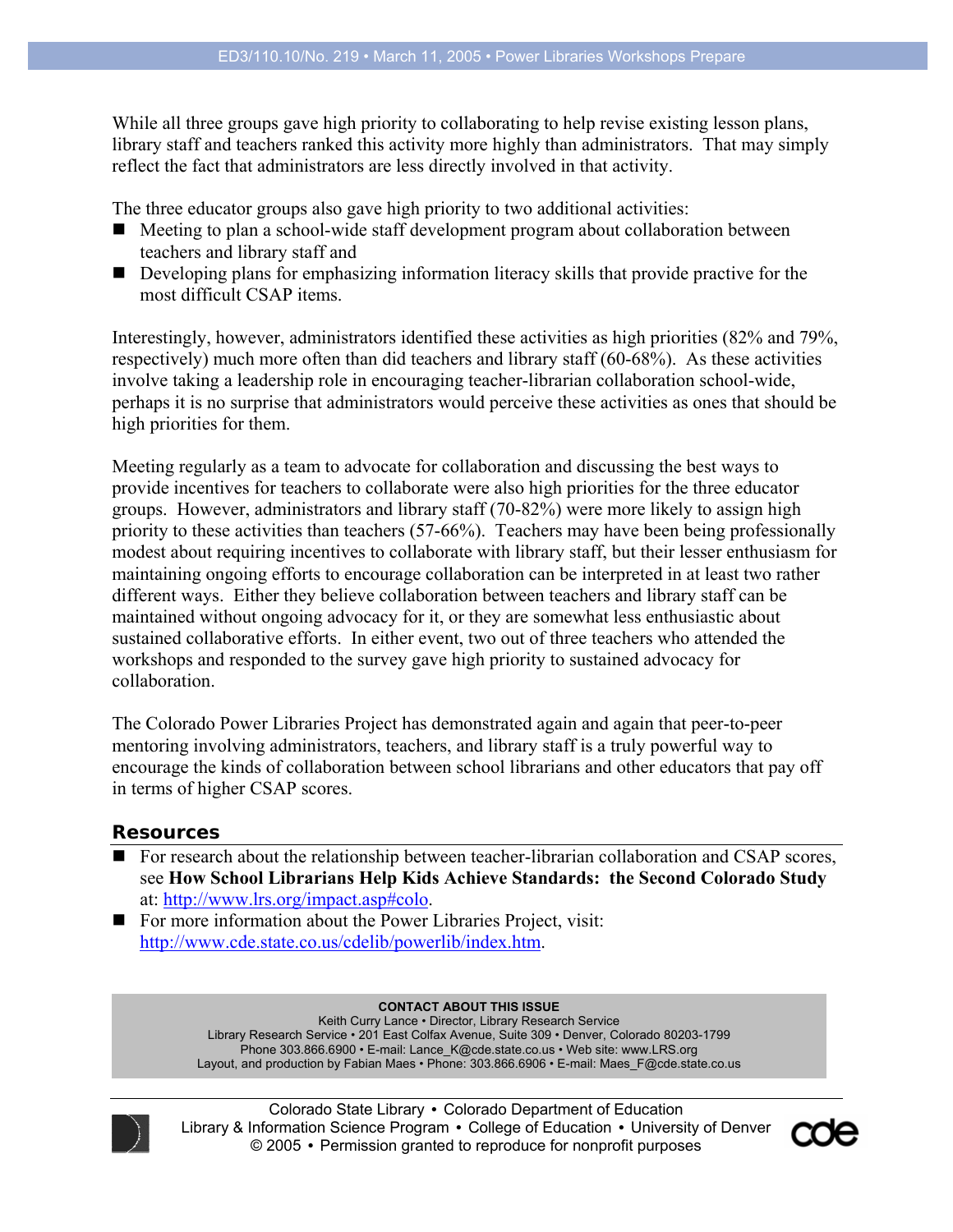# Librarianship in Colorado School Libraries

#### **ED3/110.10/NO. 202 December 2012 202 December 2012 202 December 2012 202 December 2012 202 December 2012 202 December 2012 202 December 2012 202 December 2012 202 December 2012 202 December 2012 202 December 2012 202 Dece** ED3/110.10/No. 220 March 25, 2005

In the recent study, *Retirement, Retention, and Recruitment: The Future of Librarianship in Colorado*, library workers from all types of libraries from around the state were asked about their careers, their workplaces, and their attitudes about librarianship. Included in the study were

school librarians, who were defined as librarians with a library media endorsement, Master of Library Science degree, or equivalent and working in a Colorado school library. This issue of Fast Facts reports the responses of the 110 school librarians who participated in the study.

Not surprisingly, three out of four school librarians in the study lived in a metropolitan area (76%) and/or along the Front Range (74%). One in five respondents in this group lived on the Western Slope or in the mountain regions of the state. Only 6 percent of respondents resided along the Eastern Plains.

Nearly 9 out of 10 school librarian respondents were 45 or older. Of those 2 in 5 were 55 or older, a significantly larger proportion than librarian respondents from other library types. Only 2 percent of school librarians responding to the survey were under 30. (See Chart 1.)

#### **Highlights from School Librarian Respondents**

- Nearly 9 out of 10 indicated they were 45 or older.
- Almost half indicated they plan to retire in the next five years (45%).
- 1 in 3 have more than 20 years library work experience.
- 9 out of 10 said they had some experience working or volunteering in a school or library before pursuing a library credential.
- More than 3 out of 5 identified a love of books or reading as a factor making librarianship an attractive profession.
- More than 2 out of 3 said misconceptions about librarianship discouraged a career in the profession.

Forty-six percent of these respondents said they plan to retire in the next five years indicating that at least some of them will retire before the traditional retirement age of 65.

The "graying" of the library profession is evident in the answers given by the school librarian respondents and seems to foretell a shortage of certified librarians in Colorado schools, especially if large numbers of librarians retire before age 65.



**Chart 1**



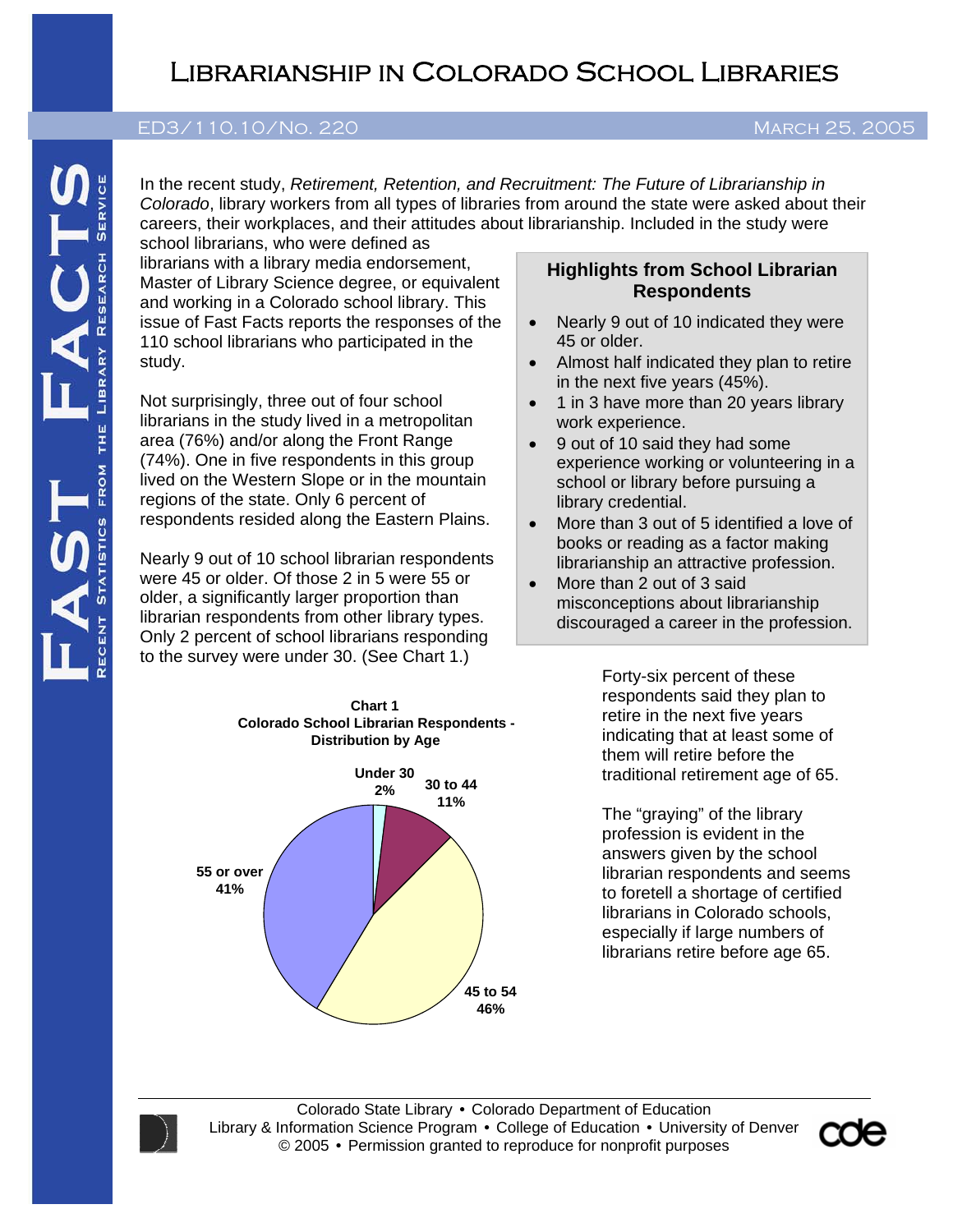Given the age of this group of respondents it is not surprising that they have an abundance of library work experience. Over one-third had more than 20 years experience and another third had 11 to 20 years experience. The remaining third were almost evenly divided between 6 to 10 years and 1 to 5 years experience. (See Chart 2.)

Before becoming school librarians, the majority of these respondents either worked in a school (64%) and/or a library (46%). In fact, 9 out of 10 said they had some experience working or volunteering in a school or library (i.e., 11% said they had no library or school experience). This indicates that



schools and libraries are fertile ground for cultivating future school librarians. (See Chart 3.)





**Respondents' Library/School Experience**



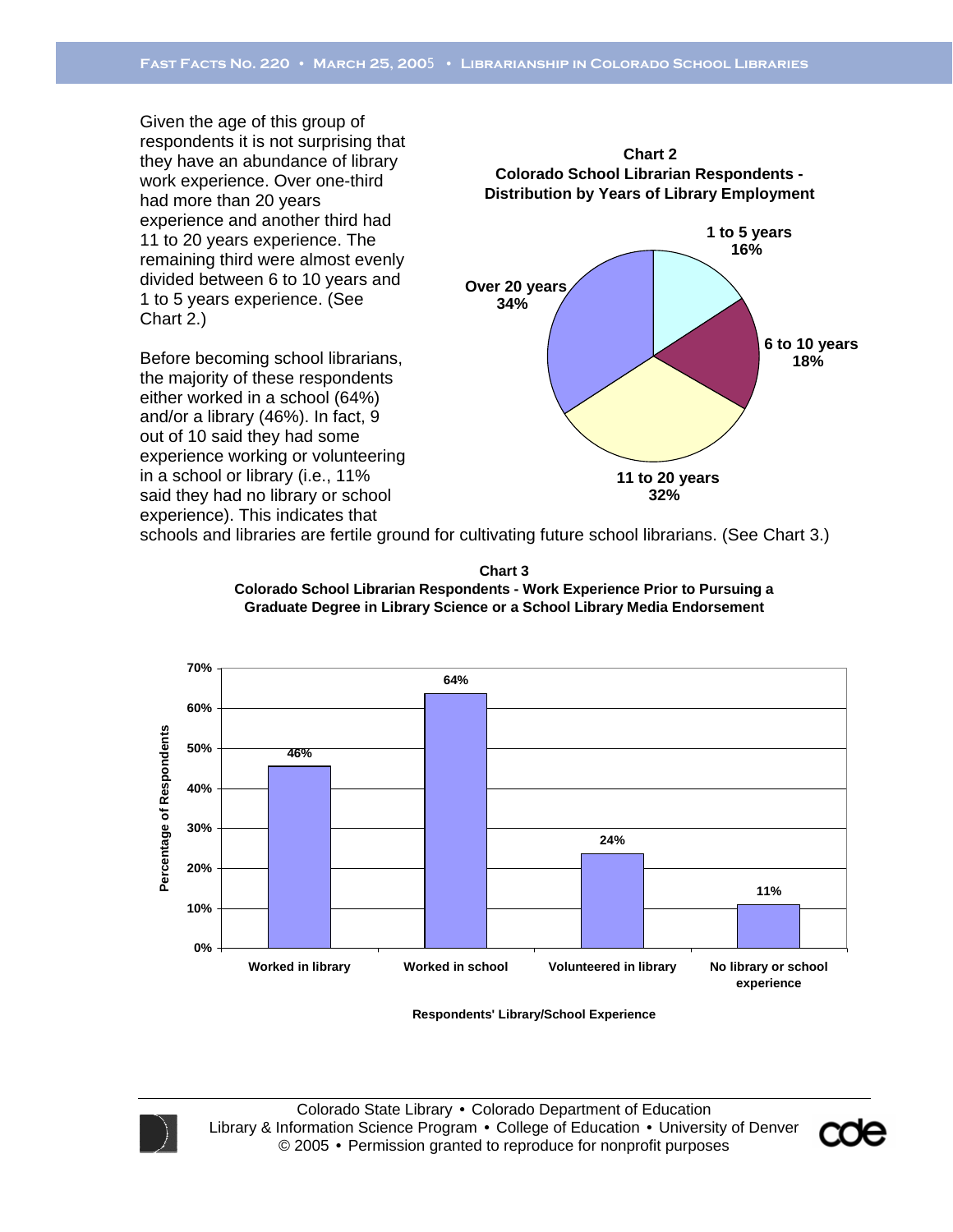Four out of five school librarian respondents indicated they served in professional leadership roles in the last five years (i.e., 18% indicated none of the above). Two out of five school librarians responded that they had been grant readers or writers (42%) and over a third had been presenters at workshops or conferences (37%). Library student mentor (33%) and library science teacher or trainer (29%) were also indicated by approximately 1 in 3 respondents. (See Chart 4.)





This group of respondents indicated love of books or reading (62%) most frequently as a factor that makes librarianship an attractive profession. Perhaps as a reflection of their somewhat different job duties, school library respondents chose this considerably more frequently than those from other types of libraries.

**Leadership Roles of Respondents**

*"I am thrilled to be a Library Media Specialist and I love every day that I work. I encourage other people [to] become a librarian hoping that they too will love it as much as I."*  – School Librarian

*Colorado is an exciting place to be a librarian; the library system and the librarians in the state are forward looking and on the cutting edge of librarianship in many areas. Though I, and librarians in general, often do not receive the professional recognition we deserve, everyday I grow mentally and spiritually… How could my professional life be better?*  – School Librarian



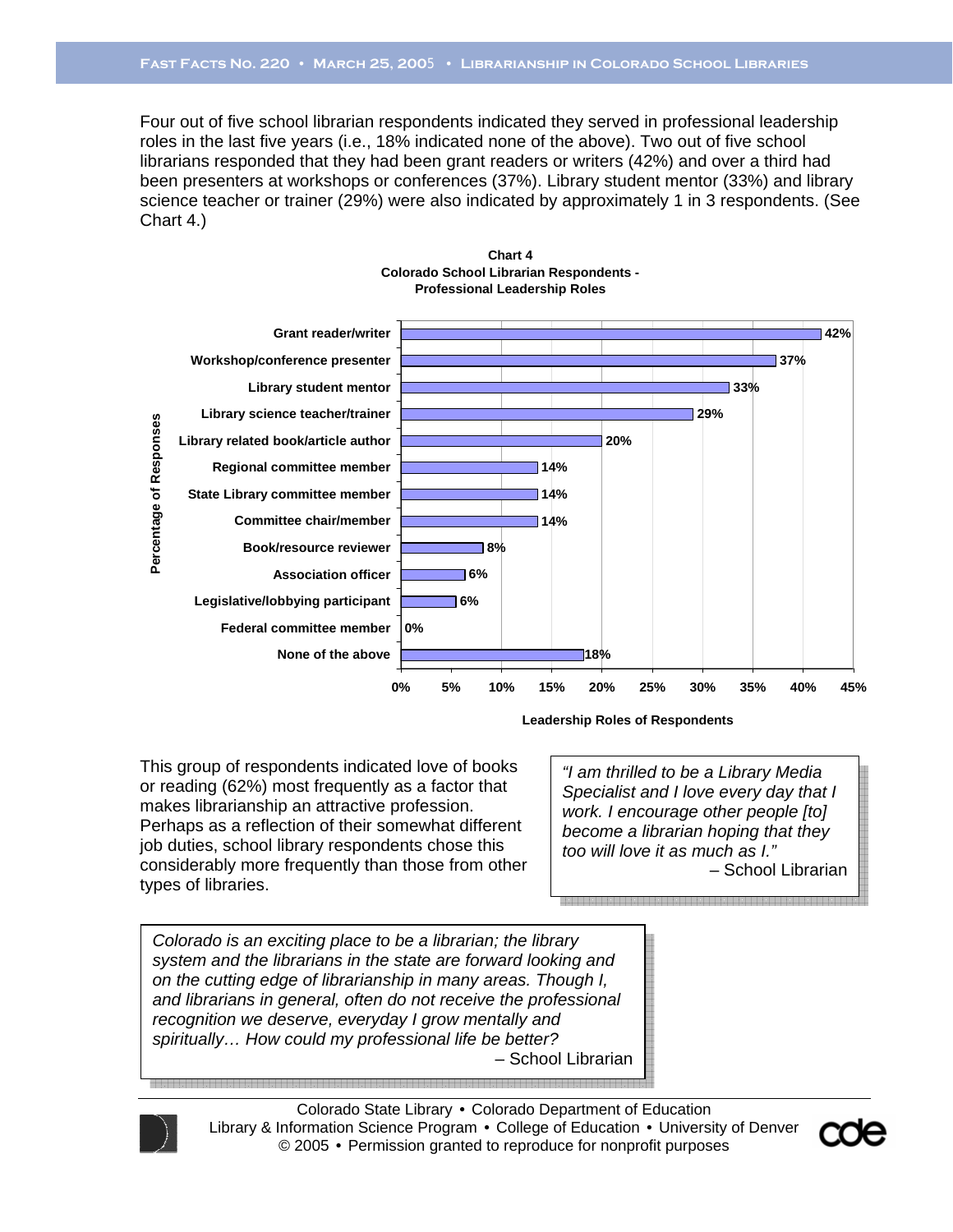Approximately half of responding school librarians chose service to others (55%), variety of work (51%), and/or intellectual challenge (49%) as making librarianship a desirable career choice. (See Chart 5.)

No respondents from this group identified opportunities for advancement and very few indicated funding for education (2%) or financial compensation (3%) as factors that make librarianship an attractive career choice.





(69%) and low financial compensation was second (52%). At a distant third, negative stereotypes (37%) was indicated by over a third of this group, followed by perceived obsolescence of libraries (30%). This pattern may reflect the perceptions of school librarians that other educators do not always understand or appreciate their value to schools. (See Chart 6.)

*"I am concerned with schools not replacing retiring media specialist with another specialist. They should be looking for the same qualifications and knowledge/training instead of accepting less. I fear that students and teachers are being short changed."* 

– *School Librarian*

*"Not all school districts require endorsed librarians or even certified teachers in their libraries, especially at the elementary level. With budget cuts, these jobs are not at all secure. But the educational requirements are huge. How can we ask people to pursue the education and not guarantee them positions?"*  – *School Librarian*



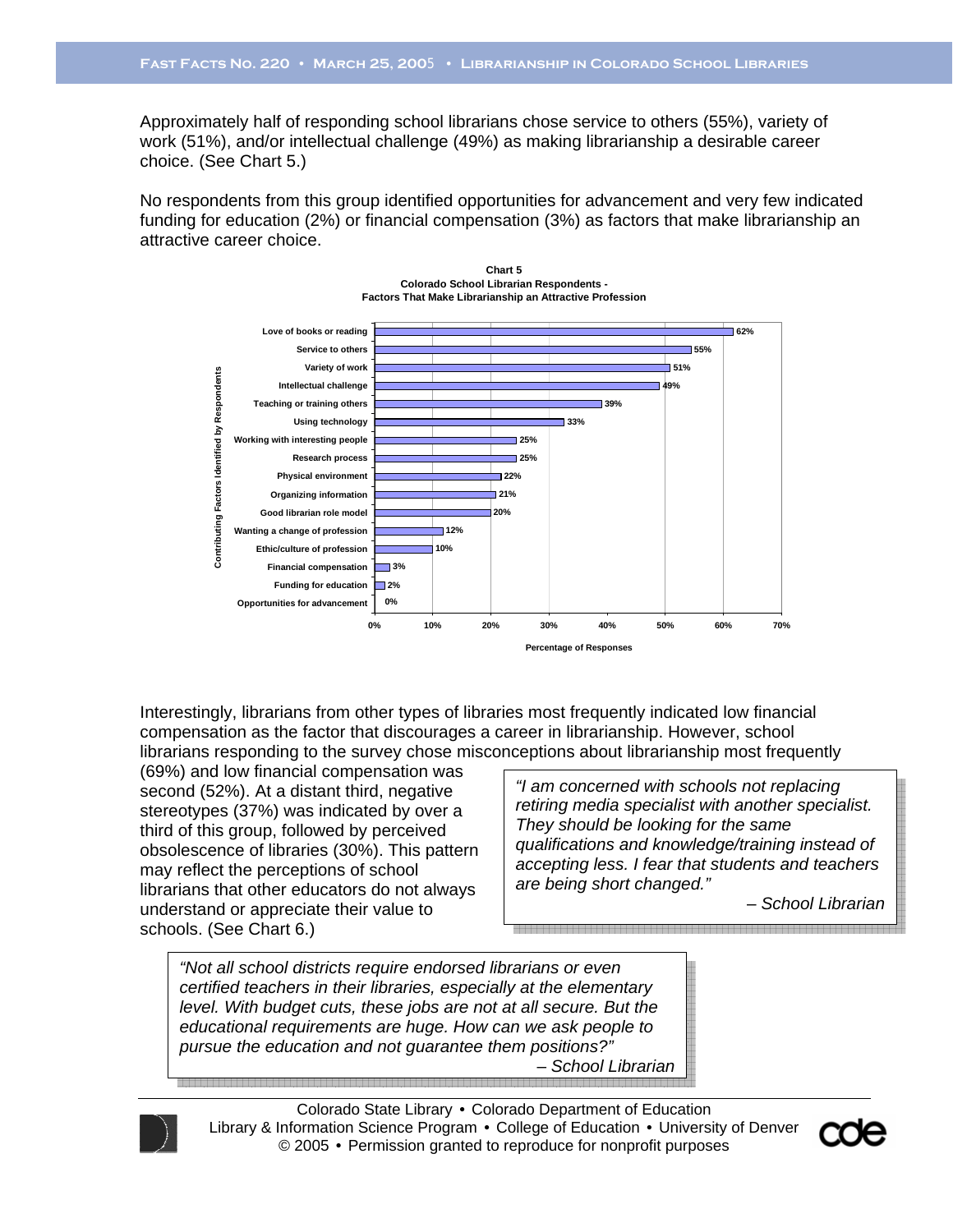

**Chart 6 Colorado School Librarian Respondents - Factors that Discourage a Career in Librarianship**

When asked how the downturn in the economy had affected their career plans, over half of school librarian respondents had no change of plans (53%) and a third said they decided to stay in their current library job (32%). Retire later (13%) was indicated by 1 in 8 respondents, but only 1 in 13 said retire earlier (8%). Like many of their colleagues from other types of libraries who participated in the study, school librarians' career plans seem relatively unaffected by the economic situation. (See Table 1.)

#### **Table 1 Colorado School Libraries Affects of the Economic Downturn on Respondents' Career Plans**

| No change of plans                      | 53%   |
|-----------------------------------------|-------|
| Stay in current library job             | 32%   |
| <b>Retire later</b>                     | 13%   |
| Retire earlier                          | 8%    |
| Seek another library job                | 5%    |
| Return to school for non-library degree | 3%    |
| Return for MLS or media endorsement     | 2%    |
| Retrain in different library specialty  | $1\%$ |
| Leave the library field                 | 0%    |

One-third of school librarians responding to the survey said there was no change at their current workplaces in the last year (34%). Nearly 2 in 5 said there was an increase or change in duties at their current job (38%). Almost 1 in 4 had salary or benefits frozen or cut (23%) and about 1 in 6 experienced staff cuts at their workplace. (17%). Presumably most of these cuts can be attributed to the economic downturn in the state and the subsequent reduction in school funding. (See Chart 7.)



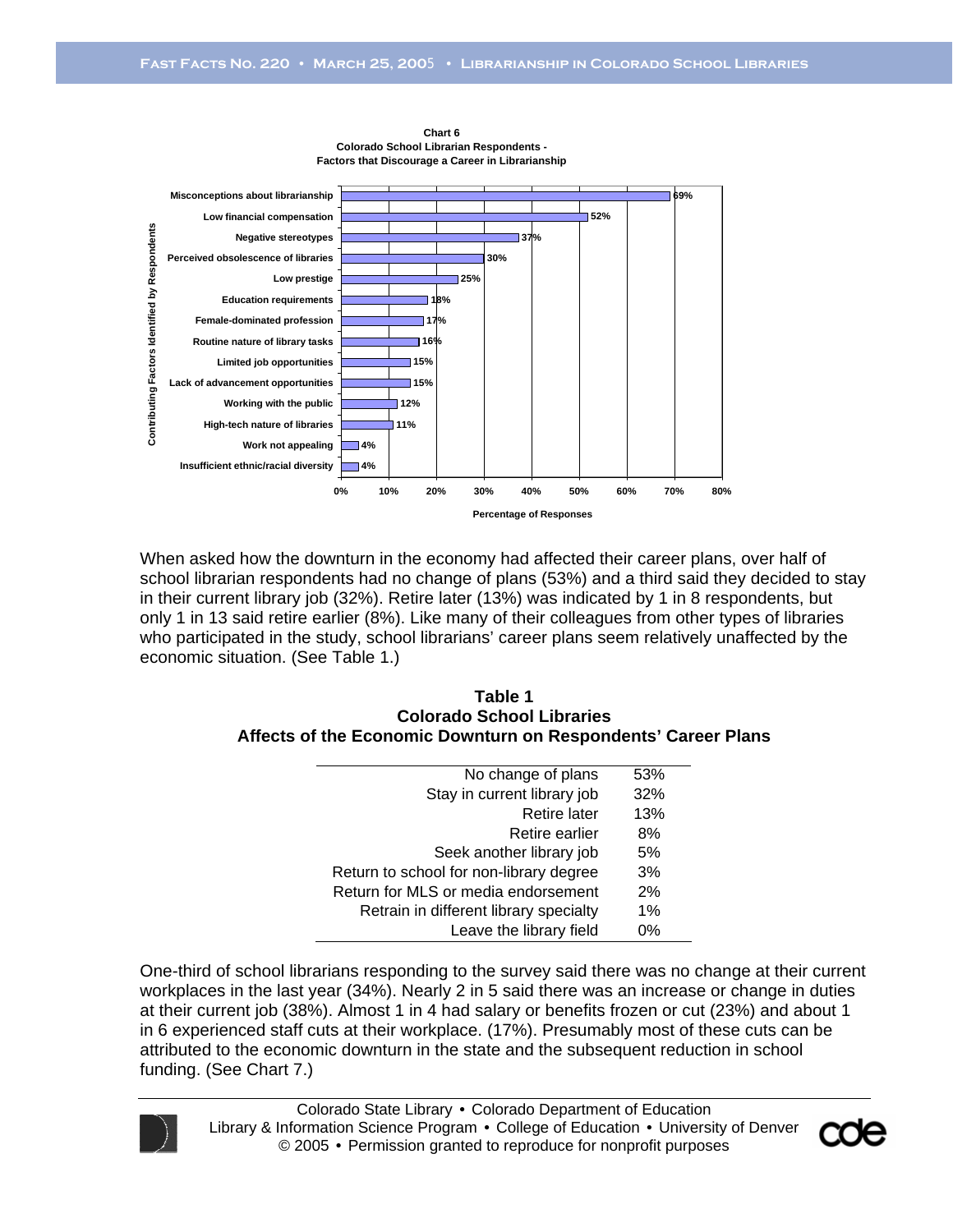

**Chart 7 Colorado School Librarian Respondents - Changes at Their Workplaces in the Last Year**

The school librarians who participated in this study were on average over 45 years of age with more than 10 years library experience. They were also quite likely to be considering retiring in the next 5 years. Most had worked in a school or library before becoming a certified librarian and were active in their profession. Many feel a love of books and reading is a key factor in making librarianship an attractive career. However, misconceptions about librarianship were cited most frequently as discouraging to potential librarians.

Given the age and retirement rate of participants in this study, it seems likely that schools in Colorado will experience a severe shortage of certified school librarians. When they leave the profession, these retiring librarians will take with them years of library and classroom experience.

So where will their replacements come from? Quite possibly they can be found in the schools and libraries themselves. Given that most current school librarian respondents had worked in a school or library before becoming librarians, it seems logical to recruit new school librarians from within the ranks of teachers, paraprofessionals, and volunteers. There should be some urgency in this matter, as the profession needs to have new librarians in place before too many more retirements occur, so that the knowledge of one generation of librarians can be passed to the next.

The complete report, *Retirement, Retention, and Recruitment: The Future of Librarianship in Colorado,* can be found at LRS.org.

> **CONTACT ABOUT THIS ISSUE**  Nicolle Steffen • Associate Director, Library Research Service Library Research Service • 201 East Colfax Avenue, Suite 309 • Denver, Colorado 80203-1799 Phone 303.866.6900 • E-mail: Steffen\_N@cde.state.co.us • Web site: www.LRS.org Layout and production by Fabian Maes • Phone: 303.866.6906 • E-mail: Maes\_F@cde.state.co.us



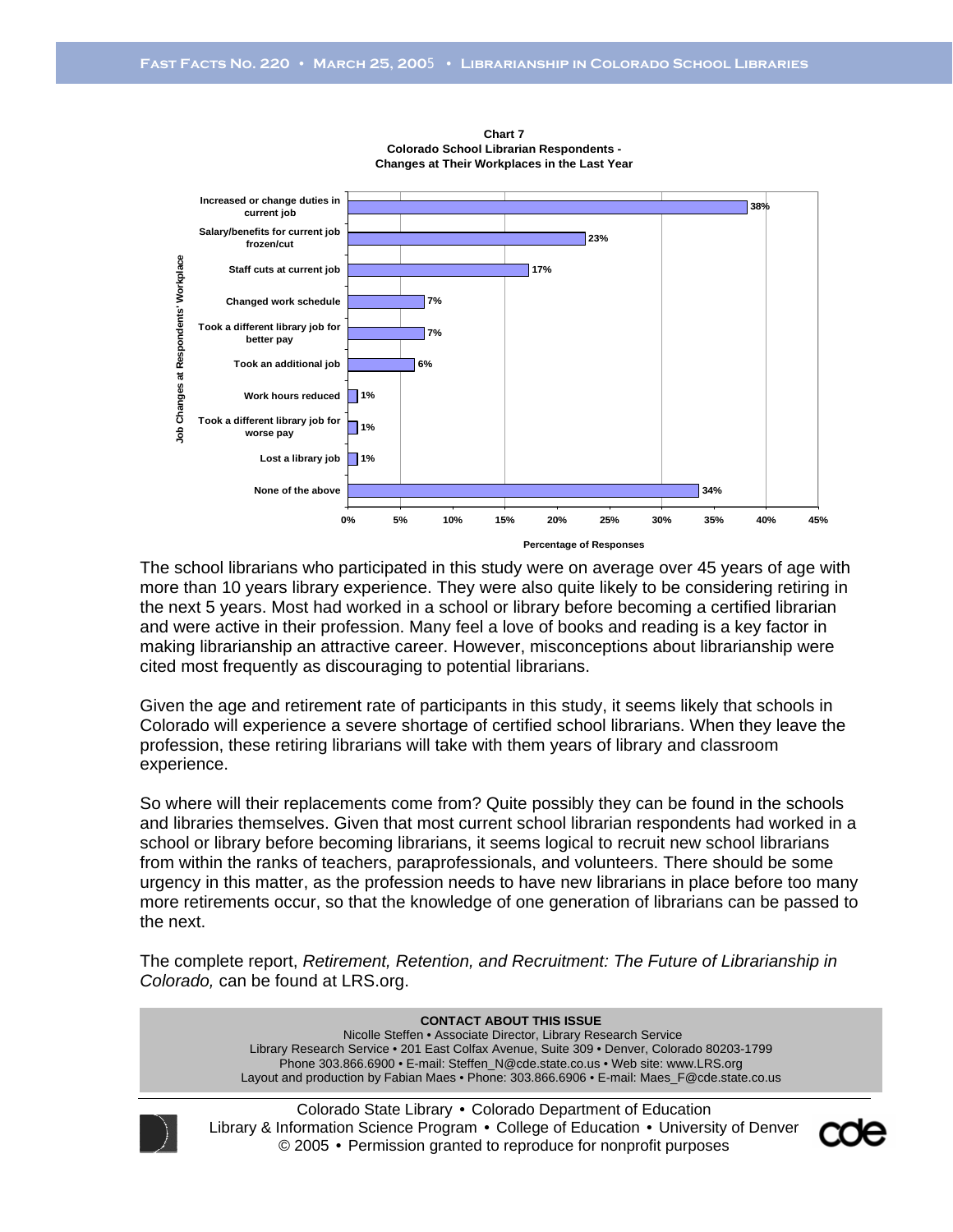# Librarianship in Colorado Academic Libraries

#### **ED3/110.10/No. 202 December 2003** ED3/110.10/No. 221 MARCH 25, 2005

*Retirement, Retention, and Recruitment: The Future of Librarianship in Colorado*, a recent study conducted by the LRS, asked 1,241 respondents from around the state about their jobs, their

libraries, and their career plans. This issue of Fast Facts examines the data provided by the 91 academic librarian respondents – defined as those having a Master of Library Science degree (MLS) or equivalent and working in a Colorado college or university library.

Given the distribution of colleges and universities around the state, it is not surprising that the majority of academic librarian respondents resided in the metropolitan areas along the Front Range. Nine out of ten indicated they lived in a metropolitan area (90%) and more than 4 out of 5 lived along the Front Range (87%). The mountains and Western Slope account for 10 percent of respondents and the Eastern Plains for 3 percent.

Proportionally, academic respondents were slightly younger than librarian respondents from other types of libraries with 7 percent

#### **Chart 1 Colorado Academic Librarian Respondents - Distribution by Age**



## **Highlights from Academic Librarian Respondents**

- More than 1 in 3 were under 45.
- 1 in 3 have more than 20 years experience working in a library.
- 2 in 3 worked or volunteered in a library or school prior to pursuing a library degree.
- Over 4 in 5 indicated they had served in a professional leadership role(s) in the last five years.
- More than half said service to others and/or intellectual challenge made librarianship an attractive profession.
- 9 in 10 cited "low financial compensation" as a factor discouraging potential librarians.
- Almost 1 in 2 indicated that salaries or benefits had been frozen or cut at their workplace in the last year.

under 30 years of age and 31 percent ages 30 to 44. That means well over one-third of academic librarian respondents were under 45. However, it also means approximately two-thirds were age 45 or older. The largest group was 45 to 54 years old with 2 in 5 reporting being in this age range. (See Chart 1.)

Academic librarians responding to the survey are retiring in smaller numbers than librarian respondents from other types of libraries. Only 1 in 10 said they were planning to retire in the next five years. This is consistent with this being a comparatively younger group of respondents.



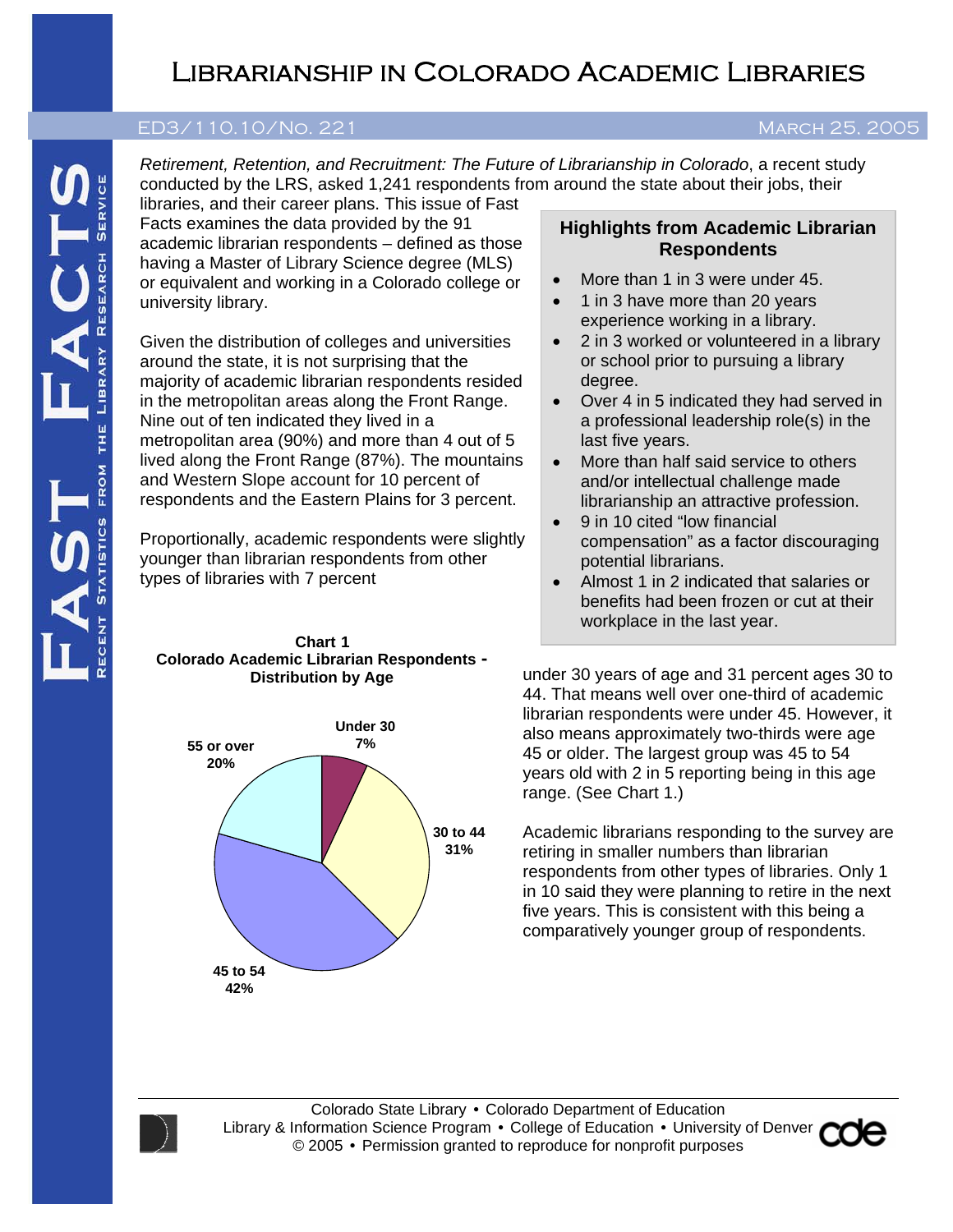Respondents in this group were more likely than other librarians responding to the survey to be male. One in five respondents in this group were male, whereas about 1 in 15 school and public librarian respondents were male. Approximately 1 in 8 respondents from special libraries were male. (See Table 1.)

#### **Table 1 Colorado Academic Librarian Respondents – Gender of Librarian Respondents by Type of Library**

| <b>Type of Library</b> | Female | Male |
|------------------------|--------|------|
| Academic               | 79%    | 21%  |
| Public                 | 93%    | 7%   |
| School                 | 94%    | 6%   |
| Special                | 88%    | 12%  |

Almost 1 in 3 academic librarians (32%) responding to the survey had more than 20 years experience working in a library. Another 1 in 4 had 11 to 20 years library work experience (25%). Perhaps reflecting the relative youth of these respondents, the second largest group had 1 to 5 years experience (27%). (See Chart 2.)

> **Chart 2 Colorado Academic Librarian Respondents - Distribution by Years of Library Employment**





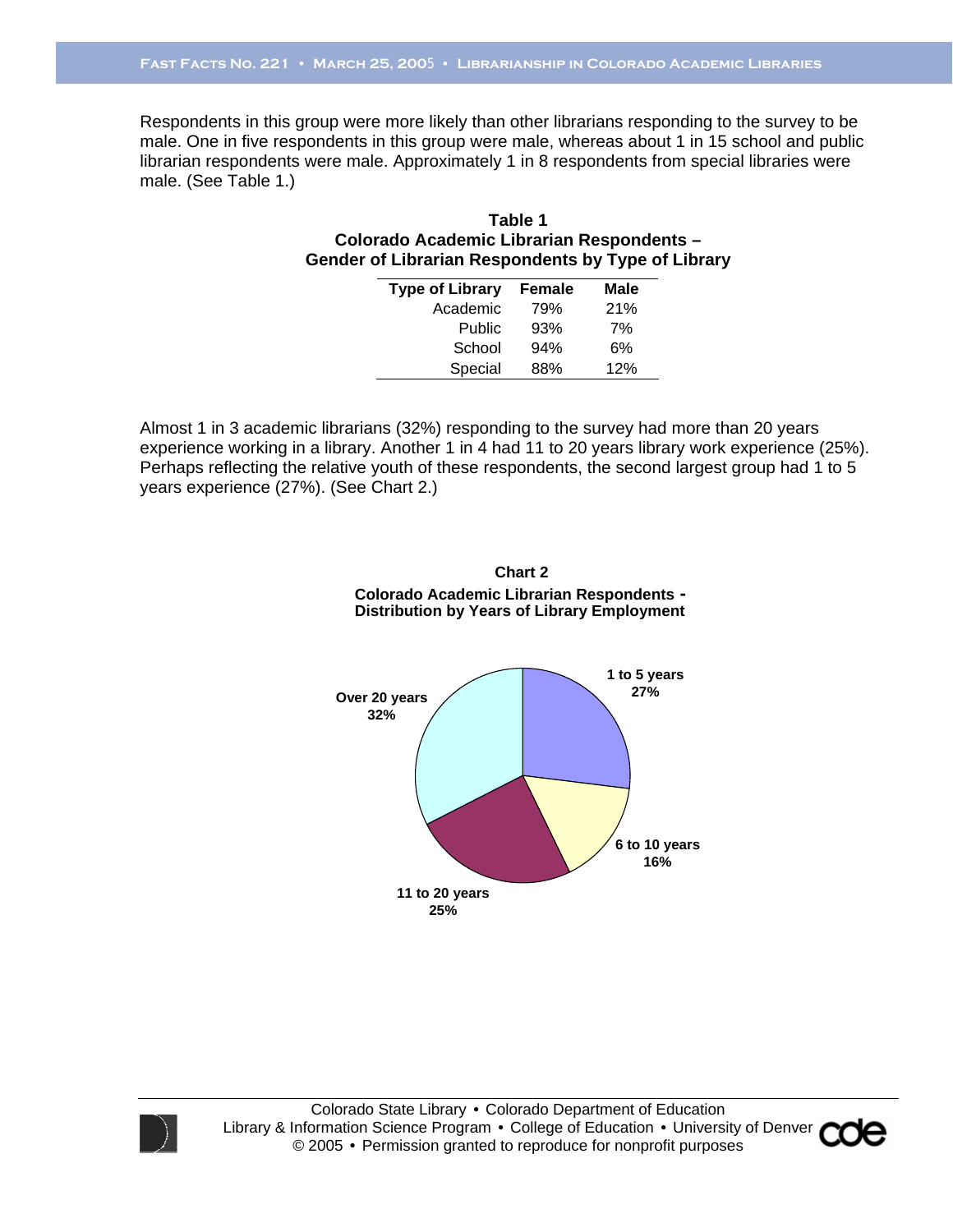Two-thirds of respondents indicated that they had worked or volunteered in a library or school prior to pursuing an MLS or equivalent library credential (i.e., 35% had no library or school experience). Predictably, well over half had worked in a library before pursuing a library credential (57%), whereas only 1 in 17 had worked in a school (6%). (See Chart 3.)





**Percentage of Respondents**

Academic librarian respondents are particularly active in their profession. More than 4 out of 5 indicated they had served in a professional leadership role in the last five years (i.e., 17% marked none of the above). Well over half had been a workshop or conference presenter (56%). In addition, close to half had been a book/resource reviewer (46%) and/or a committee chair/member (45%).

Undoubtedly driven somewhat by the publish or perish requirement of tenured faculty, more than a third of these survey respondents said they had authored a library-related book or article (38%). (See Chart 4.)

*Librarianship has a future in Colorado, but some positions will be threatened by employers who are willing to accept lower levels of performance for lower pay to address budget problems. Librarians have been relatively successful demonstrating that their libraries make a difference, but haven't always done a good job of demonstrating that they themselves make a difference. That needs to change.* 

*– Academic Librarian* 



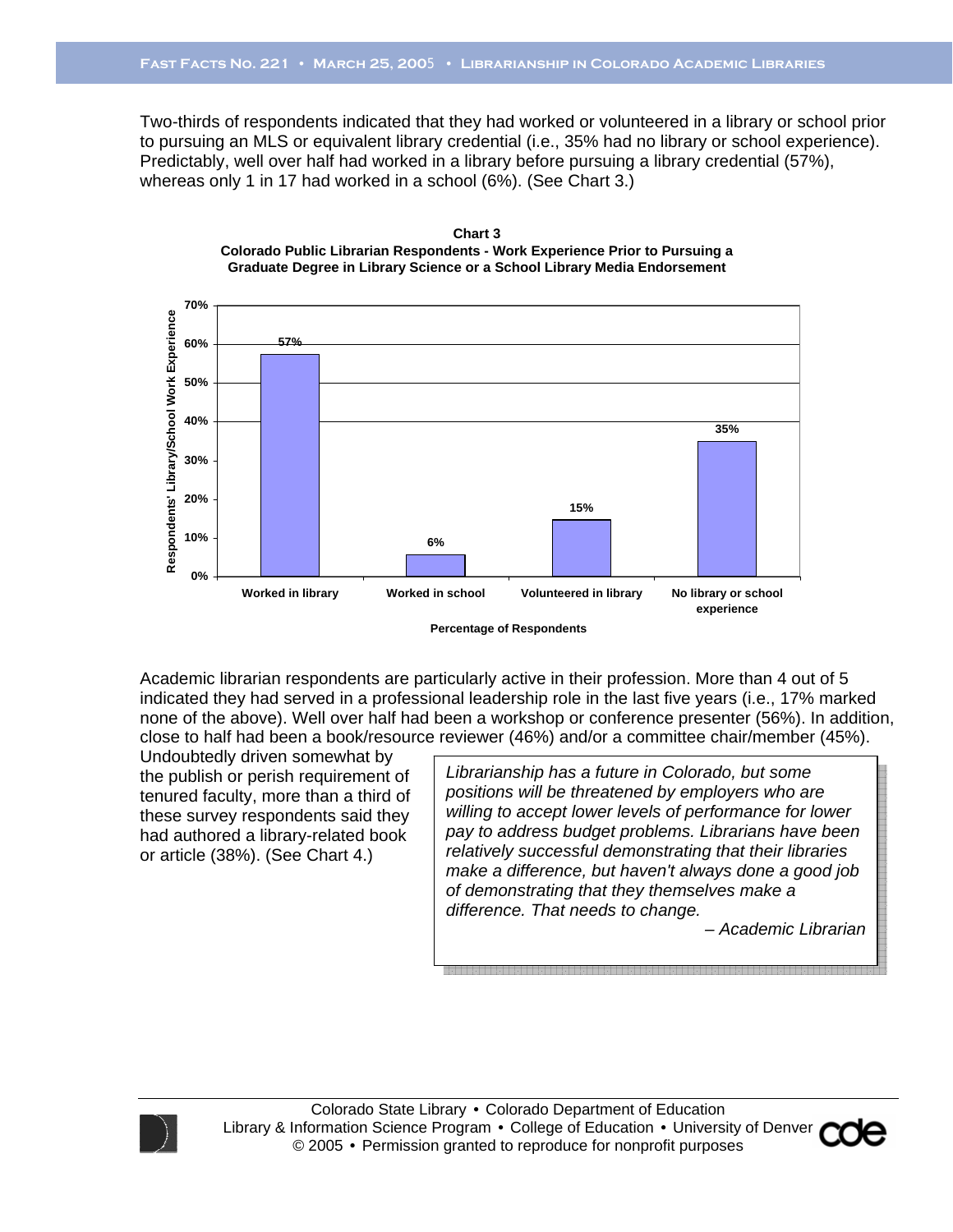

**Chart 4 Colorado Academic Librarian Respondents - Professional Leadership Roles**

More than half of academics found service to others (54%) and intellectual challenge (53%) factors that make librarianship an attractive profession – well ahead of other factors. Over a third indicated variety of work (36%). Interestingly, only 23 percent indicated love of books or reading, close to half the percentage for all responding librarians combined (42%). (See Chart 5.)

> *"I think being a librarian in the state of Colorado is an exciting position to be in. From an academic standpoint the future is all about technology and online education."*

> > – Academic Librarian

*"We need to get the message across to younger people that librarianship is an exciting and challenging field."* 

– Academic Librarian



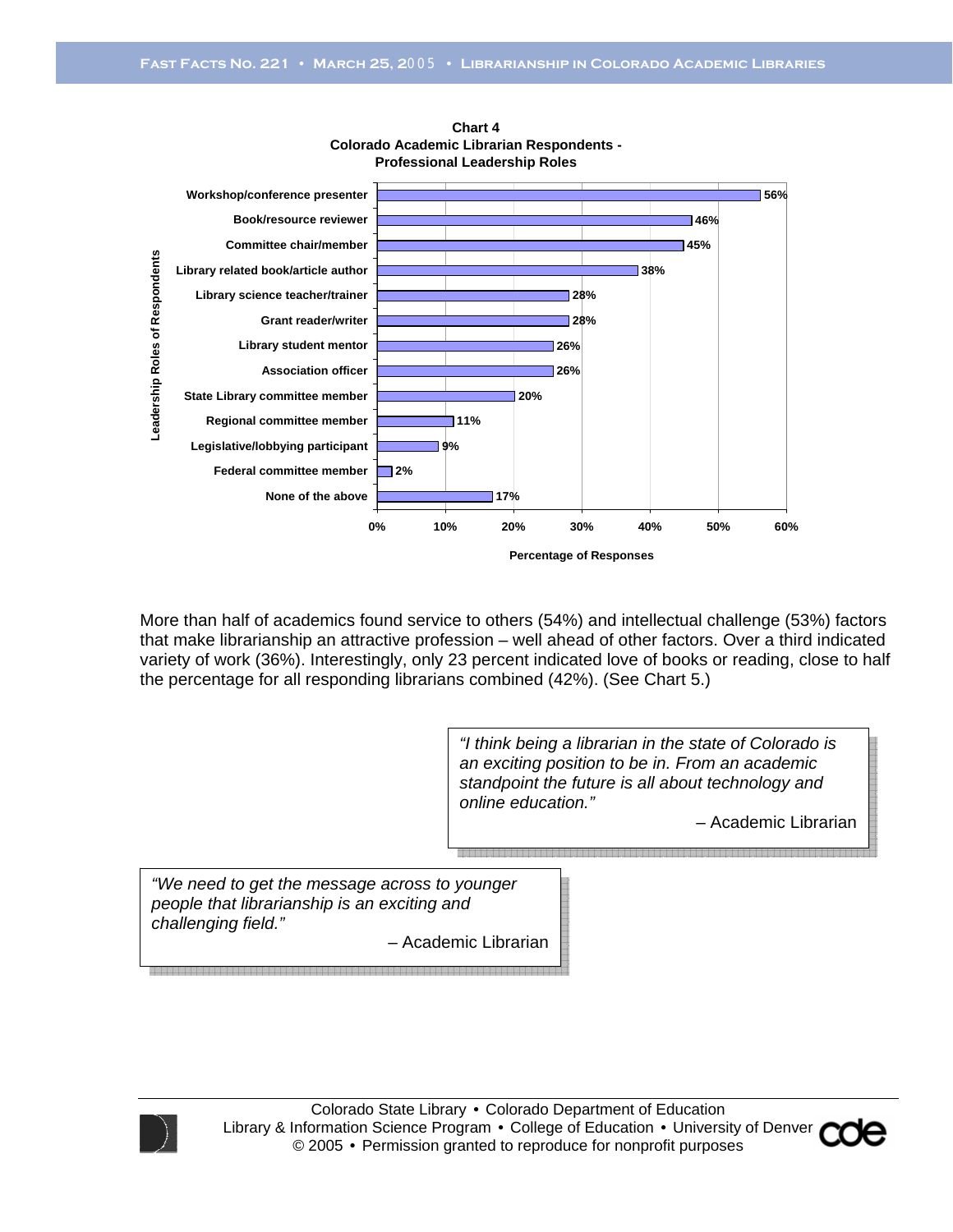

**Chart 5 Colorado Academic Librarian Respondents - Factors That Make Librarianship an Attractive Profession**

Overwhelmingly, academic librarian respondents indicated low financial compensation as a factor discouraging potential librarians. In fact, 9 out of 10 academics cited this factor, whereas 3 out of 4 librarian respondents from all library types chose it. Two-thirds of academic respondents said misconceptions about librarianship (66%) and one-third cited low prestige (36%) and/or negative

stereotypes (36%) as discouraging factors. None of the factors related to the work itself or the lack of diversity among staff were cited in significant numbers. (See Chart 6.)

*We need strong marketing of the critical importance of libraries and librarians in our technological society. If the perception of our value and our expertise increases, then it will help us gain more appropriate compensation… We have numerous obstacles to overcome. One obstacle is that only a small percentage of the public avail themselves of our services. Another is that people take libraries for granted, like they do water and electrical service.* 

*–* Academic Librarian



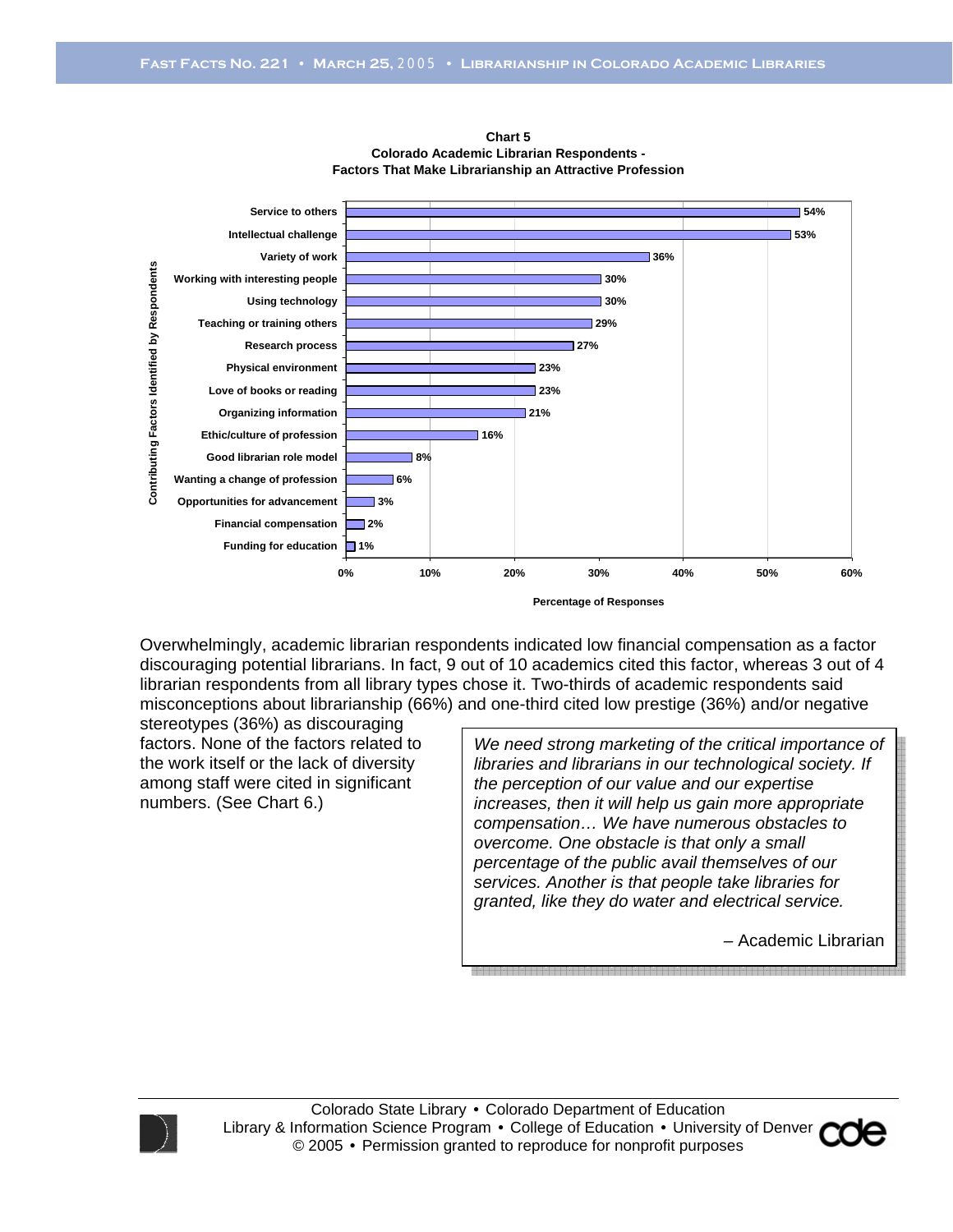

**Chart 6 Colorado Academic Librarian Respondents - Factors that Discourage a Career in Librarianship**

The majority of academic librarians answering the survey said they had no change of plans (55%) when asked how the economic downturn had affected their careers. Similarly, staying in their current library job was chosen by 1 in 3 respondents (32%). Plans to retire later was indicated by 1 in 7 respondents (14%). (See Table 2.)

| Table 2                                                       |
|---------------------------------------------------------------|
| Colorado Academic Librarian Respondents -                     |
| Affects of the Economic Downturn on Respondents' Career Plans |

| No change of plans                      | 55% |
|-----------------------------------------|-----|
| Stay in current library job             | 32% |
| <b>Retire later</b>                     | 14% |
| Seek another library job                | 5%  |
| Retire earlier                          | 2%  |
| Leave the library field                 | 1%  |
| Return to school for non-library degree | 1%  |
| Retrain in different library specialty  | 0%  |
| Return for MLS or media endorsement     | 0%  |

When asked about the changes in their workplaces in the last year, almost half of respondents indicated that salaries or benefits had been frozen or cut (48%). Over one-third had experienced an increase or change in job duties (37%) and/or staff cuts (35%). It can be surmised that at least some of these changes can be attributed to the funding cuts experienced at colleges and universities in Colorado. One in five of these respondents indicated none of the changes listed (21%). (See Chart 7.)



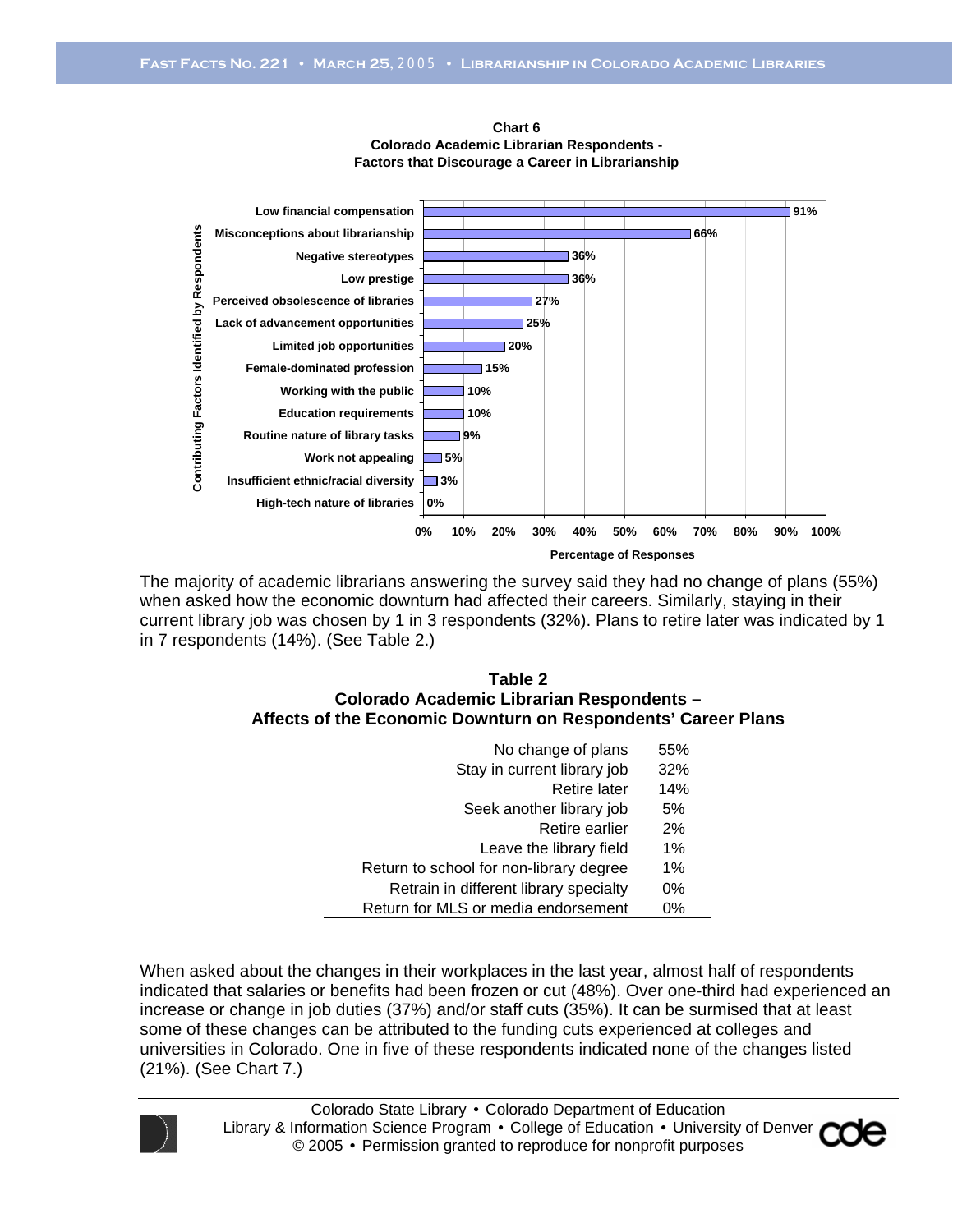

**Chart 7 Colorado Academic Librarian Respondents - Changes at Their Workplaces in the Last Year**

The academic librarian respondents were a slightly younger group and were planning to retire in smaller numbers than those from other library types. They were more apt to be male than their counterparts from other types of libraries and they were very active in their profession. Many found librarianship appealing because of the service to others and the intellectual challenge of the work. Conversely, they overwhelmingly felt low financial compensation was a factor that discourages potential librarians.

Although not retiring in the high proportions of respondents from other types of libraries, academic librarians will undoubtedly face the same recruitment issues as their colleagues. It seems clear that the work librarians do is appealing to this group; however, the pay and benefits are not. In addition to feeling poorly compensated, these respondents felt that librarians and their work were not accurately perceived by potential new recruits into the profession.

The complete report, *Retirement, Retention, and Recruitment: The Future of Librarianship in Colorado,* can be found at LRS.org.

> **CONTACT ABOUT THIS ISSUE**  Nicolle Steffen • Associate Director, Library Research Service Library Research Service • 201 East Colfax Avenue, Suite 309 • Denver, Colorado 80203-1799 Phone 303.866.6900 • E-mail: Steffen\_N@cde.state.co.us • Web site: www.LRS.org Layout and production by Fabian Maes • Phone: 303.866.6906 • E-mail: Maes\_F@cde.state.co.us



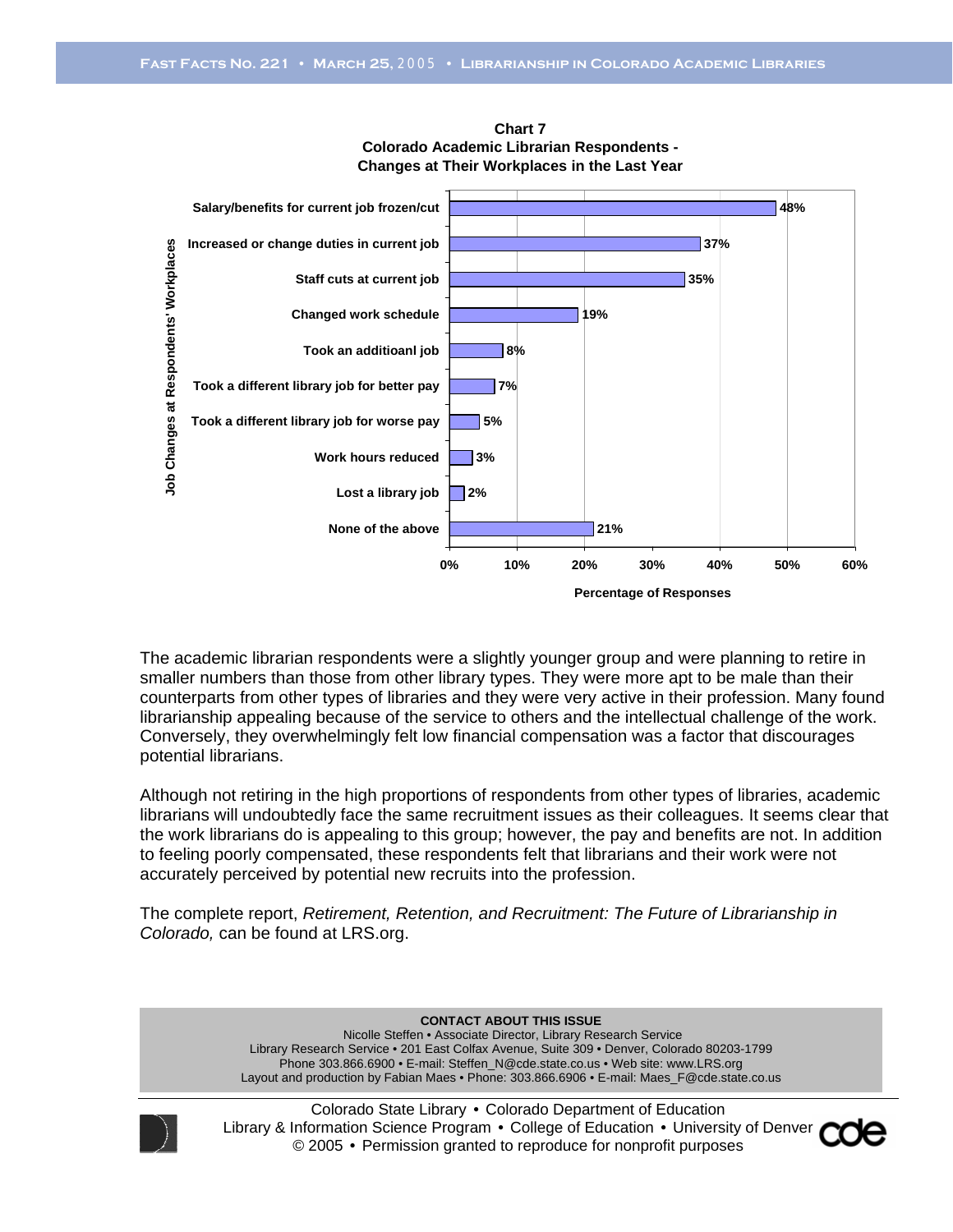# Librarianship in Colorado Public Libraries

#### **ED3/110.10/No. 202 December 29, <sup>2003</sup>**ED3/110.10/No. 222 March 25, 2005

In a recent LRS study, *Retirement, Retention, and Recruitment: The Future of Librarianship in* 

*Colorado* (3Rs), 1,241 respondents from all types of libraries were asked about their careers, their workplaces, and their attitudes about librarianship. This issue of Fast Facts explores the responses from the 245 public librarian respondents – defined as librarians with a Master of Library Science degree (MLS) or equivalent library credential and working in a Colorado public library.

Predictably, the respondents' geographic distribution followed the general population distribution in the state. Public library respondents were predominately from metropolitan areas and the Front Range. More than 4 out of 5 public librarians (84%) indicated they resided in a metropolitan area. Moreover, 81 percent live along the Front Range and 18 percent live in the Mountains or on the Western Slope, leaving only 1 percent residing on the Eastern Plains.

#### **Highlights from Public Librarian Respondents**

- 1 in 7 said they plan to retire in the next five years.
- 1 in 4 was 55 or older, within 10 years of the traditional retirement age of 65.
- Nearly 2 in 3 indicated "service to others" as a leading factor in making librarianship an attractive profession.
- 4 out of 5 said "low financial compensation" was the leading factor discouraging potential librarians from pursuing a career in librarianship.
- Approximately 1 in 3 had their salary and/or benefits frozen or cut in the last year.
- More than 1 in 5 experienced staff cuts at their workplace.

The proverbial "graying of the profession" can be seen in the distribution by age of public library respondents. One in four respondents was 55 or older (25%), within 10 years of the

**Chart 1 Colorado Public Librarian Respondents - Distribution by Age**



traditional retirement age of 65. The largest percentage of respondents were 45 to 54 years of age (41%), with the 30 to 44 year olds making up the second largest group (30%). Barely registering is the youngest group with a mere 1 in 25 indicating they are under 30 (4%). (See Chart 1.)

Of those public librarians responding to the survey, 1 in 7 said they plan to retire in the next five years (14%). Given the age distribution of respondents (two-thirds are 45 or older) and the fact that many workers retire before reaching 65, this could be just the tip of the iceberg in terms of retirements in the next 10 to 15 years.



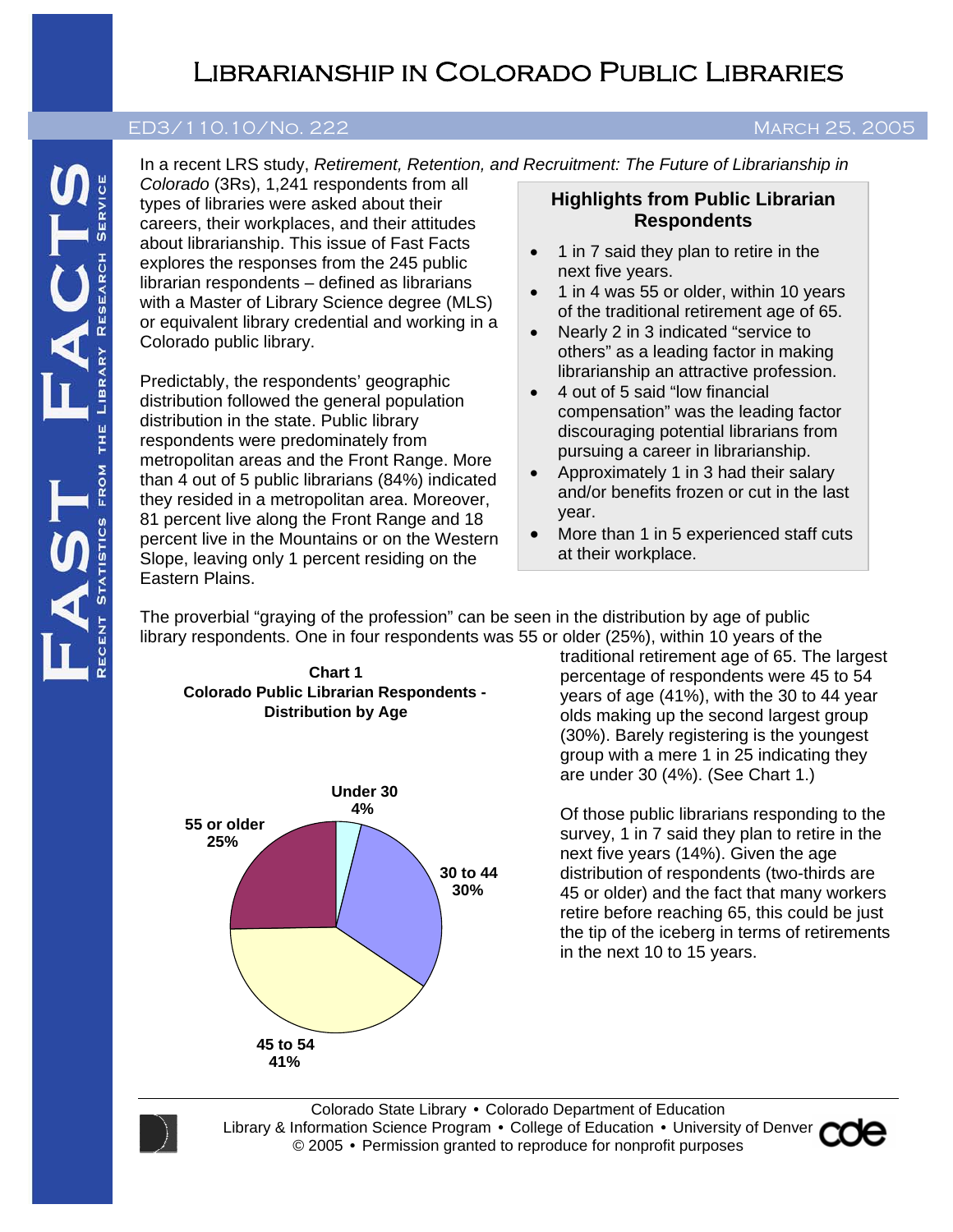

**Chart 2**

Colorado public librarians are an experienced lot – at least those responding to this study had considerable years of library employment. Three in five had more than 10 years of library experience. Almost a quarter had 6 to 10 years experience working in a library. The smallest group was the least experienced with about 1 in 6 having 5 years experience or less. (See Chart 2.)

More than three-quarters of respondents (78%) indicated they had worked or volunteered in a library and/or school prior to pursuing a library credential (i.e., 22% indicated no library or school

experience). Almost two-thirds of public librarians worked in a library before pursuing an MLS or equivalent credential (60%). Not surprisingly fewer public librarians had worked in schools (12%) than in libraries. This data supports the strategy of recruiting future public librarians from within the ranks of current library staff. (See Chart 3.)

**Chart 3 Colorado Public Librarian Respondents - Work Experience Prior to Pursuing a Graduate Degree in Library Science or a School Library Media Endorsement**



**Respondents' Library/School Work Experience**



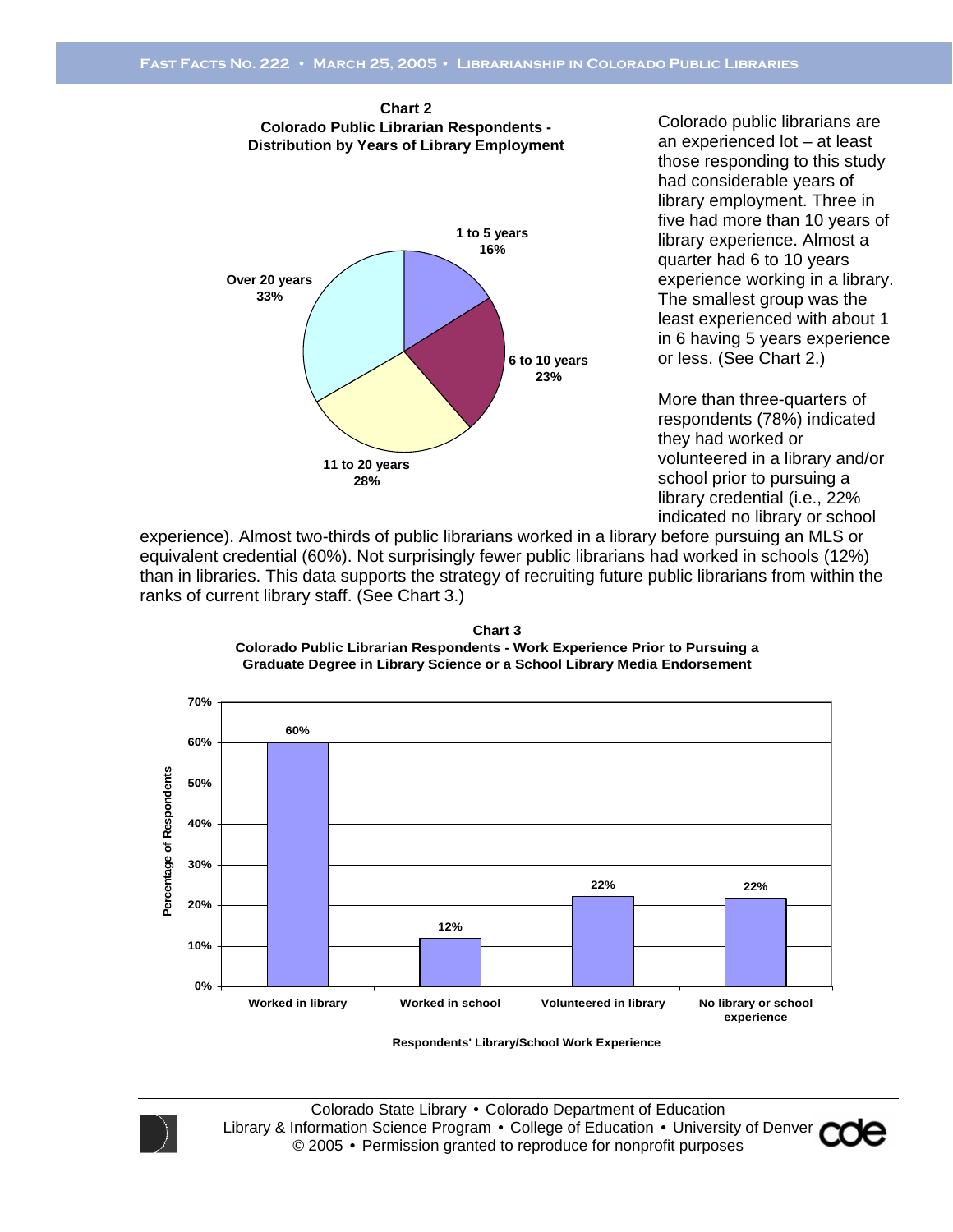Public librarian respondents are very active in the professional community with 3 out of 4 indicating one or more leadership roles in the last five years (i.e., 26% indicated none of the above). More than 2 out of 5 were workshop and/or conference presenters (41%) and close to 1 in 4 were mentors (23%) and/or grant readers/writers (22%). (See Chart 4.)



Public librarian respondents, like many of their colleagues in other types of libraries, indicated service to others as a leading factor in making librarianship an attractive profession (62%). Additionally, more than half of respondents chose intellectual challenge (57%) and love of books or

reading (51%). Other leading factors include variety of work (41%) and working with interesting people (35%). At the bottom of the list is funding for education (2%), opportunities for advancement (2%), and financial compensation (4%). (See Chart 5.)

*"I believe librarianship is alive and well, despite the economy…We've survived other bad times; we'll survive these..."* 

– Public Librarian

*"I'm optimistic! I see a continued role for libraries in some form or other. The profession is keeping me because it's ever-changing and challenging. People still love their library! Even though most folks get into the profession because of love of books or other misguided preconceptions (we do NOT 'get to read books all day'), we all end up staying because it's just good work to get to do."* 

– Public Librarian



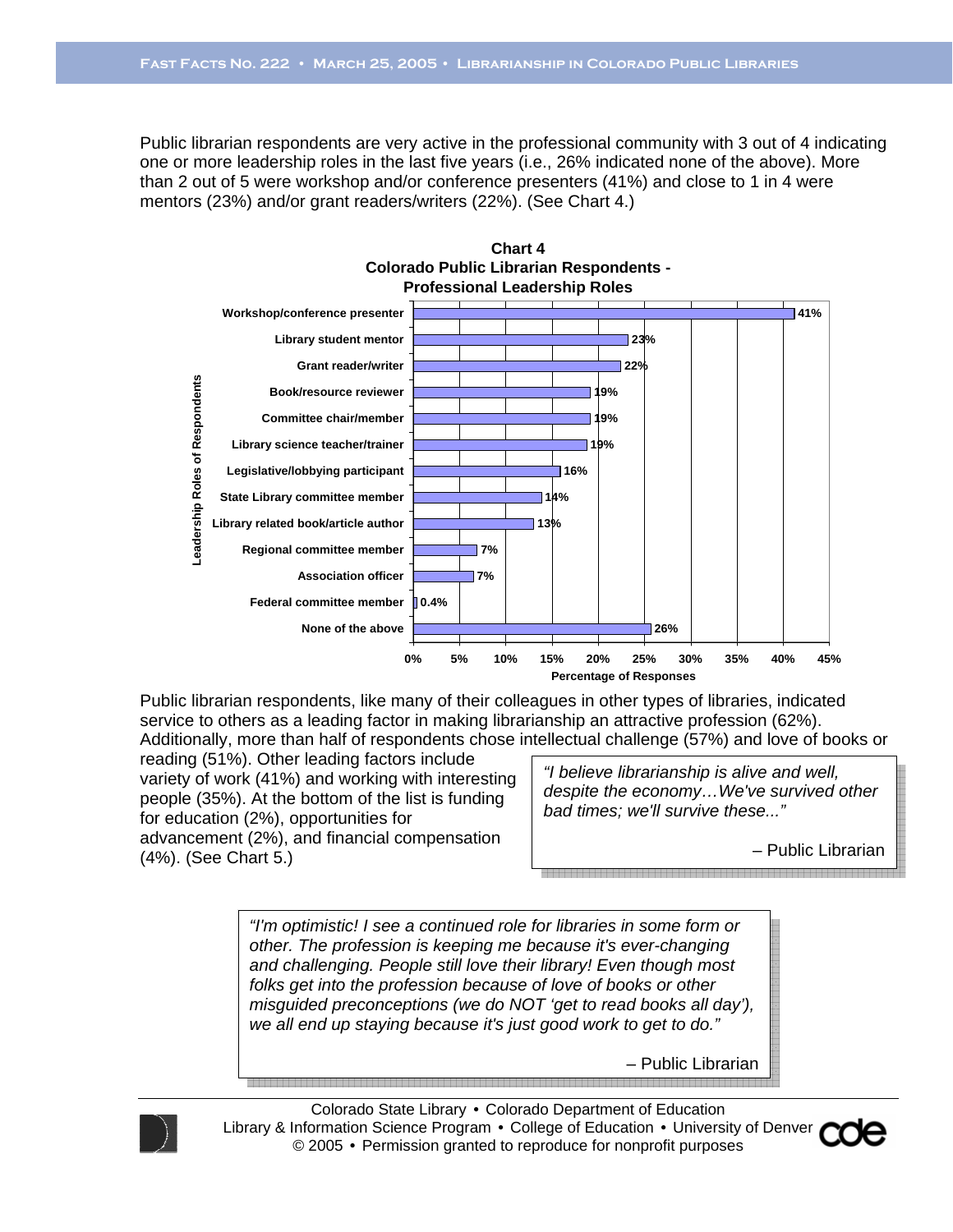



Overwhelmingly, public librarian respondents indicated low financial compensation as the leading factor discouraging a career in librarianship (84%). A distant second was misconceptions about librarianship (58%). Negative stereotypes (30%), low prestige (27%), and perceived obsolescence

of libraries (27%) round out the top five factors. It is interesting to note that all but the top reason–low financial compensation–relates to the perception of librarians and libraries. (See Chart 6.)

*"Decreasing pay and increasing workloads will continue to make this profession undesirable to students looking for a promising career."* 

*–* Public Librarian

*"Many administrators/management-level staff will be retiring in the next ten to 15 years and it will be a challenge to replace them. When we have school visits, students are reluctant to pursue library degrees due to the length of the educational process compared to the salary they might hope to receive in their first job. Our jobs are not as attractive as those in other field of study which pay more for an advanced degree.* 

– Public Librarian



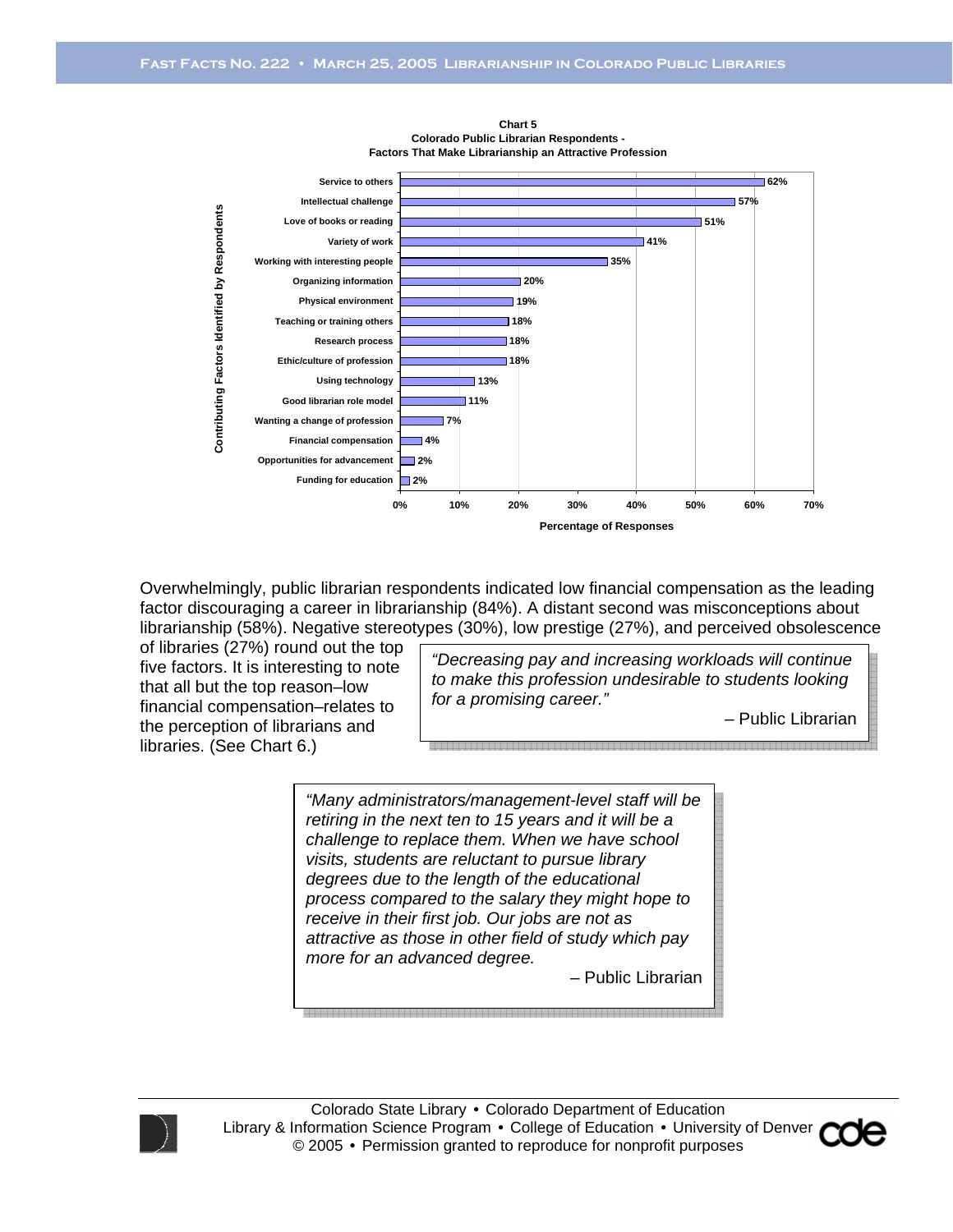

**Chart 6 Colorado Public Librarian Respondents - Factors that Discourage a Career in Librarianship**

Half of public librarians indicated the downturn in the economy had no effect on their career plans (50%). In addition, over a third said they decided to stay in their current library job (39%). Significantly fewer respondents said they would retire later (14%) and even fewer chose to seek another library job (7%). So although the current economic climate has had a negative effect on many libraries in Colorado, it has not significantly impacted the career plans of the majority of public librarian respondents. (See Table 1.)

#### **Table 1 Colorado Public Libraries Affects of the Economic Downturn on Respondents' Career Plans**

- No change of plans 50%
- Stay in current library job 39%
	- Retire later 14%
- Seek another library job 7%
	- Retire earlier 4%
	- Leave the library field 3%
- Retrain in different library specialty 2%
- Return to school for non-library degree 2%
- Return for MLS or media endorsement 2%

When asked about the changes in their workplaces in the last year, more than one-third of public librarians responding to the survey did not experience any of the changes listed. However, more than a third experienced an increase or change in duties at their current job (38%). Slightly fewer had their salary and/or benefits frozen or cut (31%). Around 1 in 4 had a change in their work



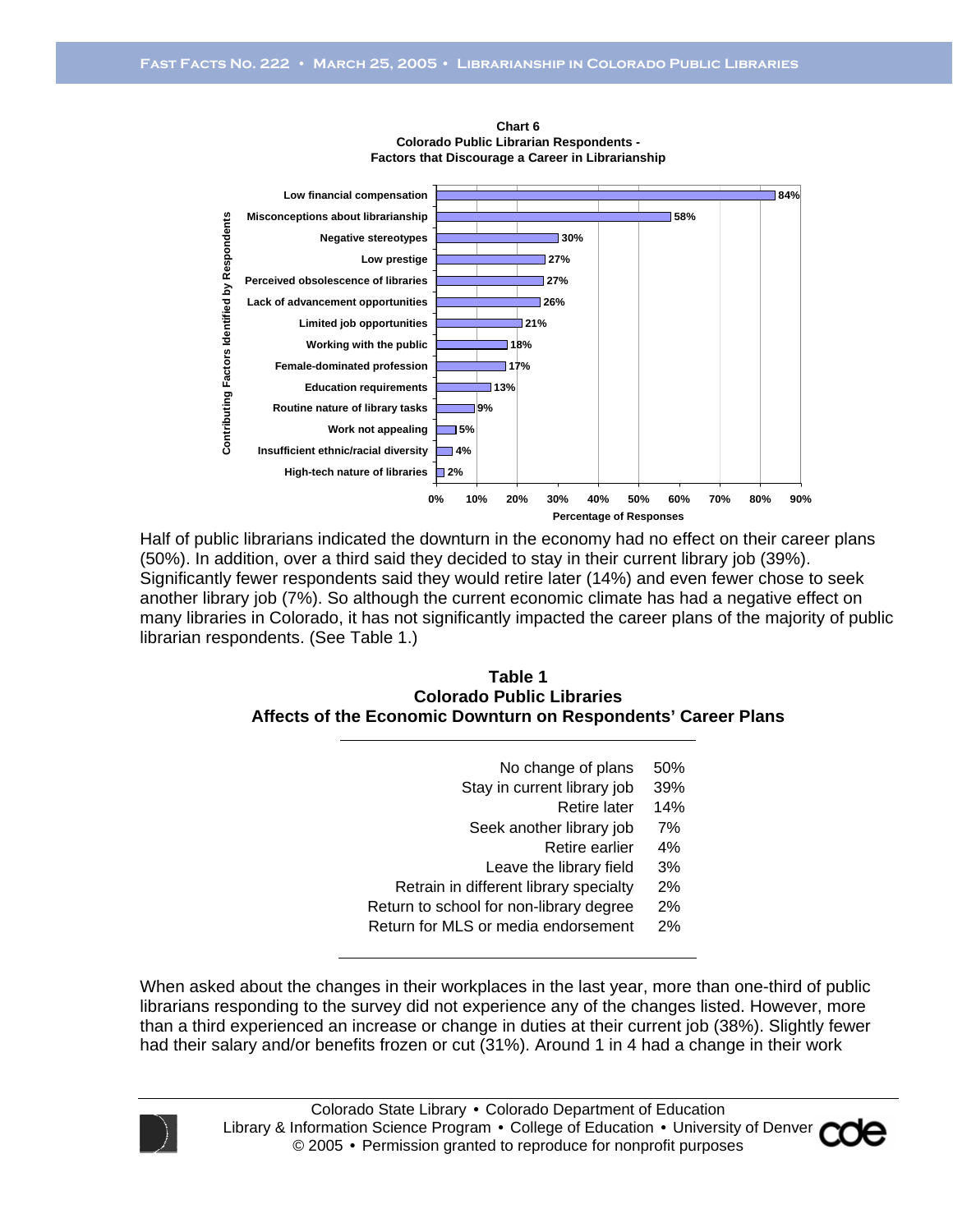schedule (27%) and more than 1 in 5 experienced staff cuts at their job (22%). Presumably many of these changes can be attributed to economic pressures, however, some may be due to management decisions other than those related to financial considerations. (See Chart 7.)



By all accounts, librarianship is a graying profession and Colorado will undoubtedly feel the effects in the next 5 to 10 years. The average public librarian who responded to the 3Rs survey was over 45, had more than 10 years library work experience, and was active in her profession. She indicated she values the service to others aspect of librarianship and felt that potential librarians are discouraged by low pay and misconceptions about librarianship and librarians.

With 1 in 7 librarians planning to retire in the next five years and many more reaching retirement age in the next 10 -15 years, who will replace them? It seems clear that many future librarians may be found already working or volunteering in libraries and schools. It is also evident that better pay would motivate more potential librarians to pursue an MLS or equivalent degree. In addition, correcting the misconceptions about librarianship and librarian stereotypes would aid in the recruiting new librarians.

The complete report, *Retirement, Retention, and Recruitment: The Future of Librarianship in Colorado,* can be found at LRS.org.

> **CONTACT ABOUT THIS ISSUE**  Nicolle Steffen • Asssociate Director, Library Research Service Library Research Service • 201 East Colfax Avenue, Suite 309 • Denver, Colorado 80203-1799 Phone 303.866.6900 • E-mail: Steffen\_N@cde.state.co.us • Web site: www.LRS.org Layout and production by Fabian Maes • Phone: 303.866.6906 • E-mail: Maes\_F@cde.state.co.us



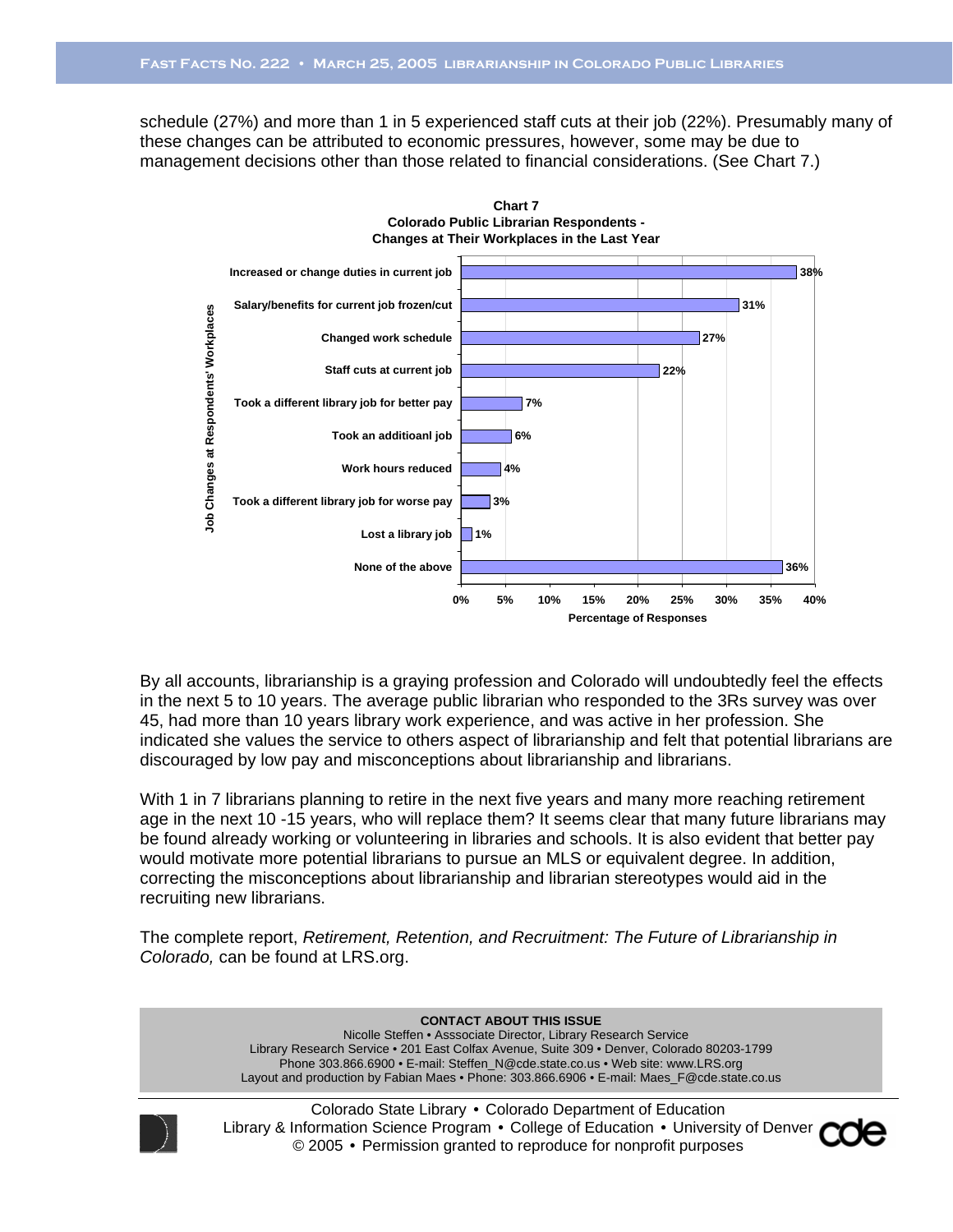# **AskColorado's First Year Online**

#### ED3/110.10/No. 223 March 28, 2005

#### **Coloradans Embrace Virtual Reference Service**

AskColorado, a statewide virtual reference service, was launched on September 2, 2003. The service, available for both English and Spanish-speaking patrons, is staffed by over 200 library personnel from all types of libraries throughout the state. AskColorado is funded through a combination of local contributions from Colorado libraries, federal funds provided by the Colorado State Library under the Library Services and Technology Act (LSTA), and state general funds allocated to the State Library. Available online 24 hours a day, 7 days a week at http://www.askcolorado.org/, the librarians at AskColorado answered, on average, over 2,000 questions a month during the service's first year of operation. The service's usage figures have continued to increase. During the first two months of 2005 an average of over 5,000 questions were answered per month, over half of them from K-12 students.



**Chart 1 Overall, how would you rate the AskColorado virtual reference** 

### Of all respondents:

- Three out of four rated the service overall as excellent or good. (See Chart 1.)
- Two out of three were very satisfied or satisfied with the answer to their question. (See Chart 2.)
- Almost three out of four found the service very helpful or helpful. (See Chart 3.)

## **ED3/110.10/No. 202 December 29, 2003**

#### **AskColorado Highlights**

- Over 2,000 reference questions were answered per month (on average) during AskColorado's first year online.
- In early 2005, over 6,000 questions were answered during a single month.
- Nearly three-quarters of respondents found the service to be "helpful" or "very helpful."
- Well over half of respondents under age 18 (59%) and aged 18-24 (71%) used AskColorado to do research for homework or another school project.

### **Customer Satisfaction Survey**

A pop-up survey, in English or Spanish (as appropriate), was presented to all users of the AskColorado virtual reference service between September 2003 and June 2004. Of the 5,382 responses, 5,322 in were English and 60 were in Spanish. Approximately 23,100 virtual reference questions were answered during the same time period, producing a survey response rate of 23%.

"The reference question was answered quickly and since this was my first experience with the system, the librarian was concerned that my question was answered completely. Wonderful service."

*- AskColorado User* 

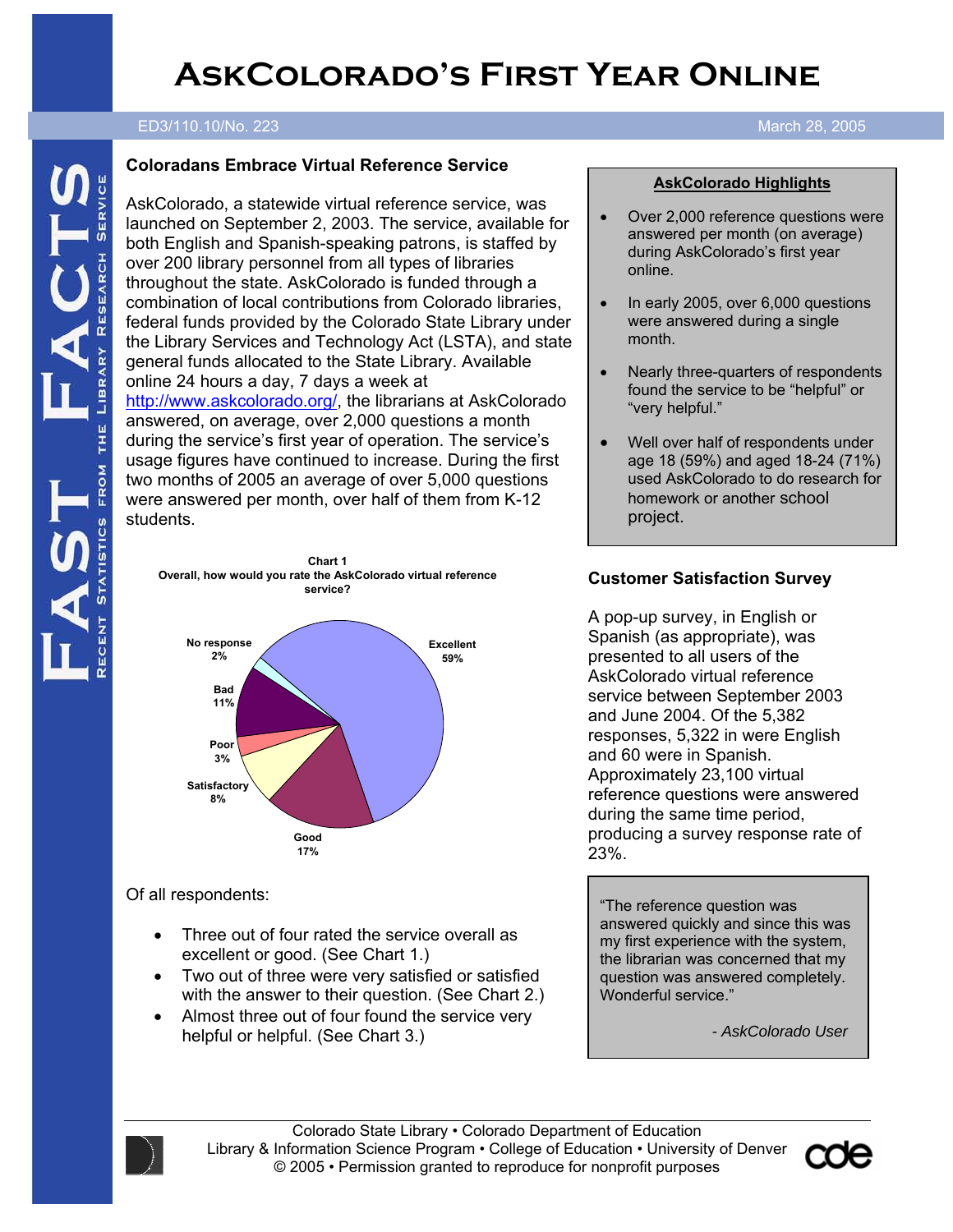

**21%**

**Chart 3 How helpful was the virtual librarian?** 



### **Outcome Survey**

A supplemental outcome survey was also administered to respondents who provided their e-mail addresses for follow-up contact. The English and Spanish versions of this survey produced a total 335 responses. Respondents provided information about their gender, age, and general location, as well as how AskColorado helped them. While the relatively small percentage of AskColorado users represented (1.5%) makes it difficult to draw definitive conclusions, the survey provided a useful initial portrait of the service's patron base, and establishes a baseline for future evaluations. Highlights of the survey's findings included:

• Over half of AskColorado outcome survey respondents (51%) reported having a bachelor's or higher college degree.

"This is a great service. I looked through numerous web sites to try and find this specific information, obviously to no avail. Thank you for this wonderful opportunity. I have never corresponded with a virtual librarian before and certainly will not hesitate to do so again."

*- AskColorado User* 

- People ages 40-59 represented the biggest group of AskColorado outcome survey respondents at 42%. The next biggest group was 25-39 year olds at 26%.
- Over half (61%) of the outcome survey respondents said they used the service to obtain a specific fact or document. (See Chart 4.)
- Over one-third of respondents (38%) identified a new source of information to search through AskColorado. Almost one-third of respondents learned how the library could help them (31%) or obtained information needed for work (29%). (See Chart 4.)
- Close to one-quarter of these AskColorado users were using the service to do research for homework or another school project (24%) or to identify or contact an organization (23%). (See Chart 4.)



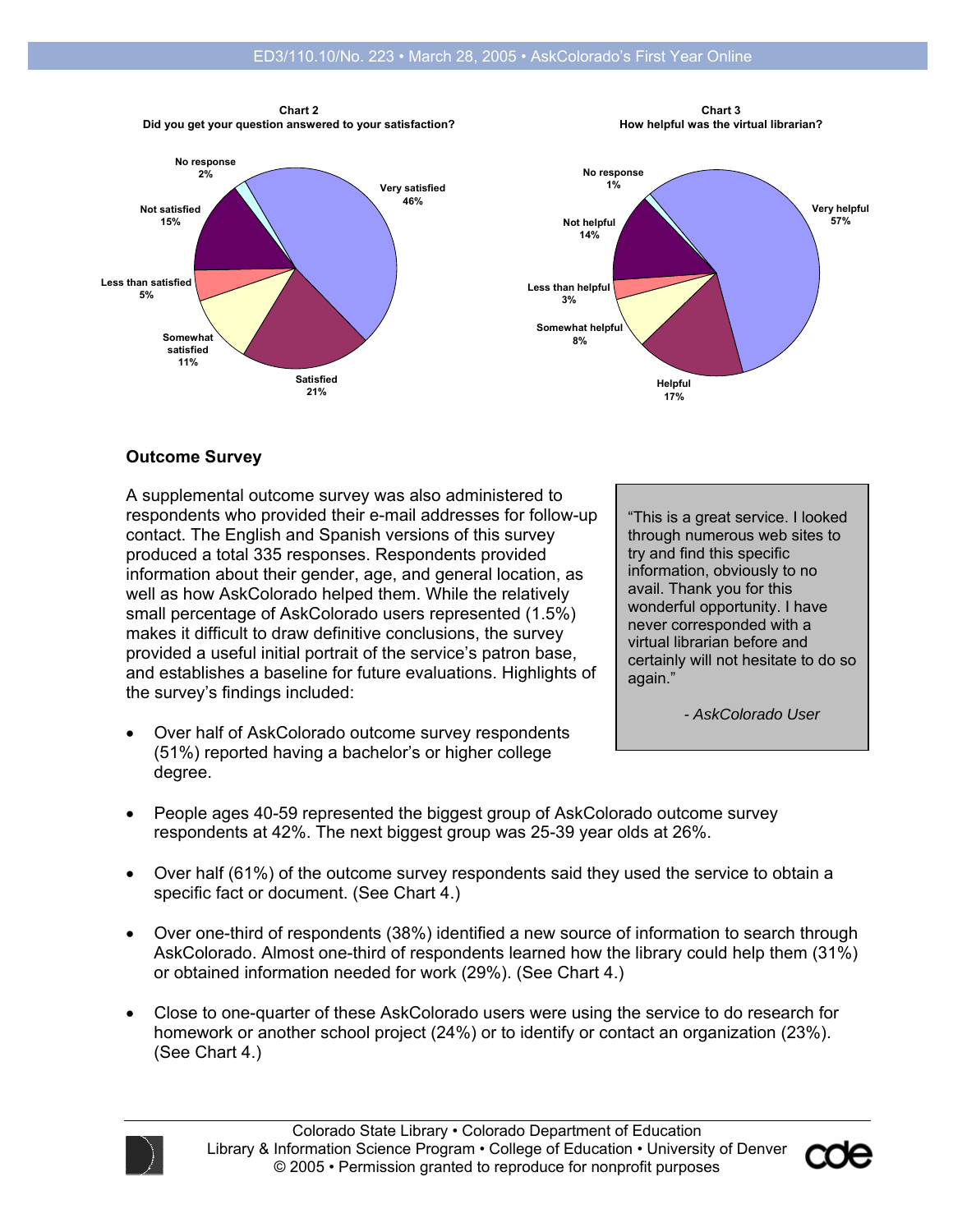

#### Chart 4: **As a result of my recent use of the AskColorado As a result of my recent use of the AskColorado virtual reference service, I... Virtual reference service, I…**

**Values do not add to 100% because respondents could select more than one outcome.**

Cross-tabulations of outcomes reported by AskColorado users and their gender, age, and educational attainment were examined for statistically significant differences. Findings included the following:

- Almost one-quarter (24%) of male respondents and 16% of female respondents reported using AskColorado to learn more about a legal, social, or political issue.
- Respondents in the younger age groups used the service for homework questions. Well over half of respondents under age 18 (59%) and aged 18-24 (71%) used AskColorado to do research for homework or another school project. (See Chart 5.)

"Este servicio esta padrisimo es una buena fuente para encontrar facilo y rapidamente lo que se esta buscando. Gracias." (This service is a good source to easily and quickly find what you're looking for. Thank you.) *-AskColorado User* 

"I just discovered this service. It's one of the coolest things I've ever heard of. What a great luxury to have a librarian on call, 24/7! This is the most amazing thing."

*-AskColorado User* 

• Over one-third of respondents ages 40-59 (37%) and over one-quarter (28%) of 25-39 year olds said they used the service to obtain information needed for work. (See Chart 5.)



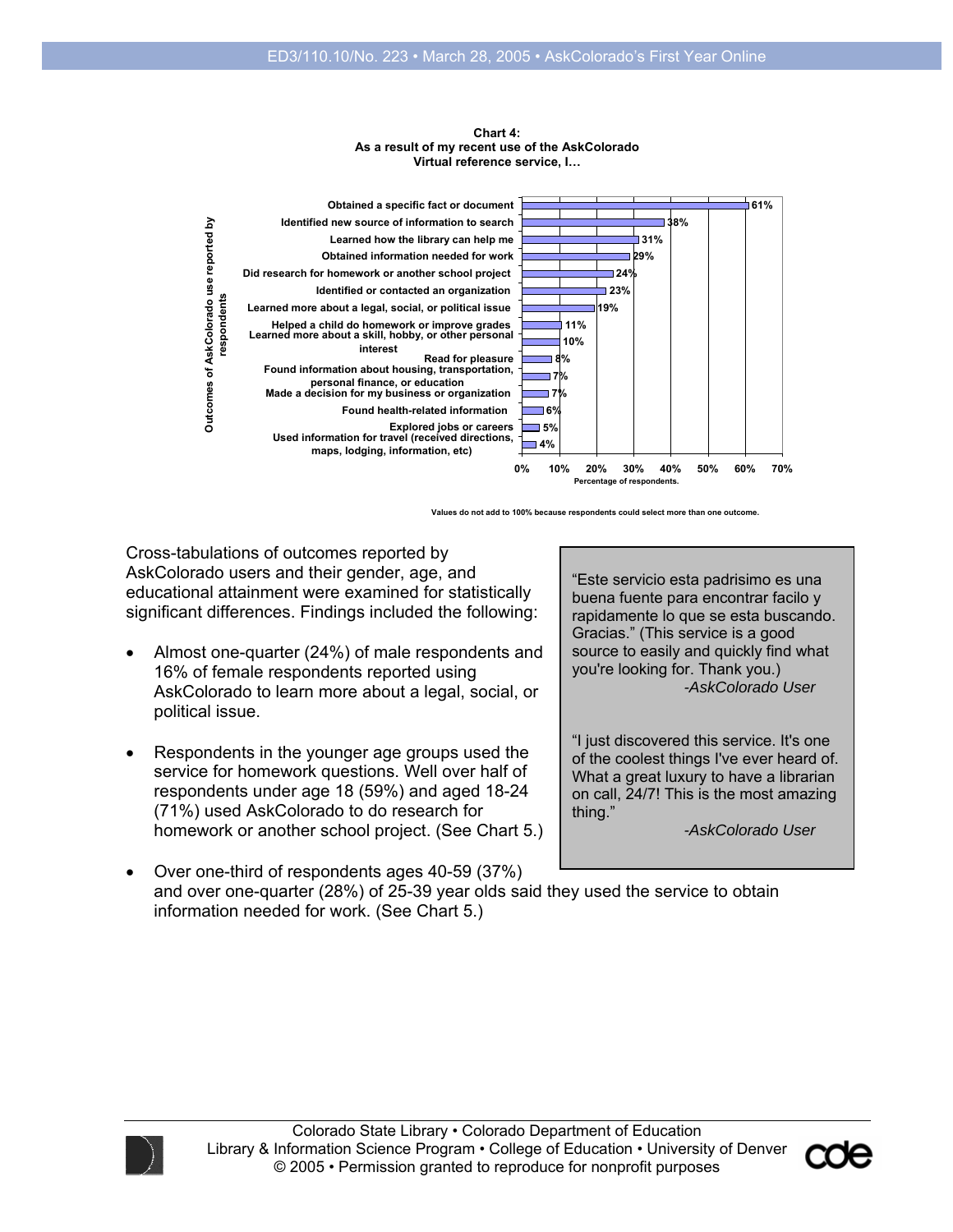

**Chart 1**<br>معمول ماہ **Percentage of Respondents Reporting Selected Outcomes of Percentage of Respondents Reporting Selected Outcomes of AskColorado Use by Age Group AskColorado Use by Age Group Chart 5** 

- Those with a college degree used AskColorado to obtain work-related information almost three times as often as the next most frequently cited outcome – learning more about a legal, social, or political issue (37% versus 13%). (See Chart 6.)
- Almost one-third (31%) of respondents who listed their education as "some college" indicated they used the service to do research for homework or another school project. Almost one-quarter (24%) of these users learned more about a legal, social, or political issue by utilizing AskColorado. (See Chart 6.)
- Respondents with a high school diploma also seem to be pursuing further education. In this group, 45% indicated they did homework or schoolwork with AskColorado's help. Over one-

"What a great service! It feels so good to know that there are trained people there to help you when overwhelmed with a large research task. The staff person that I spoke with was very helpful and friendly. I will definitely recommend this service to ALL of my classmates!"

*- AskColorado User* 

third (36%) of this group also learned more about a legal, social, or political issue and over one-quarter (27%) obtained information needed for work. (See Chart 6.)

• Over two-thirds (69%) of the users with less than a high school education reported using the service to do research for homework or another school project. (See Chart 6.)



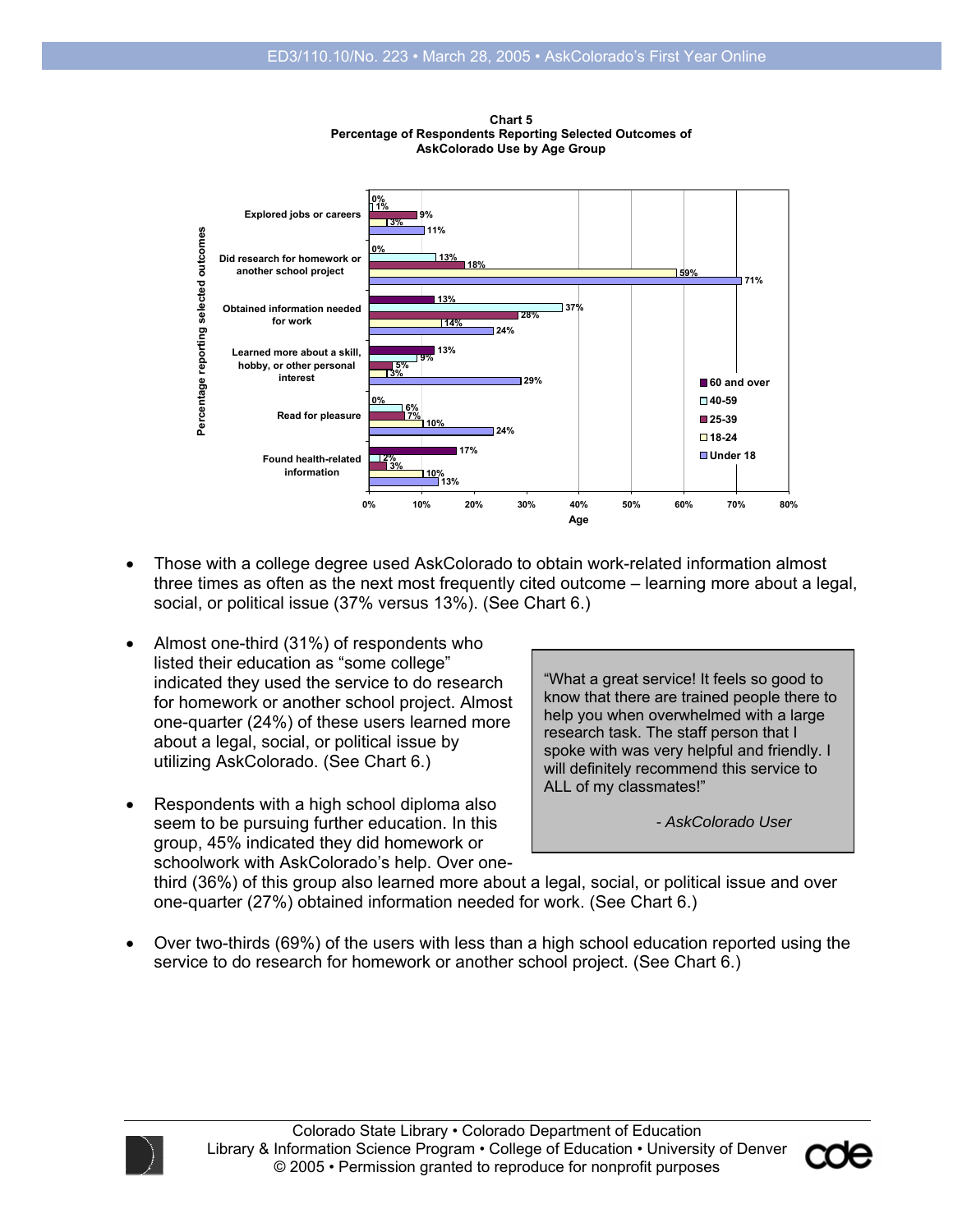**Percentage of Respondents Reporting Selected Outcomes of AskColorado Use By Educational Attainment Chart 6** 



**by Educational Attainment**

"I had not used AskColorado before, and I am amazed at how quickly I was able to get the information I needed. I did not realize until I asked my question, that I would be communicating in real time with a librarian. I will be telling people about this great service -- I hope you don't mind!"

*- AskColorado User* 

By all indications, the AskColorado virtual reference service has been well-received and has successfully fulfilled a wide array of information needs during its first year of operation. Use of the service is on the increase, and in February 2005 AskColorado librarians answered a total of 6,483 questions, the majority of them from K-12 students.

Starting in late 2004, a second series of customer satisfaction and outcome surveys was made available to AskColorado users. This continuing commitment to evaluating this online resource over time will provide a greatly enhanced view of how – and how well – the service is being utilized by its patrons.

Visit the AskColorado virtual reference service at http://www.askcolorado.org/.



#### **CONTACT ABOUT THIS ISSUE**

Don Dickenson • Research Analyst Library Research Service • 201 East Colfax Avenue, Suite 309 • Denver, Colorado 80203-1799 Phone 303.866.6900 • E-mail: dickenson\_d@cde.state.co.us • Web site: www.LRS.org Layout, and production by Fabian R. Maes • Phone: 303.866.6906 • E-mail: Maes\_F@cde.state.co.us



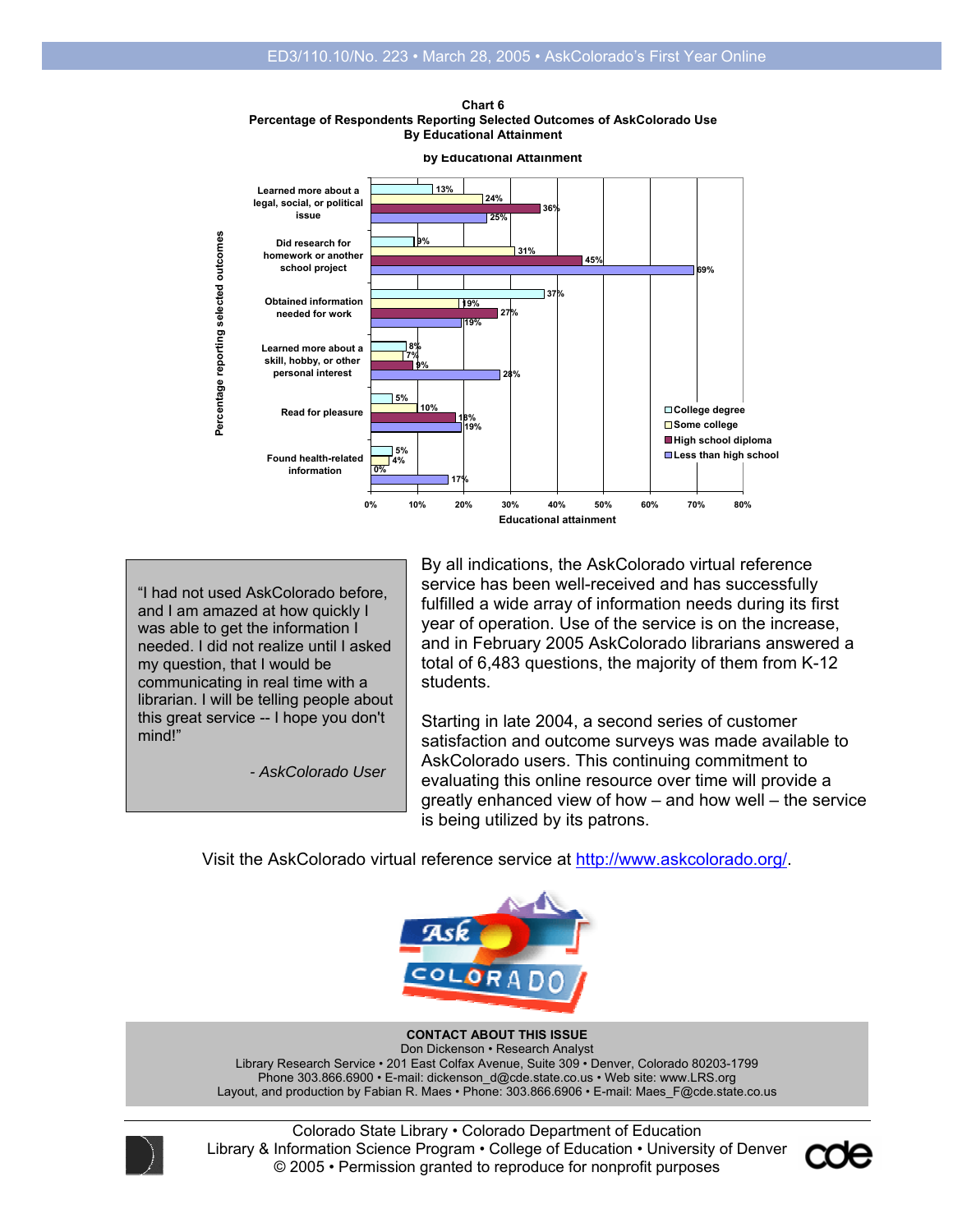# **THE U.S. LABOR MARKET FOR LIBRARY WORKERS, 2002-12**

ED3/110.10/No. 224 March 31, 2005

Librarian retirements are at what some believe to be an all-time high. Many in the field are also concerned about the apparent extent to which library jobs are being restructured and, sometimes, eliminated. In this seemingly unstable climate, several questions come to mind:

- How many jobs are there for library workers generally—and librarians in particular?
- How many of those jobs will be vacated in the foreseeable future?
- How many library jobs will be created or lost?
- Are there enough people to fill the library positions that will be available?
- How well (or poorly) are these jobs compensated?

Data that can help decision-makers begin to address these questions are available in Occupational Employment, Training, and Earnings Data accessible via the Bureau of Labor Statistics website. (See http://data.bls.gov/oep/noeted/empoptd.jsp.)

BLS defines three library occupations—librarian, library technician, and library assistant (clerical). For definitions of these occupations, see the sidebar, Standard Occupational Classification Definitions.

# **Number & Types of Library Jobs**

In 2002, there were 167,000 librarians, 119,000 library technicians, and 120,000 library assistants—a total of 406,000 library jobs. By 2012, it is expected that there will be 184,000librarians, 139,000 library technicians, and 146,000 library assistants—a total of 469,000 library jobs. (See Chart 1.)

These figures indicate that the nation's libraries employ a substantial number of people. In 2002, the number of library workers— 406,000—was about equal to the 2002 Census population of Sacramento, California (407,000). In 2012, the projected number of library





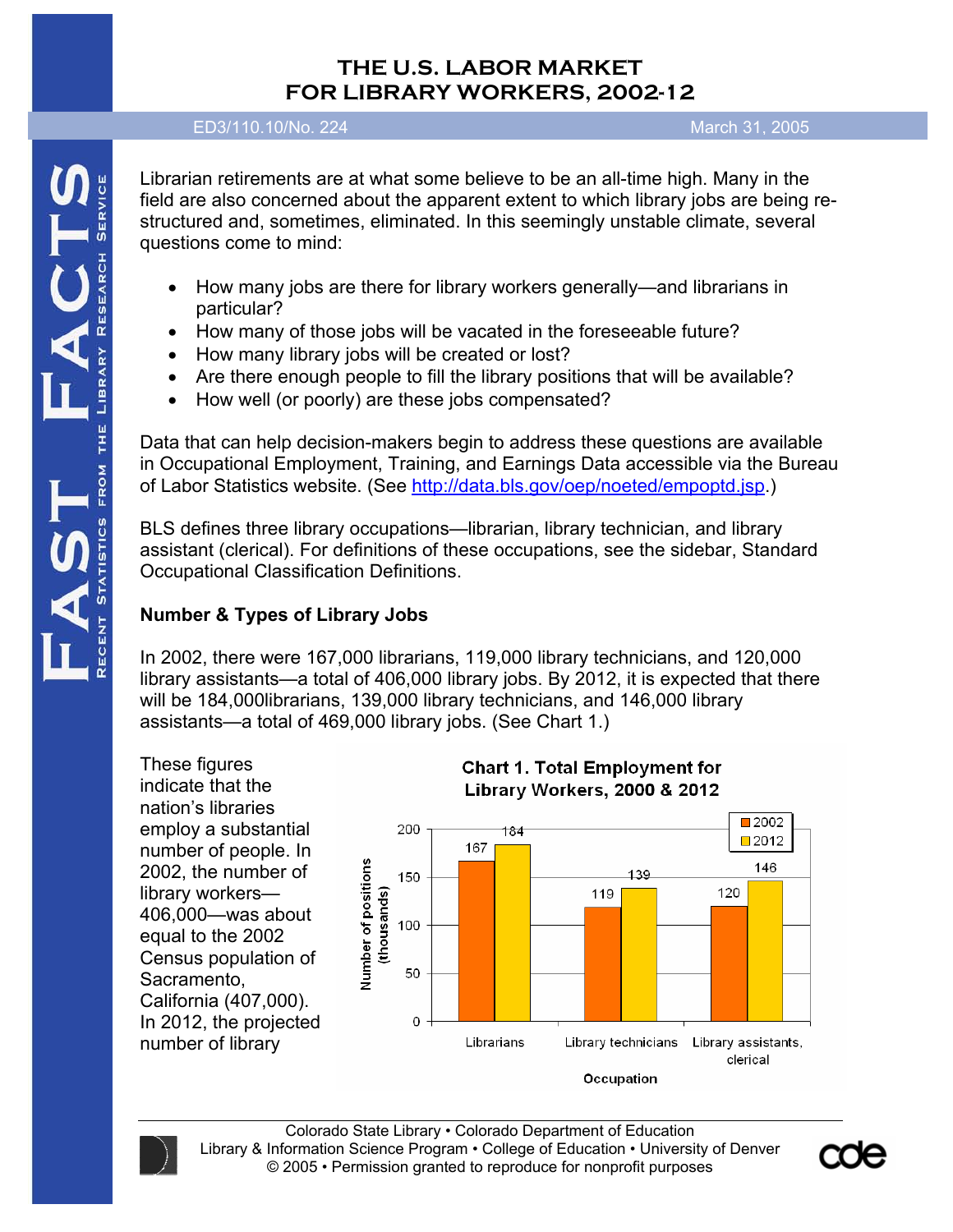workers—469,000—will fall almost equidistant between the 2002 Census populations of Cleveland, Ohio (478,000) and Long Beach, California (462,000).

Overall, BLS predicts that library employment will increase by 15.5 percent between 2002 and 2012; but relative increases in library positions are greater as one descends the hierarchy of library jobs. Over the same period, library assistant jobs will increase by 21.7 percent; library technician jobs, by 16.8 percent; and librarian jobs by 10.2 percent.

### **Ten-Year Change in Library Employment & Annual Job Openings**

Projected change in total library employment between 2002 and 2012 is substantial. During that interval, the number of people working in libraries is expected to grow by an estimated 63,000, including 17,000 librarians, 20,000 library technicians, and 26,000 library assistants.

(See Chart 2.)



New entrants into the field will fill these newly created jobs as well as vacancies for existing positions. The average annual number of library job openings is expected to be 70,000, including 16,000 librarians, 24,000 library technicians, and 30,000 library assistants.

### **Annual Library Job Openings: Growth & Replacement**

BLS reports two figures related to annual job openings: growth plus total replacement and growth plus net replacement. Growth refers to the anticipated increase in library positions between 2002 and 2012. Total replacement refers to the number of workers in such jobs who must be replaced because they retire, leave their jobs for other reasons, or die. Net replacement adjusts total replacement by subtracting the anticipated number of new entrants into the field from the number who retire, leave their jobs for other reasons, or die. Thus, net replacement is always a lower figure than total replacement.



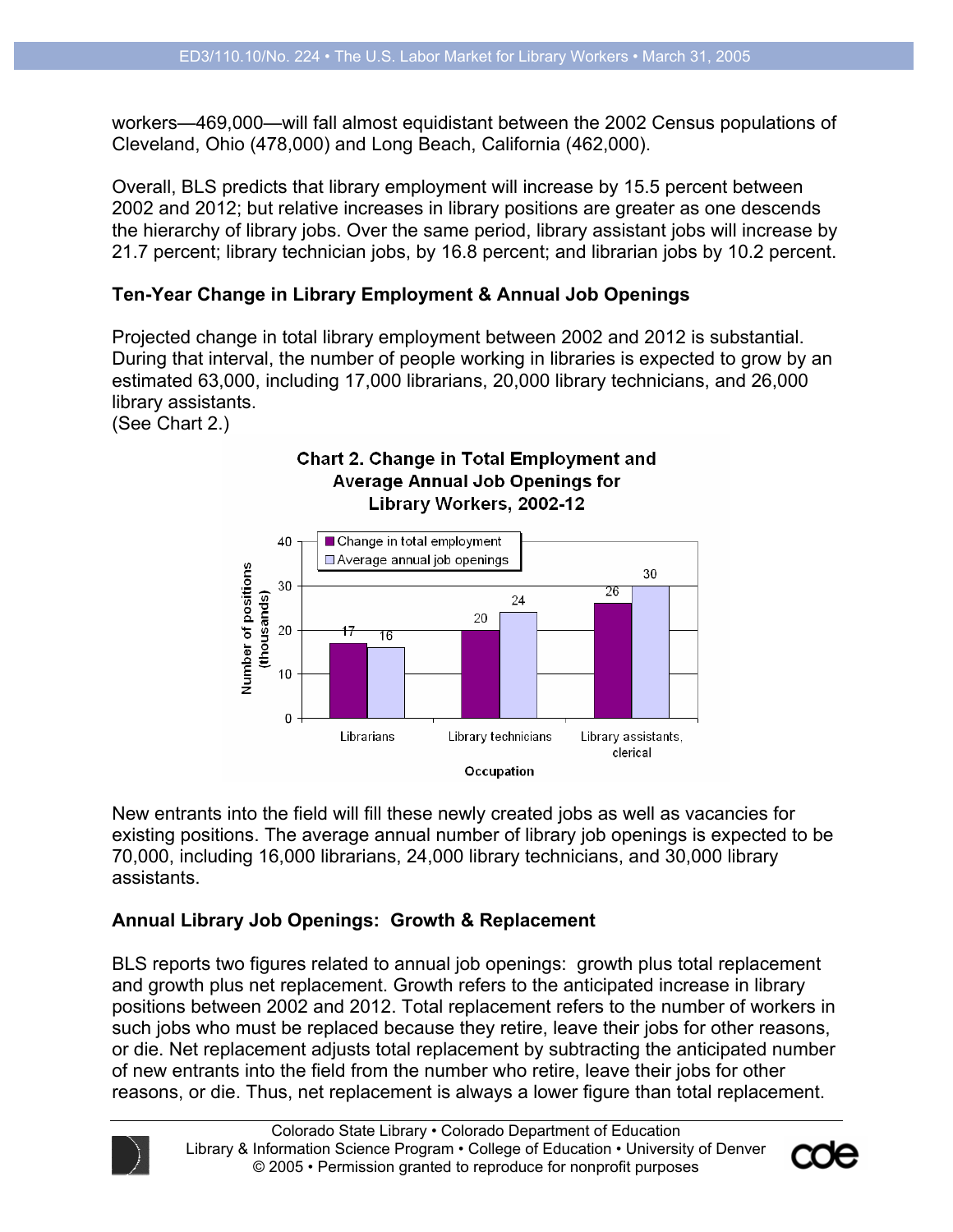

Growth plus total replacement indicates the number of library positions that are expected to be open during the average year between 2002 and 2012. For the same period, growth plus net replacement indicates the average annual number of positions that will require new entrants into the field.

The relationship noted earlier between position rank and expected numbers of open

positions, both vacated and new, focused on growth plus total replacement. Growth plus net replacement figures indicate that the numbers of new entrants required annually to occupy foreseen library jobs is at least 19,000. That number includes 6,000 librarians, 6,000 library technicians, and 7,000 library assistants. (See Chart 3.)

## **Educational Attainment of Library Workers**

The fact that most librarian jobs require higher educational qualifications than library technician and library assistant jobs usually a master's degree from a program of library and information science accredited by the American Library Association—is reflected by the selfreported educational attainment levels of library workers. More than three out of four



librarians (77 percent) report having a bachelor's or higher degree. Only two out of five library technicians (42 percent) and less than one out of three library assistants (30%) report having such a degree. (See Chart 4.)



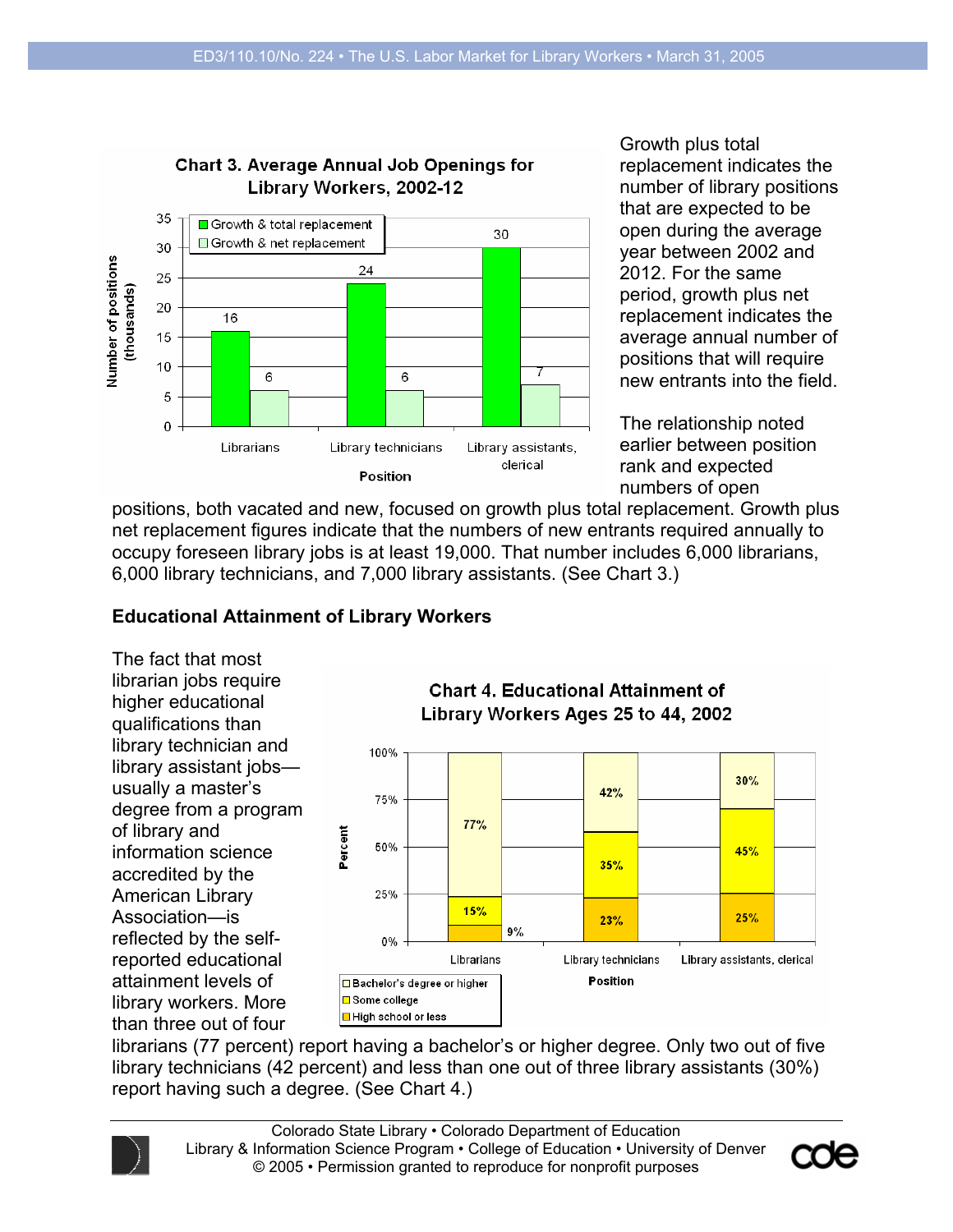

### **Median Annual Earnings of Library Workers**

BLS reports median annual earnings for library, museum, and related workers for 2002. It is no surprise that the typical librarian earnings—over \$43,000—are very substantially higher than typical earnings of library technicians—over \$24,000—and library assistants—less than \$20,000. (See Chart 5.)

Differences in compensation among as well as between librarian and library technician jobs are further illustrated by examining selected percentile statistics. Half of librarians earn between about \$33,500 and \$43,000. The top ten percent of librarians earn over about \$66,500, but the bottom ten percent earn less than approximately \$24,500.



**Chart 6. Percentiles for Annual Earnings of Librarians and Library Technicians, 2002** 

Similar differences are seen for library technicians. Half in those positions earn between about \$18,000 and \$31,000. The top ten percent of library technicians earn over \$38,000, but the bottom ten percent earn less than approximately \$14,500. (See Chart 6.)

BLS also reports median annual earnings of librarians and library technicians by industry.